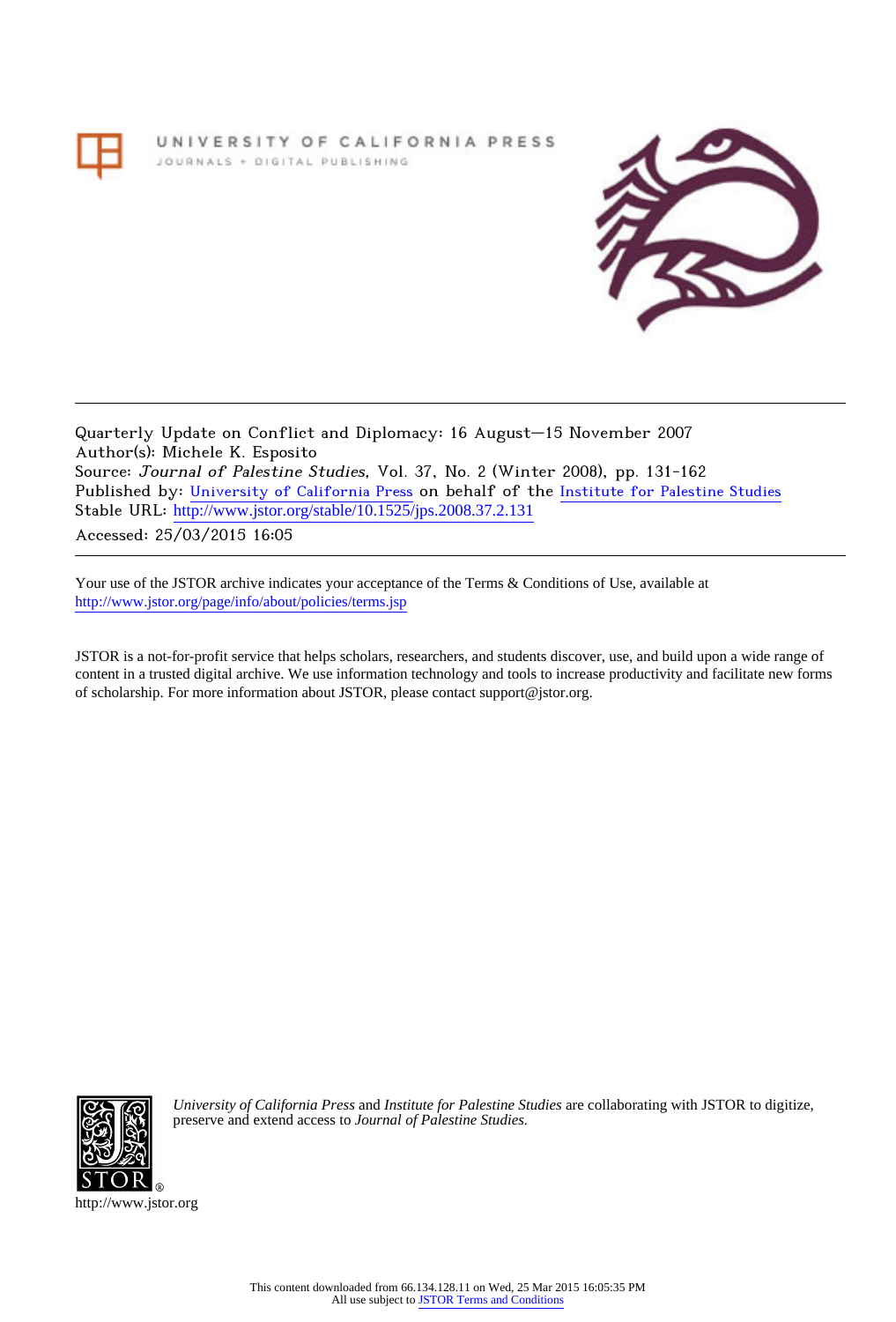# **QUARTERLY UPDATE ON CONFLICT AND DIPLOMACY**

16 AUGUST–15 NOVEMBER 2007

COMPILED BY MICHELE K. ESPOSITO

*The Quarterly Update is a summary of bilateral, multilateral, regional, and international events affecting the Palestinians and the future of the peace process.*

## **THE PALESTINIAN-ISRAELI CONFLICT**

The focus of the Israeli-Palestinian track this quarter was on plans for a fall peace conference hosted by the U.S., tentatively slated for 11/07, as called for by U.S. Pres. George W. Bush in a policy speech in 7/07 (see Doc. C3 in *JPS* 145). U.S. Secy. of State Condoleezza Rice made three trips to the region this quarter to prepare for the event, bringing to 8 her total trips to Israel and the occupied territories in 2007, reflecting the Bush administration's new goal of achieving a Palestinian state by the end of Bush's term in 1/09.

At the same time, Palestinians internally, and the region as a whole, continued to grapple with the fallout of Hamas's 6/07 takeover of the Gaza Strip and ouster of Fatah, and the consequent Israeli siege imposed on the Strip. The West Bank and Gaza were effectively severed, with Palestinian Authority (PA) Pres. Mahmud Abbas (Fatah) governing the West Bank and ousted PA PM Ismail Haniyeh (Hamas) governing in Gaza. The PA had cut off all financial support for Haniyeh's acting government and was tacitly supporting Israel's heavy restrictions on imports, near-total ban on exports, and severe travel limits on all but VIPs and medical cases. Gazans were experiencing shortages of food and medicine, as well as rolling blackouts stemming from the lack of spare parts to maintain Gaza's power plant. Unable to import raw materials, only 10% of Gaza industries remained partially functioning; 95% of construction projects had been halted. Some 1,000 Gazans remained stranded in Egypt. The Israel Defense Forces (IDF) was conducting daily incursions, air strikes, and cross-border attacks on Gaza, while routine IDF military operations continued in the West Bank. As of 8/16, at least 5,260 Palestinians (including 49 Israeli Arabs and 17 unidentified Arab cross-border infiltrators), 1,033 Israelis (including 318 IDF soldiers and security personnel, 209 settlers, 506 civilians), and 60 foreign nationals (including 2 British suicide bombers) had been killed since the start of the al-Aqsa intifada on 9/28/00. In addition, at least 344 Palestinians had been killed in intra-Palestinian political violence since the fighting first began to take the tones of civil war in 10/06.

## *The Abbas-Olmert Meetings*

At the opening of the quarter, PA Pres. Abbas and Israeli PM Ehud Olmert were positioning themselves in response to Bush's surprise 7/16 call for an international summit to revive final status negotiations. Bush had proposed the summit without seeking the prior endorsement of Olmert or Abbas. While Abbas had welcomed the idea, Olmert had quickly acted to limit the scope of any talks (see Quarterly Update in *JPS* 145), proposing that he and Abbas open negotiations on an "agreement in principle" on the characteristics of a future Palestinian state in Gaza and "most of the West Bank" as an interim step toward renewing final status talks. Abbas and Olmert had held their first such meeting on 8/6. Though they stated afterward that they had made no breakthroughs, rumors circulated by 8/17 that they had in fact reached "substantive understandings" on aspects of several core issues, including Jerusalem, borders, and refugees (see Quarterly Update in *JPS* 145). Few details were released even to the leaders' immediate circles, raising concerns on both sides that Olmert and Abbas were outlining deals without input from experts or senior advisers and that too many concession might be made.

By late 8/07, further rumors indicated (e.g., *Ha'Aretz* 8/23) that Olmert had proposed that the agreement in principle link creation of a safe passage between the West Bank and Gaza to Israel's retention of West Bank settlement land (the 1993 Oslo Accord

*Journal of Palestine Studies* Vol. XXXVII, No. 2 (Winter 2008), pp. 131–162, ISSN 0377-919X, electronic ISSN 1533-8614.  $\odot$  2008 by the Institute for Palestine Studies. All rights reserved. Please direct all requests for permission to photocopy or reproduce article content through the University of California Press's Rights and Permissions website, at http://www.ucpressjournals.com/reprintInfo.asp. DOI: jps.2008.XXXVII.2.131.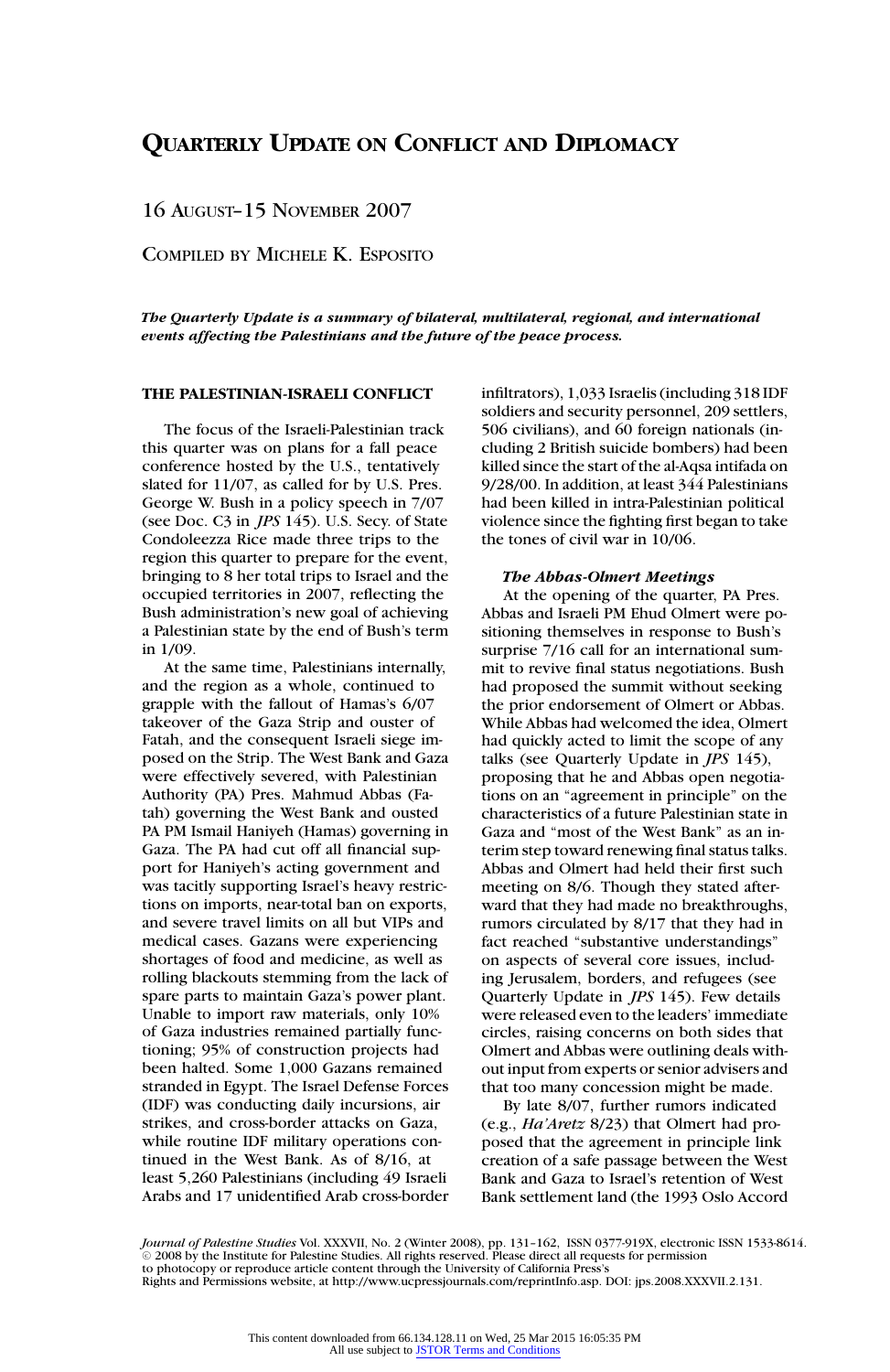provided for a safe-passage route, never implemented; in later attempts to renegotiate the Oslo Accord, Israel had not suggested linking it to the other final status issues). Furthermore, according to rumors, Palestinians would receive control of the route once the current PA leadership retook control of Gaza, but Israel would maintain sovereignty. Abbas was also said to have agreed to drop objections to a state with temporary borders (based on the separation wall) provided that the agreement in principle includes an internationally guaranteed timetable for completing negotiations on permanent borders. (Abbas had previously rejected this idea, fearing that the Palestinians would be left in a legal limbo with no sovereign state; see Quarterly Update in *JPS* 143.) Regarding refugees, Olmert was reportedly willing to consider recognizing Palestinian refugee suffering, accepting some indirect responsibility for the 1948 refugees, and participating in an international project to rehabilitate refugees in the West Bank, Gaza, and other areas Israel would transfer to the Palestinians, as well as in current host countries (similar ideas were agreed to by the Israeli and Palestinian teams at the semi-official 2001 Taba negotiations; see the Moratinos nonpaper in the Special Document File on Taba in *JPS* 123).

While speculation swirled, the immediate priorities of the two sides remained the same: the PA required a significant easing of restrictions on Palestinian movement and immediate improvement in the dire Palestinian economic situation so as to have the legitimacy to conduct serious negotiations, while Israel demanded the PA's eradication of Palestinian militant groups and a total halt to Palestinian violence before it would commit to any peace deals. To this end, Israeli FM Tzipi Livni and PA PM Salam al-Fayyad held (8/27) talks in Jerusalem on the deteriorating Palestinian economic situation. They agreed in principle to revive coordination on economic issues, social affairs, and environmental protection and to hold direct talks to advance joint economic initiatives. Fayyad complained that Israel was moving too slowly on previous pledges to ease restrictions on Palestinian movement in the West Bank (see Quarterly Update in *JPS* 145). Livni replied that the Defense Min. was still studying what could be done without compromising Israel's security.

On 8/28, Abbas and Olmert held their second meeting in Jerusalem to discuss the agreement in principle, conferring for 3 hours, the first 90 minutes alone. Discussions centered on the broad principles that would guide future talks, once again touching on Jerusalem, borders, and refugees. No details were released, but Abbas reportedly felt that Olmert's positions on these core issues were too general and pressed the Israeli PM to give specific proposals. Afterward, the sides announced (in keeping with the 8/27 Livni-Fayyad talks) their agreement to revive by mid-10/07 their joint economic comm. to work with Quartet special envoy Tony Blair, charged with rehabilitating PA institutions and the Palestinian economy (see Quarterly Update in *JPS* 145), and to meet again within 2 weeks.

Shortly before the third Abbas-Olmert meeting 2 weeks later, Israel passed (early 9/07) to the PA its draft of the agreed principles (leaked to the Arab press on 9/10, the day of the meeting), which called for restricting the right of return to the Palestinian territories, resettling Palestinian refugees in host countries, transforming Jerusalem into an "open religious capital," swapping land to allow Israel to keep major West Bank settlement blocs in exchange for barren Negev land, and creating a safe-passage route linking Gaza and the West Bank—all proposals that Israel has raised in previous negotiations. Still, the Bush admin. reportedly welcomed the proposals as positive, hoping that Abbas and Olmert would agree on a draft on final status issues detailed enough to encourage other Arab states to attend Bush's proposed summit. (In meetings with U.S. Secy. of State Condoleezza Rice last quarter, Arab leaders had stressed that a conference should be aimed at concluding a broad, specific peace agreement and that they would not attend a mere "photo opportunity"; see Quarterly Update in *JPS* 145.)

When Abbas and Olmert met in Jerusalem on 9/10, however, talks apparently focused almost exclusively on security issues and Palestinian freedom of movement, with Olmert stating that the Defense Min.'s plan to reduce checkpoints in the West Bank was not yet finished. The leaders agreed to devolve discussion of "issues central to the creation of a Palestinian state" to 8 cabinet-level committees that would address individual topics, including borders, refugees, security, communications, water rights, and environmental protection. No time frame was mentioned nor was a date set when Abbas and Olmert would next meet. As a gesture to Abbas, Olmert agreed to consider releasing another 100 Palestinian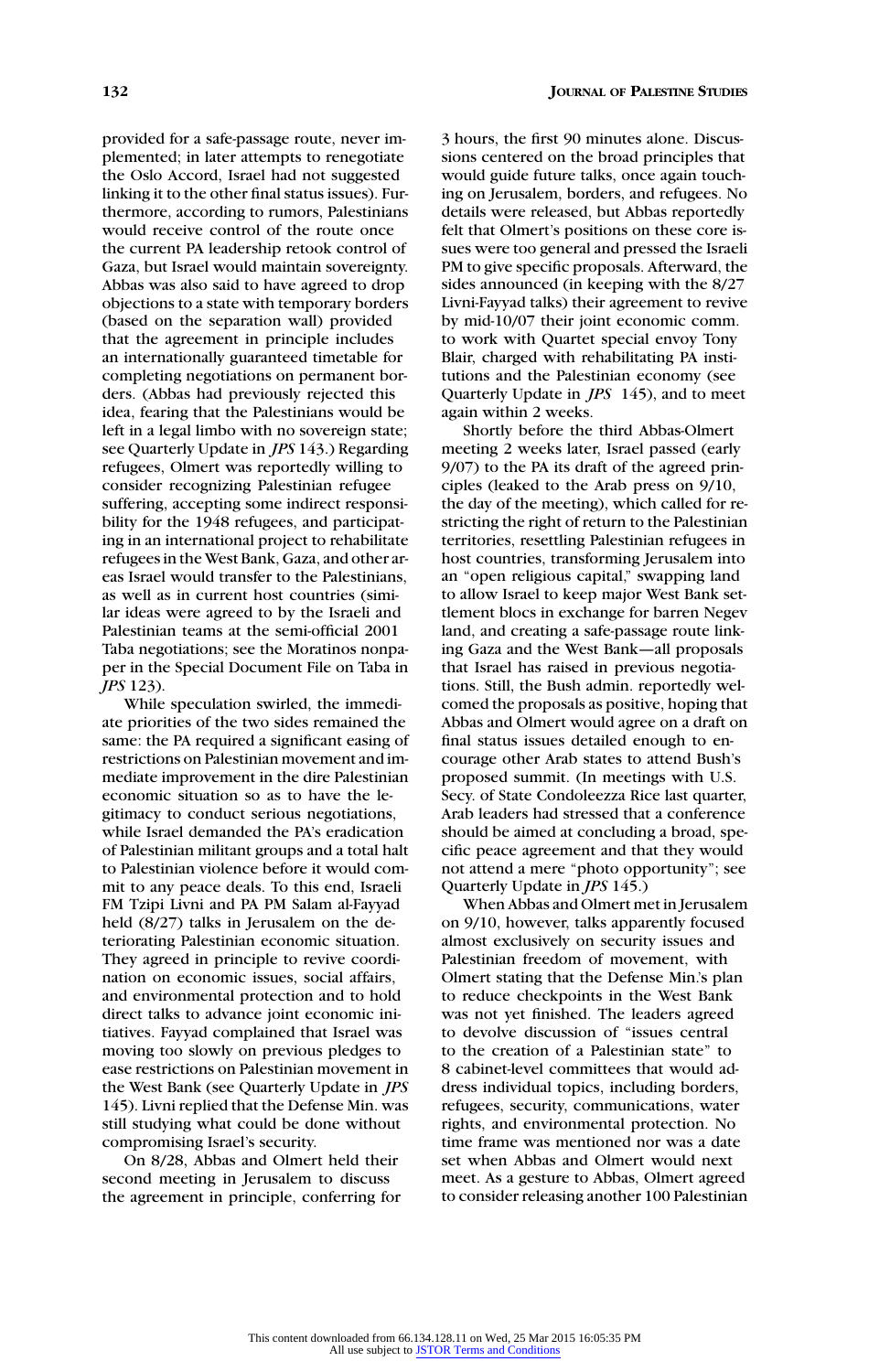prisoners ca. 10/12 to mark the end of Ramadan (255 prisoners had been released on 7/20; see Quarterly Update in *JPS* 145). While, in light of the rumors and leaks, it seemed that Abbas and Olmert were scaling back potentially ambitious discussions on final status, the decision to move core-issue talks to joint committees did not reduce widespread popular Palestinian suspicion of Abbas for "not telling anyone anything about [his meetings with Olmert], preferring to keep the secrets to himself" (see *al-Quds al-'Arabi* 9/10), or concerns within Olmert's opposition (led by Likud leader Benjamin Netanyahu, coalition partner DM Ehud Barak of the Labor party, and Olmert's own Kadima party colleague, Transportation M Shaul Mofaz) that mere discussion of concessions to the PA, particularly on Jerusalem, could embolden Hamas.

Aside from possible pressure from inside Abbas's and Olmert's camps to scale back their private talks, another reason for the apparent cooling of the Abbas-Olmert talks may have been the steadily worsening situation in Gaza as of mid-8/07. Israel had suspended fuel transfers through the Nahal Oz pipeline on 8/15; by 8/17, Gazans were experiencing longer blackouts resulting from fuel shortages. Under international pressure, Israel authorized (8/19) the delivery of enough fuel to meet basic humanitarian needs (i.e., enough to keep hospitals and sanitation works running, but not enough to fuel civilian cars or provide round-the-clock electricity), but the EU, which underwrites PA fuel costs, delayed the reopening pending assurances that none of the profits from fuel sales would benefit the acting Hamas government in the Strip. Assurances were given and restricted imports resumed on 8/22, but not before Gaza's main power plant ran out of fuel and shut down completely on 8/20.

By the time of the Abbas-Olmert meeting on 9/10, cumulative private sector losses in Gaza after 3 months of siege had reached \$51 m., according to the UN (9/13). The UNRWA and World Food Program reported (9/13) that they had each incurred additional costs of around \$65,000/month to import food aid to Gaza because of new Israeli requirements to palletize commodities; the figure did not include additional accumulated costs for container storage and demurrage. The IDF had also rejected (8/26) UNRWA appeals to allow 5 truckloads of paper into Gaza to print textbooks for the upcoming academic year, which was to open on 9/1, stating the paper might be used to

print books "with Hamas ideology . . . or for other propaganda endeavors," and to allow construction materials into Gaza for homes, schools, and other infrastructure projects, the deterioration of which constituted a public health concern. By 9/10, the Israeli Defense Min. was drafting an assessment of the impact of further fuel, water, and electricity cuts to Gaza ostensibly to deter Palestinian rocket and mortar fire. (The rate of rocket fire remained unchanged since 6/15 at the relatively low rate of around 21/week, typically causing no damage or injuries, though 2 strikes on 8/28 and 8/30 had injured 4 Israelis.)

In the run-up to the 9/10 Abbas-Olmert meeting, the IDF had been carrying out near-daily cross-border attacks on and incursions into Gaza (see Chronology for details), killing 25 Palestinians (including at least 8 bystanders, as well as 2 Executive Support Force (ESF) officers and 4 Hamas members assassinated in a strike on 8/20) and wounding at least 14 (including at least 6 bystanders). Between 8/16 and 9/10, raids into Khan Yunis (8/23 and 9/6) resulted in serious clashes, heavy damage, and widespread IDF bulldozing. In one raid on 9/7, the IDF sent undercover units dressed in ESF uniforms into Rafah to seize a Hamas military commander believed to have information on captured IDF soldier Gilad Shalit. During the same period, Palestinians made 2 significant attacks on the IDF from Gaza: On 8/25, 2 armed Palestinians representing the al-Aqsa Martyrs Brigade (AMB) and the Popular Resistance Committees (PRCs) infiltrated the Israeli border and opened fire on the IDF post at Erez crossing, lightly wounding 2 soldiers before being shot dead. On 9/6, 6 Islamic Jihad members attempted to break through the Gaza border fence to attack an IDF post inside Israel but were shot dead by the IDF. In the West Bank, the IDF assassinated 2 Islamic Jihad members in Jenin on 8/25 (also wounding Islamic Jihad members, 1 of whom died on 10/7) and 1 AMB in Balata refugee camp (r.c.) on 9/15, killed another 9 Palestinians (including 6 civilians) in exchanges of gunfire, and demolished 11 Palestinian homes. Daily incursions into Palestinian areas to conduct arrest raids and house searches also continued.

Following the 9/10 Abbas-Olmert meeting, the IDF markedly stepped up strikes on rocket-launching sites in Gaza and launched prolonged raids into al-Fakhari in s. Gaza (9/15–16) and 'Ayn Bayt al-Ma'a r.c. outside Nablus (beginning on 9/18). The 4-day IDF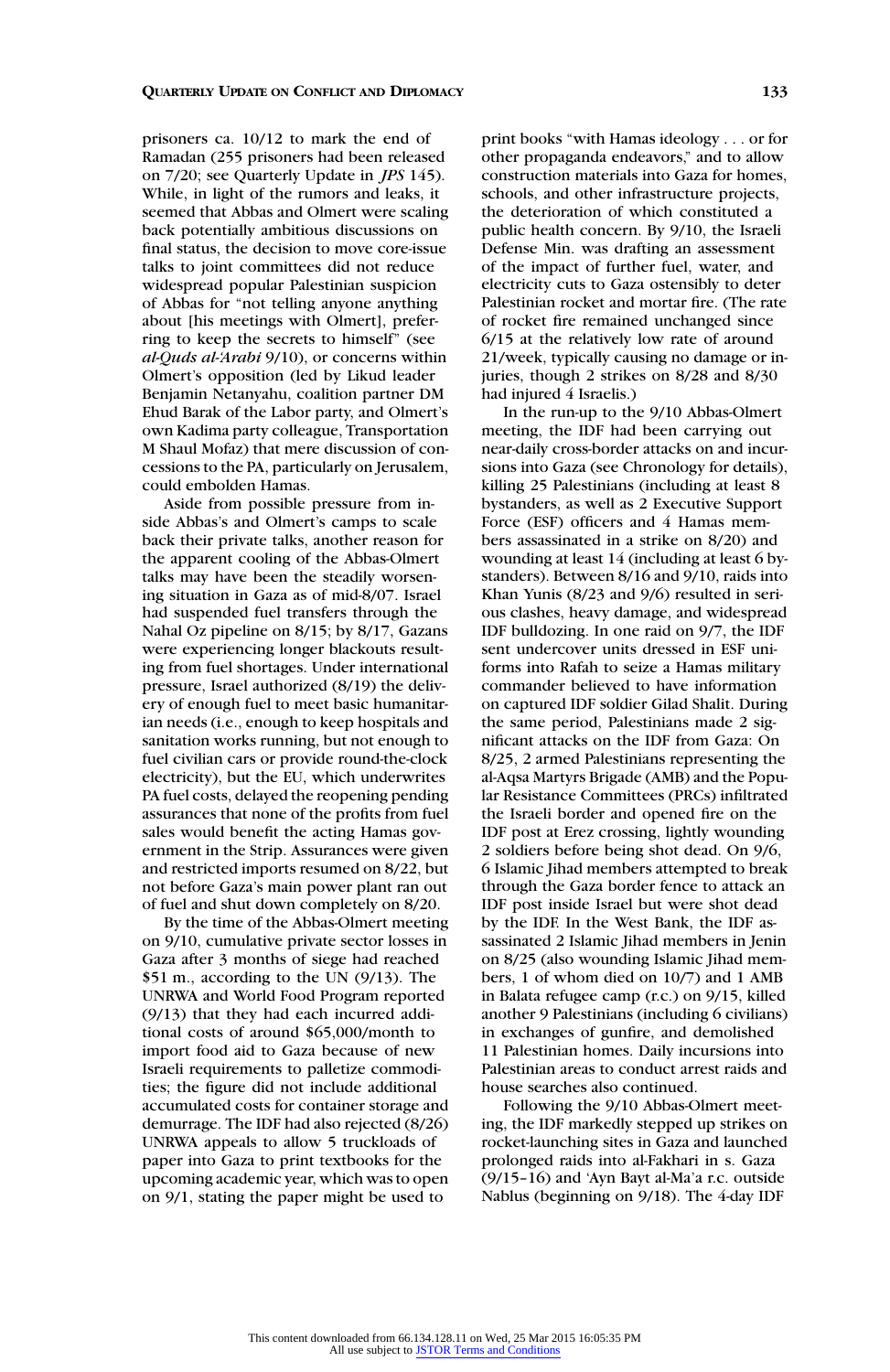operations in 'Ayn Bayt al-Ma'a, targeting Hamas and the Popular Front for the Liberation of Palestine (PFLP), were reminiscent of the 2002 Operation Defensive Shield, with the IDF imposing a round-the-clock curfew, firing on residential areas, occupying several homes as operational bases, and moving from building to building by breaking through walls, damaging 50 homes and 2 shops by the time the operation ended on 9/21; in total, 2 Palestinian civilians, 1 armed Palestinian, and 1 IDF soldier were killed; 50 Palestinians were arrested. While overall Palestinian fire did not increase, a predawn rocket strike on 9/11 claimed jointly by Islamic Jihad and the PRCs hit a tent full of sleeping soldiers inside the IDF's Zikim base near the Gaza border, critically wounding 1, seriously wounding 2, and moderately wounding 7, marking the highest casualty toll in a rocket strike to date; 60 soldiers were lightly injured or treated for shock. In total, between 8/16 and 9/18, at least 52 Palestinians and 1 IDF soldier died as a result of Israeli-Palestinian violence, bringing the cumulative toll since the outbreak of the intifada to 5,312 Palestinians and 1,034 Israelis.

## *Rice Urges Movement*

Meanwhile, the Bush administration, which had been taking a relatively low profile since its 7/07 launch of the summit proposal, expecting the Abbas-Olmert contacts to lead to serious progress (and believing that achievements made without U.S. pressure would carry more legitimacy with the Israeli and Palestinian publics), realized the need for more active intervention as talks began to stall by mid-9/07. Rice went to the region on 9/18 to nudge the sides. Even before her formal meetings began, however, Olmert convened (9/19) his security cabinet and declared Gaza a "hostile territory" controlled by a "terrorist organization" (Hamas). Already, as seen above, intensified military operations had been stepped up, reaching new heights (i.e., the raid on 'Ayn Bayt al-Ma'a) even as meetings with Rice were underway. At the same time, Israel imposed additional sanctions on Gaza, further reducing exports and travel permits for individuals (already restricted to VIPs and medical cases; Israel said it would henceforth allow only "lifethreatening medical emergencies" to leave Gaza) and declaring additional cuts to fuel and electricity services (the EU, UN, and human rights groups immediately intervened with Israel to prevent these from being implemented). Rice had little comment on

these Israeli actions, stating (9/19) only that Hamas was "a hostile entity to the United States as well" but that "we will not abandon the innocent Palestinians in Gaza."

In meetings with Rice on 9/19, Olmert and Livni stressed that Israel was not ready to discuss final status issues at a 11/07 peace conference, and that after an extensive study by the IDF, the army had determined that only 24 unmanned barriers (of 572 manned and unmanned IDF checkpoints and barriers) in the West Bank could be removed without causing security harm to Israel. (The UN reported ca. 9/22 that the number of IDF checkpoints and barriers in the West Bank had increased by 40 in the previous 2 months.) The remainder of the meeting focused on Israel's broader regional concerns regarding Iran and political instability in Lebanon (see Iran and Lebanon sections below). Abbas and Fayyad pressed Rice in talks the next day (9/20), reiterating that the conference must address final status issues, including borders, Jerusalem, refugees, settlements, water, and security, stating that it was the U.S.'s duty as conference sponsor to make the parameters of the agenda clear in advance. Fayyad also warned that the IDF plan for removing checkpoints fell far short of what was needed to demonstrate to Palestinians that moderation brings more results than militancy.

On leaving the region, Rice once again essentially left it to the two sides to work out their differences themselves, stating (9/20) vaguely that the aim of the 11/07 conference would be to "move the process forward to a document that will help lay the foundation so there can be serious negotiations . . . as soon as possible," affirming that Abbas and Olmert had agreed to issue a "joint statement" at the conference that would "memorialize understandings" they had reached. Off the record, U.S. officials indicated that Rice intended to head to the region twice more before the 11/07 conference to ensure its success. In the only sign of progress resulting from Rice's trip, Abbas and Olmert named (9/20) their negotiating teams for the 11/07 conference, stating that team talks would begin within a week to formulate the conference agenda. Former PLO negotiator and PA PM Ahmad Qurai' would head the PLO team, which would include Abbas's negotiation adviser Saeb Erakat, former PA Information M Yasir 'Abid Rabbuh, and former political adviser to Yasir Arafat, Akram Haniyeh—all high-powered Fatah personalities with a history of tensions among them.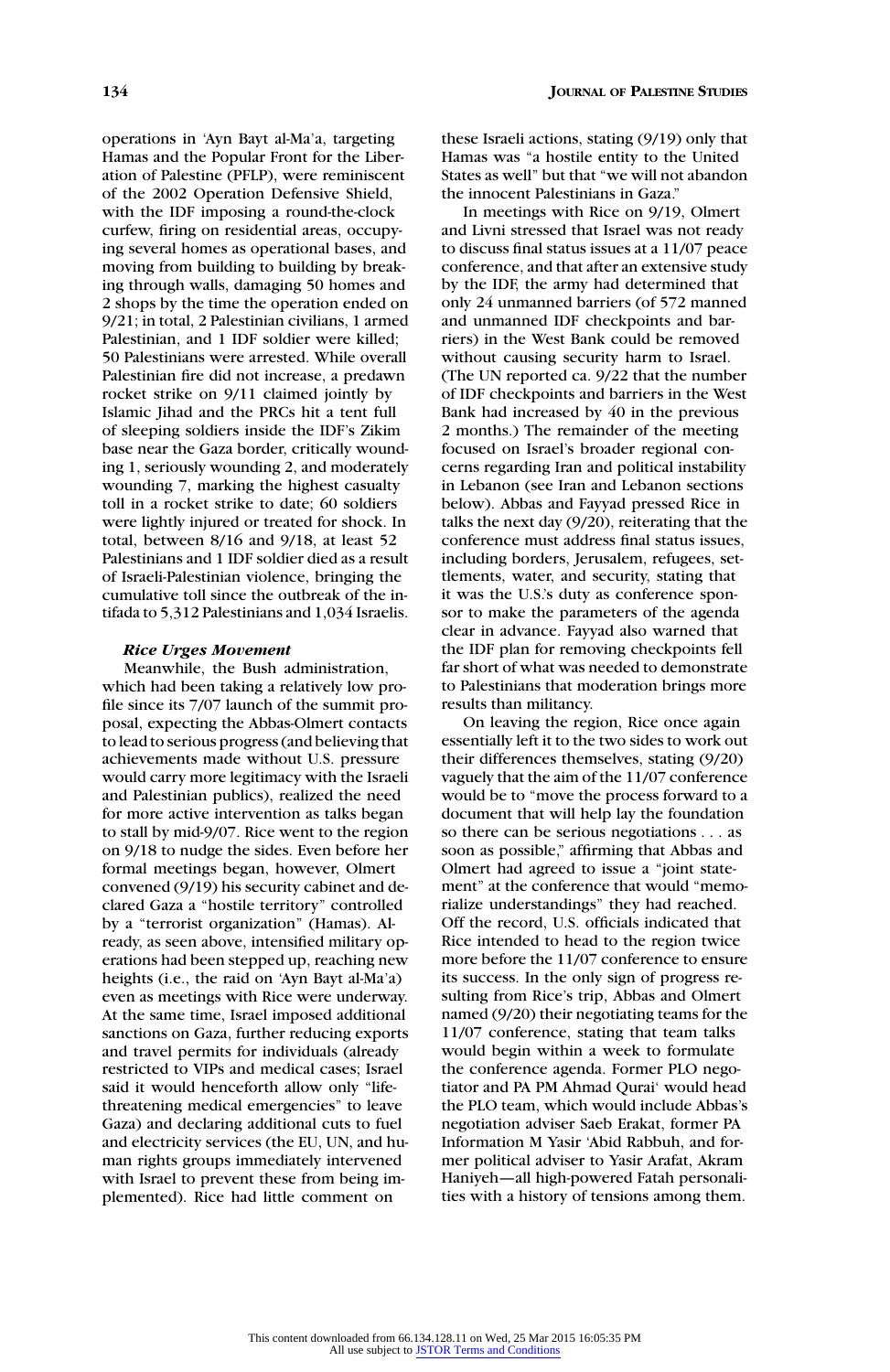FM Livni would head the Israeli team, one of whose members would be coalition partner and Olmert critic DM Barak, the former PM who failed to reach an agreement with Arafat in 2000—indicating the Israeli team could suffer its own internal problems. Neither team included experts on the final status issues.

## *Groundwork for a Summit*

After Rice's return from the region, the Bush administration used the sidelines of the opening of the UN General Assembly (UNGA) session in New York the following week (9/23–10/1) to begin serious preparations for the peace conference, formally announcing (9/28) that the summit was planned for 11/15 at the U.S. Naval Academy in Annapolis, MD. Rice met (9/23) with Quartet reps. and Quartet special envoy Tony Blair (who had just completed his first extended visit to the region in his new capacity) to discuss the summit. Pres. Bush held separate talks (9/24) in New York with Abbas and Fayyad and with Blair, stating afterward that he was confident a Palestinian state could be achieved before he left office in 16 months. (Of note: Bush's address to the UNGA session on 9/25 mentioned the peace process only in passing.) While Abbas stressed again (in his meeting with Bush and his 9/28 address to the UNGA) that the conference must discuss "issues of substance that would lead to full negotiations on the permanent status," French FM Bernard Kouchner stated (9/23) that the clear impression from the Quartet meeting with Rice was that the summit would offer "a little paper" and have a "very light framework."

There was also some question over who would attend Annapolis. On 9/23, Rice hosted a dinner for Arab envoys (attended by Egypt, Jordan, Qatar, Saudi Arabia, Syria, and the UAE), after which she first publicly stated (9/23) the U.S.'s intention to invite Syria and a range of Arab states, but emphasized that "coming to this meeting also brings certain responsibilities," including renouncing violence and recognizing Israel's right to exist. On 9/24, State Dept. officials stated, however, that the administration was still debating the guest list and that no final decisions had been made. (VP Dick Cheney and National Security Adviser Stephen Hadley reportedly strongly opposed Syria's inclusion.) Saudi Arabia's FM Prince Saud al-Faisal spoke out on 9/26, stating that a conference would be pointless without Syria and that Hamas also should be included as part of a

revived Palestinian unity government, warning that "peace cannot be made by one man [Abbas] or half a people [Fatah]." He also called on Israel to demonstrate its serious desire for peace by halting separation wall and settlement construction in advance of the summit. Syrian pres. Bashar al-Asad stated (10/1) from Damascus that Syria would not attend the summit unless discussion of the Golan Heights was on the agenda. The U.S. responded (9/26) that Israel would need something in return from the Arab states for agreeing to discuss final status issues, suggesting that they (especially Saudi Arabia) extend Israel formal diplomatic recognition. Israeli FM Livni used her 10/1 address to the UNGA to tell Arab states to "stop imposing terms for new talks."

Meanwhile, at U.S. urging, Israel and the PA traded small confidence-building gestures to keep the momentum going: Olmert presented (9/23) a list of 100 Palestinians (of nearly 11,000 in prison) to be released for Ramadan; the cabinet approved 90. Ultimately, 86 were released: 57 from the West Bank on 10/1, and 29 from Gaza on 10/2 (after a day's delay when Israeli pres. Shimon Peres briefly refused to sign the Gaza releases to protest the continued detention of the IDF's Cpl. Shalit). Israel also allowed (10/4) a technical team from the German company Siemens to enter Gaza with a shipment of spare parts and tools to perform maintenance on Gaza's power plant. On the Palestinian side, PA security forces (PASF) turned over (9/26) 2 homemade rockets they discovered in Bethlehem to the IDF. (The IDF, playing down the hand-over, acknowledged receiving 2 pipelike "objects" that possibly could be used as rocket launchers.) By 9/26, senior Israeli and PA security officials had met to discuss security coordination, though Israel described (9/26) the talks as in their "initial stages."

Back in the region after the flurry of diplomatic activity in New York, Abbas, Olmert, and their negotiating teams met (10/3) in Jerusalem to set the ground rules for talks to begin on 10/8 toward drafting an agenda and joint statement for the 11/15 conference. While the sides apparently agreed that committees to negotiate final status issues would not meet before the Annapolis summit, they differed over the scope of the joint statement. Abbas wanted it to be a detailed, binding document with a timetable for concluding final status negotiations within 6 months of the summit. He also wanted it to state that negotiations would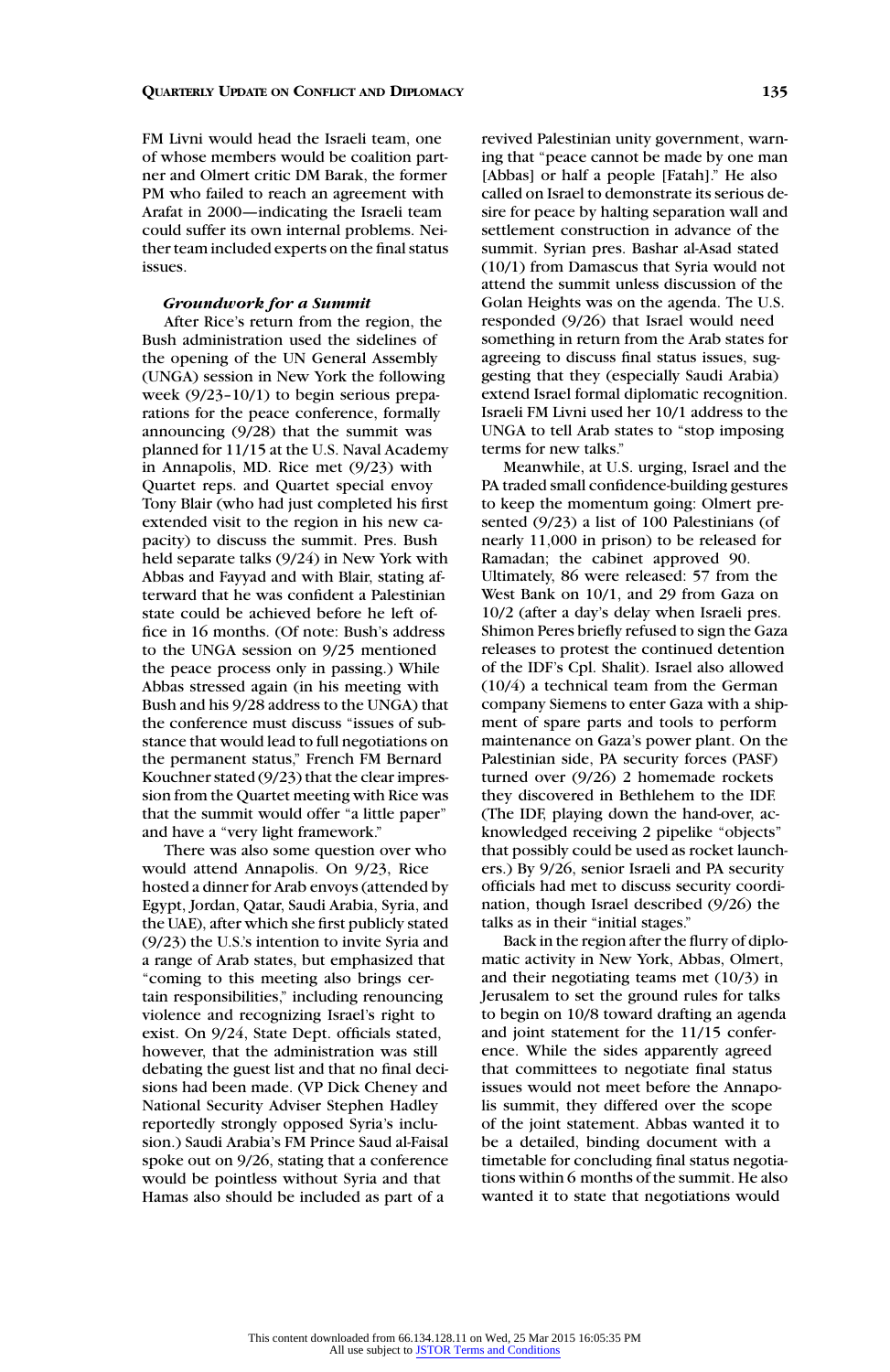be held on the basis of the 2000 Clinton parameters (see Doc. D1 in *JPS* 115), which summarized where the last round of formal negotiations left off after the collapse of the 2000 Camp David summit. Olmert called for the joint statement to be a general outline of the principles on which future discussions would take place, with no timetable. He also wanted the basis of final status talks to be the 2003 road map (see the Special Documents section in *JPS* 128), which Israel claims requires the Palestinians to halt all violence before Israel must take any peace steps, and Bush's 4/04 letter to Ariel Sharon (see the Special Documents section in *JPS* 132), recognizing the need to adjust the 1967 borders so that Israel's permanent borders would include densely populated settlements around Jerusalem and near the Green Line.

The day before the Israeli and Palestinian teams began their first round of talks, Olmert convened (10/7) his cabinet to assure them that while "diplomatic moves" with the Palestinians could not be avoided, there would be no move toward a Palestinian state until the Palestinians had fulfilled all of their road map requirements (i.e., a complete halt to violence). Despite this assurance, and although the negotiating teams met on 10/8 without making progress, opposition leader Netanyahu addressed the opening of the Knesset winter session on 10/8, warning that any land turned over to the Palestinians could eventually be controlled by Hamas, while Olmert's Kadima colleague Mofaz warned that dividing Jerusalem would damage Israel on a national and security level and would "never pass an Israeli government." Meanwhile, a new umbrella group of Jewish settlers launched an advertising campaign stating that any agreement with Abbas "will blow up in our faces." The day after the negotiation teams met, Olmert's government announced (10/9) that it had begun building a 10-mi. Palestinian-only road around Ma'ale Adumim settlement, linking Jericho and Bethlehem and bypassing Jerusalem. While Israel touted this as an effort to create "transportational contiguity" between Palestinian communities that would otherwise be cut off by the separation wall, the PA denounced (10/9) it as political move to secure Israel's hold over Ma'ale Adumim settlement under final status, arguing that Israeli efforts to create a separate road system for Palestinians was meant to cement Israeli control over wide swaths of the West Bank. Critics noted that the IDF had appropriated 56 acres of privately owned Palestinian land and 352 acres of "state land" for the road, which would also create a large buffer zone for the expansion and linkage of Ma'ale Adumim, Mishor Adumim, and Kedar settlements.

On the ground, violence was continuing. Immediately after the Israeli cabinet declared (9/19) Gaza a hostile territory, the IDF stepped up (9/19) cross-border attacks and air strikes, killing 23 Palestinians and wounding at least 51 by 10/13. Among the dead were 5 Army of Islam members assassinated near Gaza City on 9/26 and 1 Hamas member assassinated in Rafah on 10/3. The IDF also made a failed assassination attempt on an Islamic Jihad commander on 10/5 and 2 Hamas members on 10/8. In response to the 10/5 assassination attempt, Islamic Jihad firing a Grad rocket (more accurate and of longer range than homemade Qassam rockets) as part of a rocket and mortar barrage on 10/7 that caused light damage in the Israeli border town of Netivot, marking the 4th time Palestinians fired a Grad. Major IDF raids into al-Shuka in s. Gaza (9/18–21), in central Gaza (9/19–20), outside Khan Yunis (9/24), and in Bayt Hanun (9/26–27) left 11 Palestinians (including at least 5 civilians) dead, scores arrested, 22 Palestinian homes demolished or heavily damaged, and more than 150 d. of agricultural land bulldozed. The IDF bulldozed another 250 d. of agricultural land and 2 greenhouses in Bayt Hanun on 10/9 and 10/11.

Humanitarian conditions in Gaza also deteriorated. On 10/9, the UN reported that the new Israeli restrictions on Gaza imposed on the eve of Rice's 9/18–20 visit had sharply reduced the number of trucks allowed into Gaza through the Sufa and Kerem Shalom crossings, bringing much-needed food and humanitarian aid to Gaza's 1.5 m. Palestinians, from an average of 106/day between 6/10 and 9/13 to around 50/day between 9/13 and 10/9. The UN noted (10/9) a similar trend in the number of Gazan medical cases allowed to cross into Israel or to the West Bank, which had dropped from an average of 40/day in 7/07 to fewer than 5/day. In light of the Israeli cabinet's 9/19 "hostile territory" declaration, Israel's Bank Hapoalim and Discount Bank announced (9/25) that they would terminate all transactions with banks in Gaza, fearing they could be targeted for legal action for supporting terrorism. At the request of the Israeli government, they postponed the cutoff until 11/23 and 11/15 respectively, to give the Israeli Postal Bank (a government entity immune from prosecution) time to expand its capacity to take over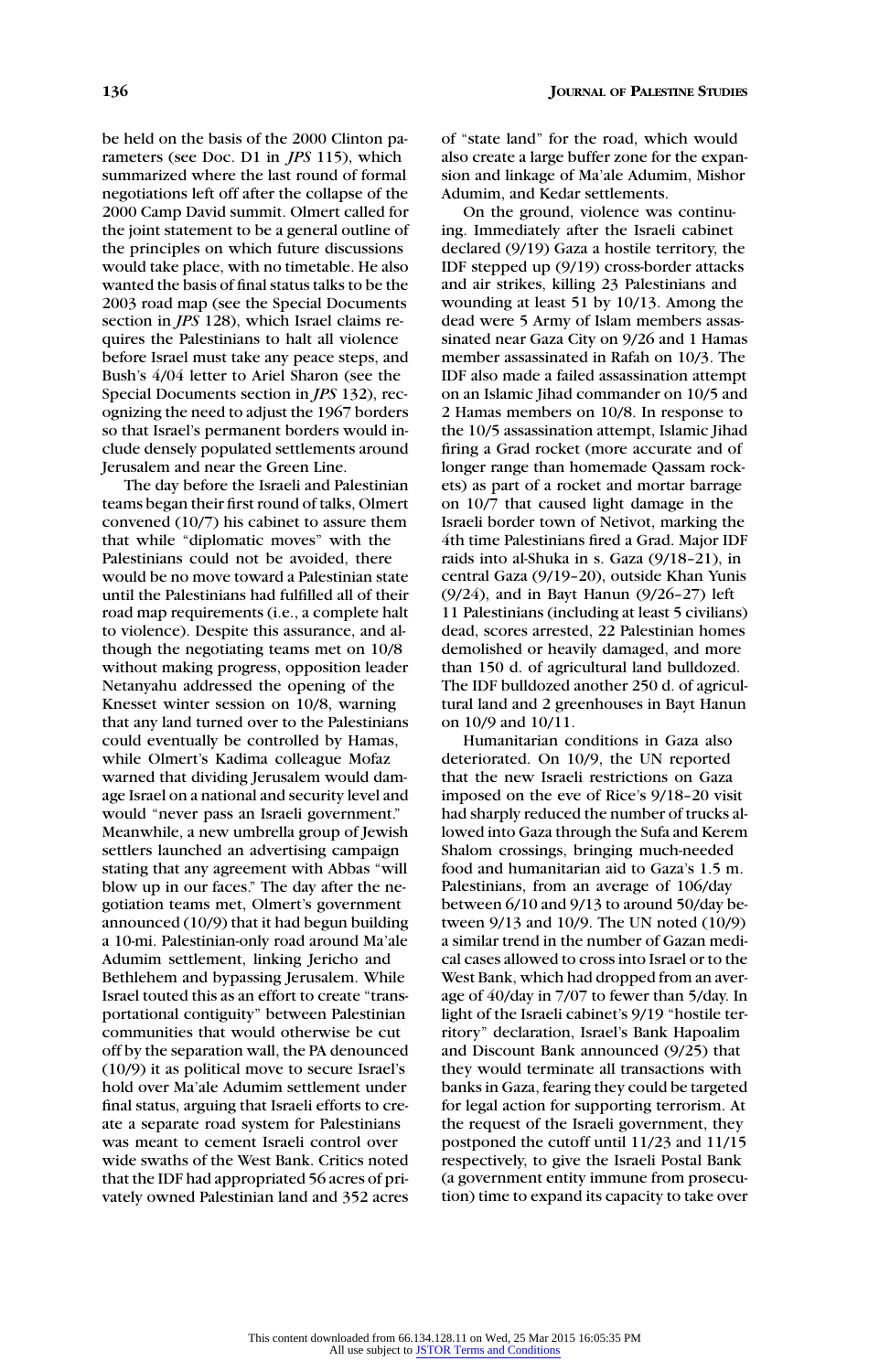the role of the sole institution to clear international financial transactions with Gaza banks.

In the West Bank, in addition to the major raid into 'Ayn Bayt al-Ma'a (9/18–21), the IDF conducted major arrest raids in Nablus (9/22–23), blowing up a home and 4-story apartment building owned by wanted Palestinians, displacing 5 families. IDF undercover units assassinated an AMB member in Jenin on 10/11 and fatally shot 2 unidentified Palestinians in Nablus on 10/10 in what may have been an assassination. On 9/25, the IDF raided the al-Bireh home of Change and Reform PC member Maryam Saleh, confiscating documents and a computer and arresting her son. By 10/13, the comprehensive death toll since the start of the al-Aqsa intifada had reached 5,347 Palestinians and 1,034 Israelis.

## *The U.S. Investment in Peace*

Meanwhile, the White House assessed the results of its meetings on the sidelines of the UNGA and determined (by 10/4) to send Rice back to the region 10/14–18 to monitor Abbas and Olmert's progress. Depending on their success, she might issue invitations to the summit or consider delaying it until sometime after Thanksgiving. Another goal of the mission was to correct the laissez-faire image of the U.S. that had emerged from the previous Rice visits by stressing the president's personal investment in the peace process while not appearing to pressure the sides. Rice would also articulate the Bush admin.'s view that the Israeli-Palestinian negotiations were only 1 of 3 parallel tracks, all of which needed to show significant progress if Bush's goal of achieving a Palestinian state by the end of his term were to be achieved. The other two tracks were (a) institutional development of the PA, led by Blair; and (b) "efforts to improve the environment surrounding the talks," including reducing the level of violence, stepping up PA security efforts, improving Palestinian freedom of movement, and releasing additional Palestinian prisoners.

Rice's 7th visit of 2007 comprised 5 days of intensive shuttle diplomacy, during which she met not only with Olmert (10/14, 10/17) and Abbas (10/15, 10/17), but also with Knesset opposition leaders (10/17), Israeli and Palestinian intellectuals and activists (10/15, 10/17), Egypt's Pres. Husni Mubarak (10/16), Jordan's King Abdallah (10/18), and Arab League secy.-gen. 'Amr Musa (10/17) to encourage their support of the

Abbas-Olmert efforts. Israeli, Palestinian, and other Arab officials remained firm in their positions regarding the summit. Publicly, Rice tried to give weight to each side's concerns, stating (10/15) that a joint declaration at Annapolis should "seriously and substantively" address core issues (as demanded by Abbas and Arab states), but playing down the need for timetables (opposed by Israel). She also stressed the admin.'s dedication to the peace process, emphasizing that "the United States sees the establishment of a Palestinian state, a two-state solution, as absolutely essential to the future of not just Palestinians and Israelis but also to the Middle East and, indeed, to American interests." In Washington, Bush supported (10/18) Rice's mission by stating, "The reason why there needs to be a vision of what a state could look like is because the Palestinians that have been made promises all these years need to see there's a serious, focused effort to step up a state." Rice was also more firm with Israel than usual, reprimanding Olmert (10/14) for Israel's latest confiscation of West Bank land for construction of a Palestinian bypass road around Ma'ale Adumim (see "Preparations for a Summit" above), stating that it could hamper peace talks even if it were intended, as Israel argued, to improve Palestinian mobility.

Ultimately, the trip had mixed results for Rice. She and her aides reportedly were "buoyant" after their meetings in Cairo, from which the heretofore deeply skeptical Mubarak and Musa emerged "encouraged" by what Rice had told them, saying they felt, in the words of Egyptian FM Ahmad Abu al-Ghayt, "a great desire on the American side to push matters positively toward a serious conclusion." This endorsement, an anonymous State Dept. official hoped, would bring "the rest of the relatively silent Arab world on board" to support Annapolis.

Talks with Abbas and Olmert, however, were less encouraging, in large part because of several major IDF raids launched soon after Rice arrived (Qalqilya 10/15, Nablus 10/16, Abasan nr. Khan Yunis 10/17; see Chronology for details) that left 3 Palestinians and 1 IDF soldier dead, 16 Palestinians wounded, 2 homes destroyed, and other homes and electricity and water networks seriously damaged. In addition, an IDF arrest raid in the Nablus area on 10/17 targeted at least 1 AMB member among the 178 to whom Israel had granted amnesty in 7/07 (see Quarterly Update in *JPS* 145), raising questions as to whether the IDF had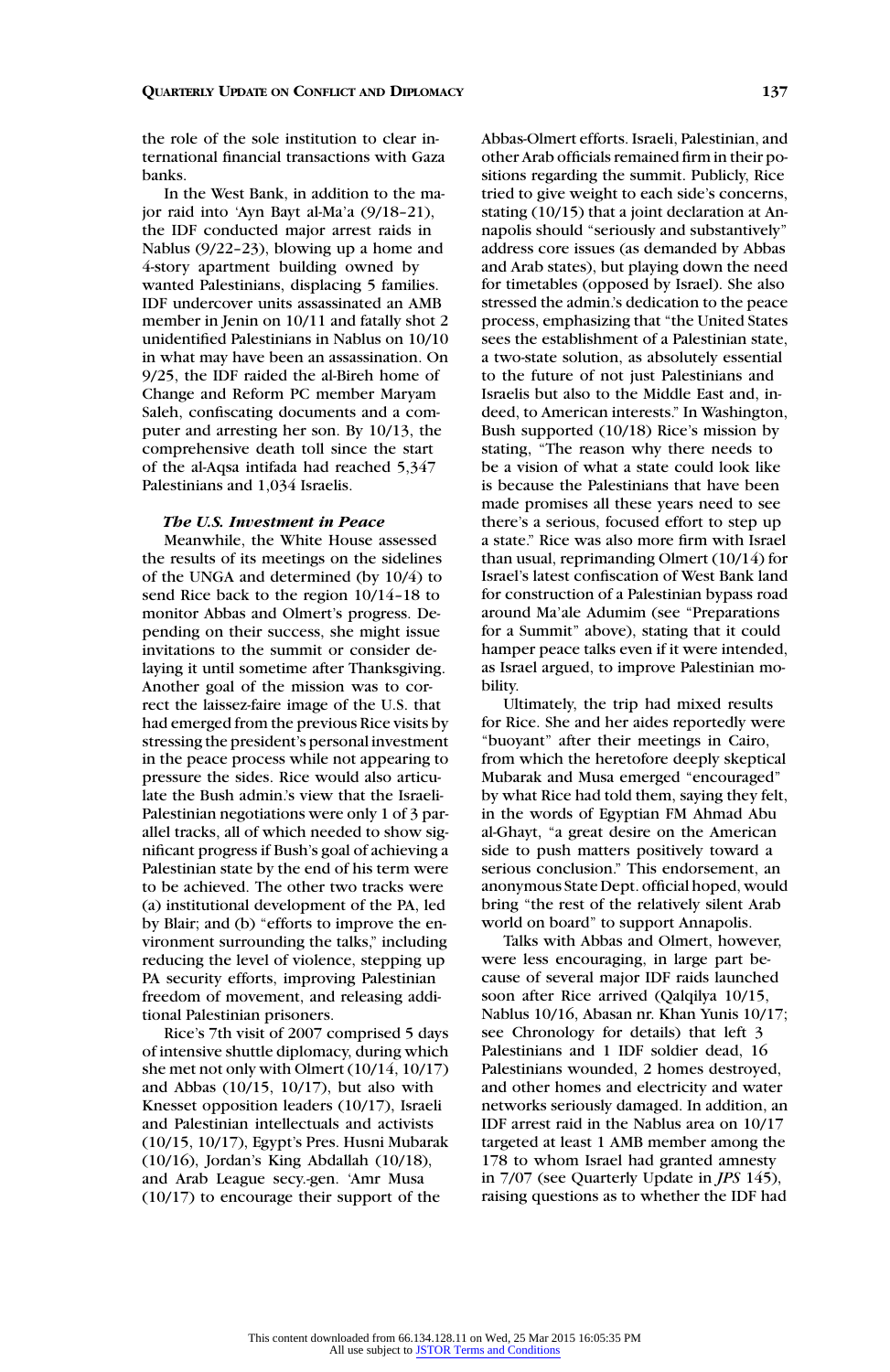revoked the amnesty deal. The Israeli and Palestinian negotiating teams held (10/16) their second round of talks on a joint statement for Annapolis, but rather than being able to report serious movement to boost Rice's efforts, were able to report only that they had narrowed some gaps. In meetings with Rice on 10/17, Abbas flatly accused Israel of not taking the negotiations seriously and of refusing to discuss issues that the Palestinians viewed as essential to holding a peace conference, warning that there were limits to his willingness to attend a summit. Israeli FM Livni, questioned by Rice later that day, responded that Israel was ready to compromise for peace but would continue "protecting our national and security interests."

By 10/16, State Dept. sources hinted that the Annapolis summit might have to be pushed off until at least 11/26 to give the sides more time to work out their differences. Rice publicly downplayed a possible delay, stating (10/17) that "the president has said this will take place in the fall. There are two months left in the fall, November and December." On leaving the region on 10/18, she acknowledged disappointment that Israel and the PA had not moved significantly closer, but denied that Bush's initiative was in jeopardy, stating, "The teams are serious. . . . The issues are serious. So I am not surprised . . . that there are some ups and downs." She vowed to make an 8th visit to the region shortly to check on Abbas's and Olmert's progress; on 10/24, the State Dept. announced that she would head back 11/4–6.

## *Road Map Progress before Annapolis*

In the run-up to Rice's next visit, the State Dept. confirmed (10/19) that the Annapolis summit would be held on the basis of the road map (as preferred by Israel; see "Groundwork for a Summit" above), stating that both sides must take immediate steps to fulfill their obligations. Specifically, U.S. Dep. Secy. of State Nicholas Burns stated (10/19) that "Israel should halt settlement expansion, remove unauthorized outposts and reduce its footprint in the West Bank. . . . The Palestinians have to seriously undertake reforms to show that they can govern themselves. . . . They have to work harder to combat terror and extremism in their communities to prove that a Palestinian state can thrive peacefully alongside its neighbors." The White House also submitted (ca. 10/24) to Congress a request for \$410 m. in new aid for the Palestinians to fund the PA's budget, security and health care reforms, employment generation and infrastructure projects, and other initiatives meant to "strengthen moderate elements in the Palestinian government" and demonstrate to Palestinians that "moderates can deliver jobs and provide hope for a better economic future."

In response, Abbas and Olmert met on 10/26 and agreed to form a joint committee headed by Israeli DM Barak and PA PM Fayyad to oversee road map implementation. Abbas, with the assistance of U.S. security coordinator Lt. Gen. Keith Dayton, launched (11/2) a new security effort "to restore law and order to all the Palestinian territories" in keeping with his road map requirements, deploying in Nablus the first contingent (308 members) of a new police unit trained by Western advisers at a multimillion dollar facility in Jericho to "operate in coordination with Israeli forces to fight crime and terrorism." If successful in Nablus, new units would be established in other West Bank districts. Though the PA stressed that the primary responsibility for acting against "terrorists" would still be Israel's (specifying that the unit would patrol during the day only, while the IDF would continue night operations), Israel was not prepared to cede any of its security control. To drive home this point, the IDF not only continued major day and night raids in and around Nablus without coordination with the PASF (see Chronology for details), but also seized (11/3) a shipment of body armor from the U.S. meant for PA presidential guard units in Nablus moves that the U.S. publicly complained (11/7) undermined the PA's security effort. While Israel announced (10/24) that the IDF had removed 24 West Bank barriers to Palestinian travel (as pledged to Rice on 9/19) to reduce its West Bank footprint, by 11/1, the UN reported that the number of permanent IDF barriers was back up to 561, only 11 fewer than it had reported on 9/19, suggesting that after removing 24 barriers, the IDF had erected 13 new ones.

By early 11/07, Israeli officials were anonymously complaining (see *New York Times* 11/5) that the U.S.'s more aggressive push for progress since Rice's last visit was "too hard and too fast, risking a collapse of the talks." Indeed, to limit Olmert's margin of maneuver, 61 of Israel's 120 MKs signed (10/19) a petition opposing any attempt to divide Jerusalem. Publicly, Olmert repeatedly downplayed (e.g., 10/18, 10/23) the upcoming summit, stating that it would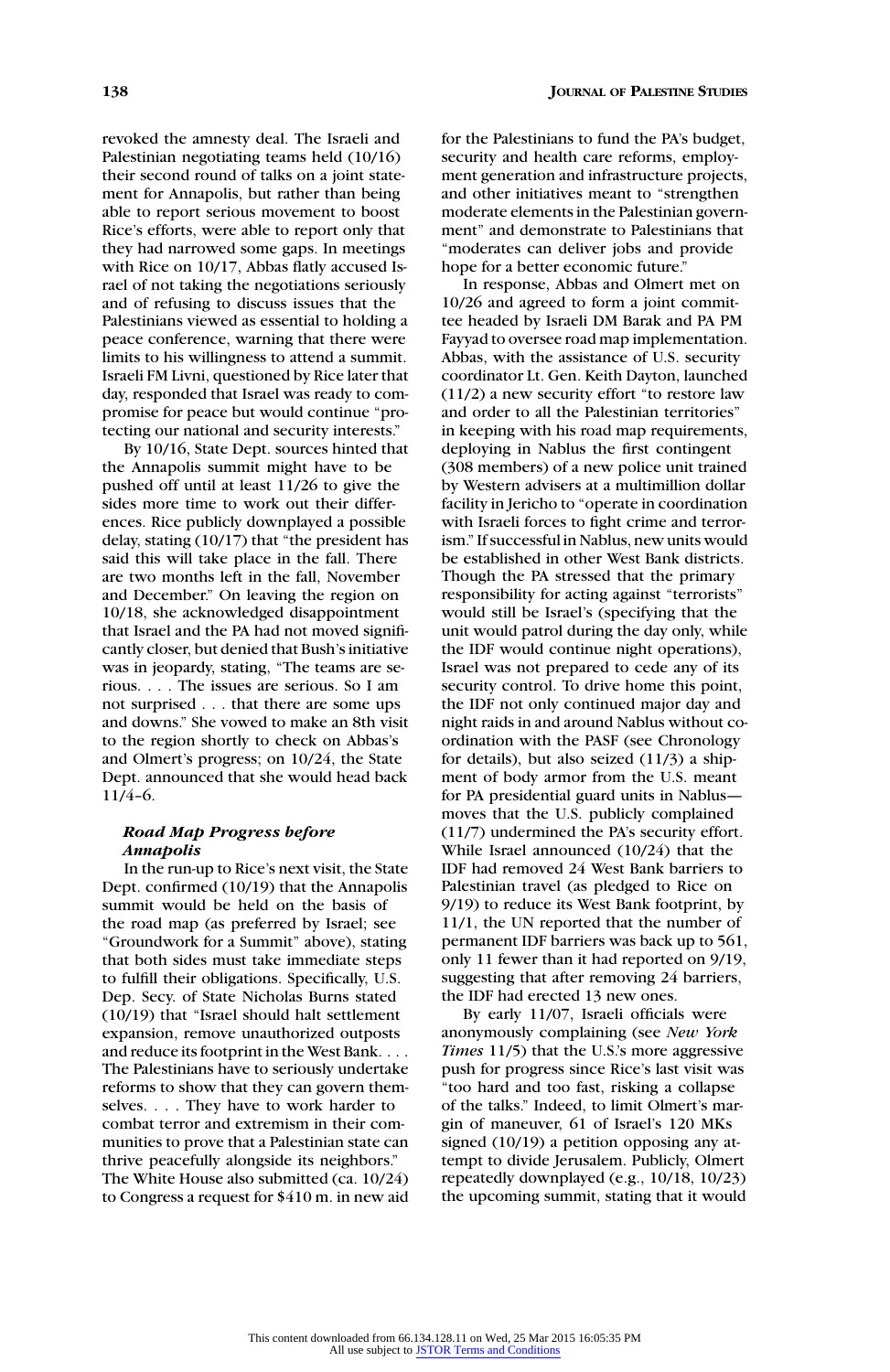#### **QUARTERLY UPDATE ON CONFLICT AND DIPLOMACY 139**

produce only "a short joint statement that will not provide solutions." While the Qurai' and Livni teams continued meeting to draft the joint statement for Annapolis, by 11/3, they had reportedly abandoned hopes of agreeing on parameters for a final settlement or even for negotiations and were leaning toward wording that would simply state their intentions to implement the road map as the first step toward reviving negotiations on final status issues.

On the ground, violence in Gaza escalated on 10/23 with the IDF assassination of PRC leader and Gaza Interior Min. official Mubarak Hasanat in an air strike on Gaza City. Over the next day, the PRCs fired 28 rockets from Gaza into Israel, causing light damage but no injuries. Though the increase in rocket fire was not dramatic relative to earlier periods, DM Barak authorized (10/24) the IDF to cut electricity for several hours to the parts of Gaza from which rockets had been fired, stating that targeted power cuts increasingly would be used to punish the Palestinians if rocket fire continued. As a consequence, the DMin. anticipated that electricity would be cut by two-thirds in the coming weeks, but vowed that Israel would maintain essential services to hospitals. (Israel supplies roughly 70% of Gaza's power through 5 power lines, while Egypt provides another 5% through 2 lines, and Gaza's sole electricity plant, dependent on fuel imports from Israel, provides the remaining 25%. The 3 power grids overlap only slightly.) The Israeli High Court ordered the IDF to suspend the electricity cuts on 10/25 pending its ruling on a petition by Israeli human rights groups arguing that the cuts constituted collective punishment, illegal under international law. The IDF agreed (10/25) to comply but announced instead (10/28) cuts to fuel shipments to Gaza by 11% and the permanent closure of the Sufa commercial crossing, leaving the Israeli-controlled Kerem Shalom crossing the sole entry point for goods and humanitarian aid. Henceforth, Israel stated, at most 55 trucks/day would be allowed entry so as to leave Gazans with only "the minimum amount of food and medicines necessary to avoid a humanitarian crisis." Notwithstanding Israeli statements, the PA reported on 10/28 declines of 40–50% for diesel and benzene imports (predominantly for private use), 12% for fuel for Gaza's electricity plant, and 30% in Gaza's electricity supply from Israel. Israel's Atty. Gen. Menachem Mazuz and UN Secy.-Gen Ban Ki-moon urged (10/29) the

government to reconsider the cuts, with no result.

The IDF also stepped up attacks on suspected rocket-launching sites, cross-border raids, and bulldozing operations in Gaza, often clashing with Palestinian gunmen (see Chronology for details). Between 10/23 and 11/3, at least 20 Palestinians (mostly gunmen) were killed and 51 wounded (including at least 24 civilians and 1 Islamic Jihad member targeted for assassination) in IDF operations in Gaza; in addition, 2 IDF soldiers were killed, and 4 were wounded. Raising tensions in the West Bank, the IDF bulldozed (10/30) the farming community of Khirbat Qussa, located between the separation wall and the Green Line near Hebron; demolishing the 15 homes, 12 cave dwellings, and 27 sheep pens that made up the village; and evicting the 267 residents to the "Palestinian" side of the separation wall. The IDF also slated (10/30) for demolition another Palestinian community located between the wall and the Green Line near Bir Nabala n. of Jerusalem. Palestinians interpreted the demolitions as further proof that Israel intended the separation wall to become its permanent border, thereby constituting Israeli steps to prejudge final status in violation of the road map, pledges to the U.S., and earlier signed agreements. By 11/3, the comprehensive death toll since the start of the al-Aqsa intifada had reached 5,381 Palestinians and 1,037 Israelis.

## *Annapolis Uncertainty*

With the atmosphere surrounding the talks deteriorating (undermining 1 of Bush's 3 pillars for success of Annapolis), Rice went to the region 11/4–6 with low expectations. The visit itself was very low-key: In private meetings with Olmert, Livni, and Abbas, Rice stressed the U.S.'s expectation that both Israel and the Palestinians would take immediate steps to fulfill their road map obligations, simultaneous with the resumption of final status talks following the Annapolis summit. Indirectly nudging the sides, Rice used her address (11/4) to a gathering in Jerusalem organized by the Washingtonbased Brookings Institute to warn that the alternative to serious and successful talks on a 2-state solution was the real possibility that the "moderate center" of Palestinian politics "could collapse forever. . . . The next generation of Palestinians could be lost souls of unbridled Palestinian extremism." Publicly, Olmert stated (11/4) that Israel would be willing to open "all basic questions, all the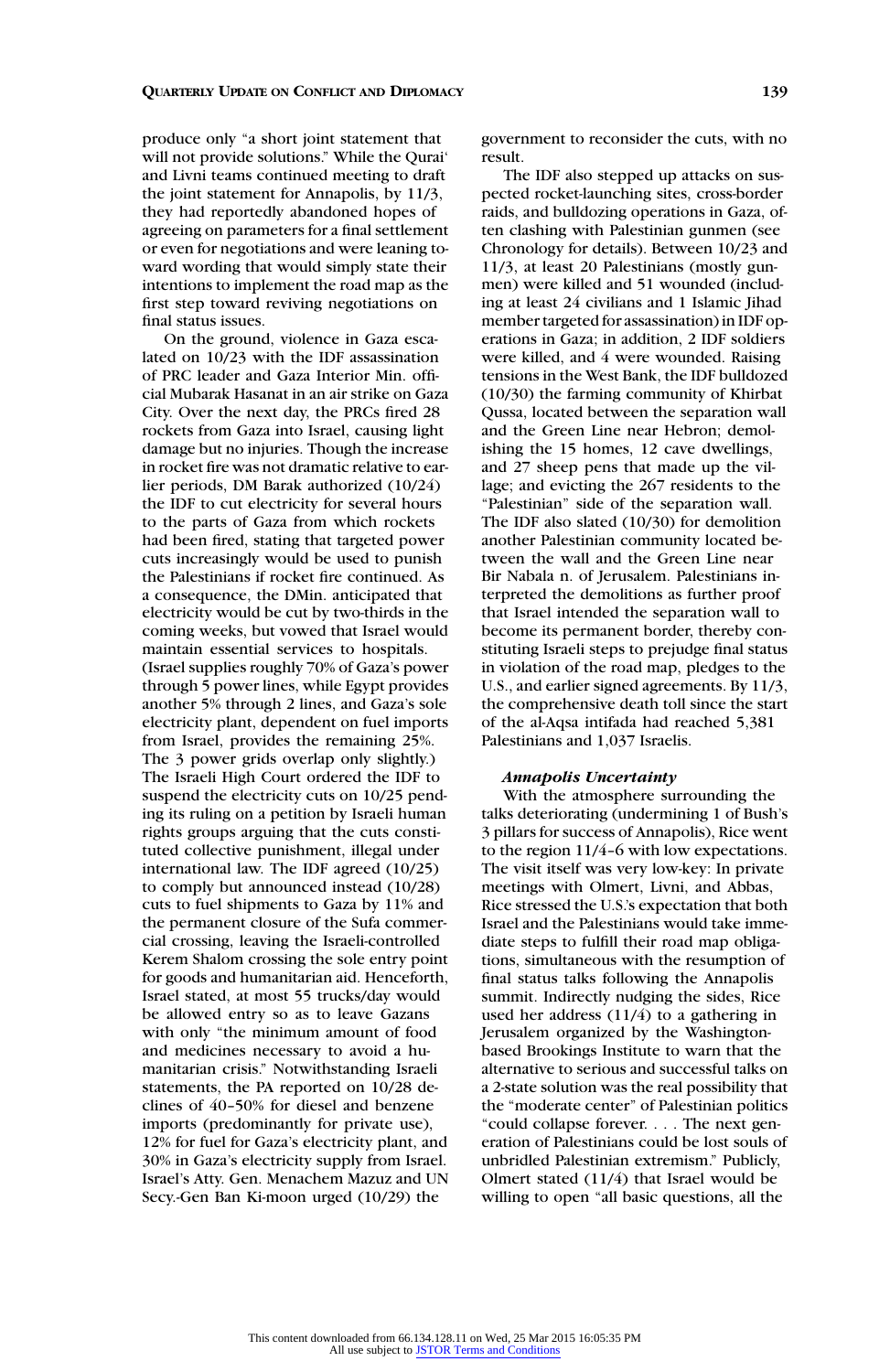substantive problems, all the historical questions" for discussion with the Palestinians, while Abbas declared (11/5) that he had hopes that Annapolis would "launch a genuine peace process." (As an indication of the State Dept.'s pessimism going into the visit, aides traveling with Rice were reportedly "jubilant" over these statements, saying they "exceeded Rice's most optimistic expectations"; see *New York Times* 11/5, *Washington Post* 11/6.)

Livni, however, emphasized (11/4) that there were differences over the road map, stressing that "the Israeli decision to enter this [current] dialogue is based on the principle that future understandings between Israel and the Palestinians will be subject to the implementation on the ground of the road map" and that "creation of a Palestinian state should occur only after Israel's security is established." (She later stated in a speech to the Knesset on 11/12 [see Doc. C2] that Israel would expect the Palestinians to fulfill all of their road map obligations as well as any future agreements reached regarding Israeli's security before Israel would implement any of its obligations.) Separately, on 11/5, Livni stated, "The Arab world should come to the conference with no preconditions, support every resolution adopted by the Palestinians and every compromise," and reiterated that the Arab states should extend diplomatic recognition to Israel immediately to encourage the negotiations. While Abbas privately told (11/5) Rice that he expected substantive progress on all final status issues within 6 months of Annapolis (as opposed to completion of a deal within 6 months, as he stated on 10/3), U.S. and Israeli officials speaking anonymously (11/5) viewed the 6-month goal as "unlikely."

At the end of the quarter, the U.S. had still not issued invitations to the Annapolis summit, tentatively planned for less than 2 weeks from the quarter's end, and the Livni-Qurai' talks (now meeting almost daily) on the joint statement were faltering. On 11/10, Abbas phoned Rice to complain that Olmert (reportedly under increasing pressure from coalition partners not to get too specific with the Palestinians on any issues) was backing away from some of the few areas of agreement reached in earlier talks. On 11/11, Qurai' called off a planned meeting to protest the IDF's refusal to allow him through a checkpoint into Jerusalem. Meanwhile, the Knesset passed (54-24) the first reading of a motion proposed by the rightwing Likud and Shas parties stipulating that

any change in Jerusalem's boundaries must be endorsed by two-thirds of MKs.

On the positive side, Israeli military operations (which continued to be heavy during Rice's visit, especially in Gaza) tapered off significantly as of 11/8 in both Gaza and the West Bank (see Chronology), likely under pressure from the U.S. to calm the situation before Annapolis. Palestinian rocket fire from Gaza into Israel consequently also declined significantly. Still, IDF fire into Gaza between 11/8 and 11/15 killed 5 Palestinians (including at least 3 civilians) and wounded 11 (including 7 bystanders). The IDF also arrested Reform and Change Palestinian Council members Khalid Tafish (Bethlehem) and Maryam Saleh (Ramallah) on 11/11.

#### *Intifada Data and Trends*

During the quarter, at least 132 Palestinians and 4 Israelis were killed in Israeli-Palestinian violence (compared to 173 Palestinians and 3 Israeli last quarter), bringing the toll at 11/15 to at least 5,392 Palestinians (including 49 Israeli Arabs and 17 unidentified Arab cross-border infiltrators), 1,037 Israelis (including 322 IDF soldiers and security personnel, 209 settlers, 506 civilians), and 60 foreign nationals (including 2 British suicide bombers). An additional 28 Palestinians were killed this quarter in interfactional violence, down from around 153 last quarter (see Intra-Palestinian section below).

This quarter also marked the 7th anniversary of the outbreak of the al-Aqsa intifada on 9/28/00. As of the close of 9/27/07, *JPS* had recorded 5,332 Palestinians, 1,034 Israelis, and 60 foreign nationals killed. Well over 45,000 Palestinians and 1,500 Israelis had been injured. (Israeli figures include cases of shock; for methodology on estimating casualties, see Doc. A6 in *JPS* 138). Around 489 Palestinians had been killed in targeted assassinations that also left 227 bystanders dead and 976 wounded.

As the Palestinian economy slid into ever greater decline (as detailed in the main Palestinian-Israeli section above), Israel's Central Bureau of Statistics reported (10/16) that the Israeli economy was experiencing its 5th straight year of growth, marking the longest growth period in Israel's history. Cumulative growth for the period 2003–07 was expected to be 23.5%. In 2007, GDP for 2007 was expected to rise 5.2%; private consumption 6% (up 15% in 2005–07); and the standard of living 4.2% (for a cumulative 7.1% increase in 2005–07). Exports were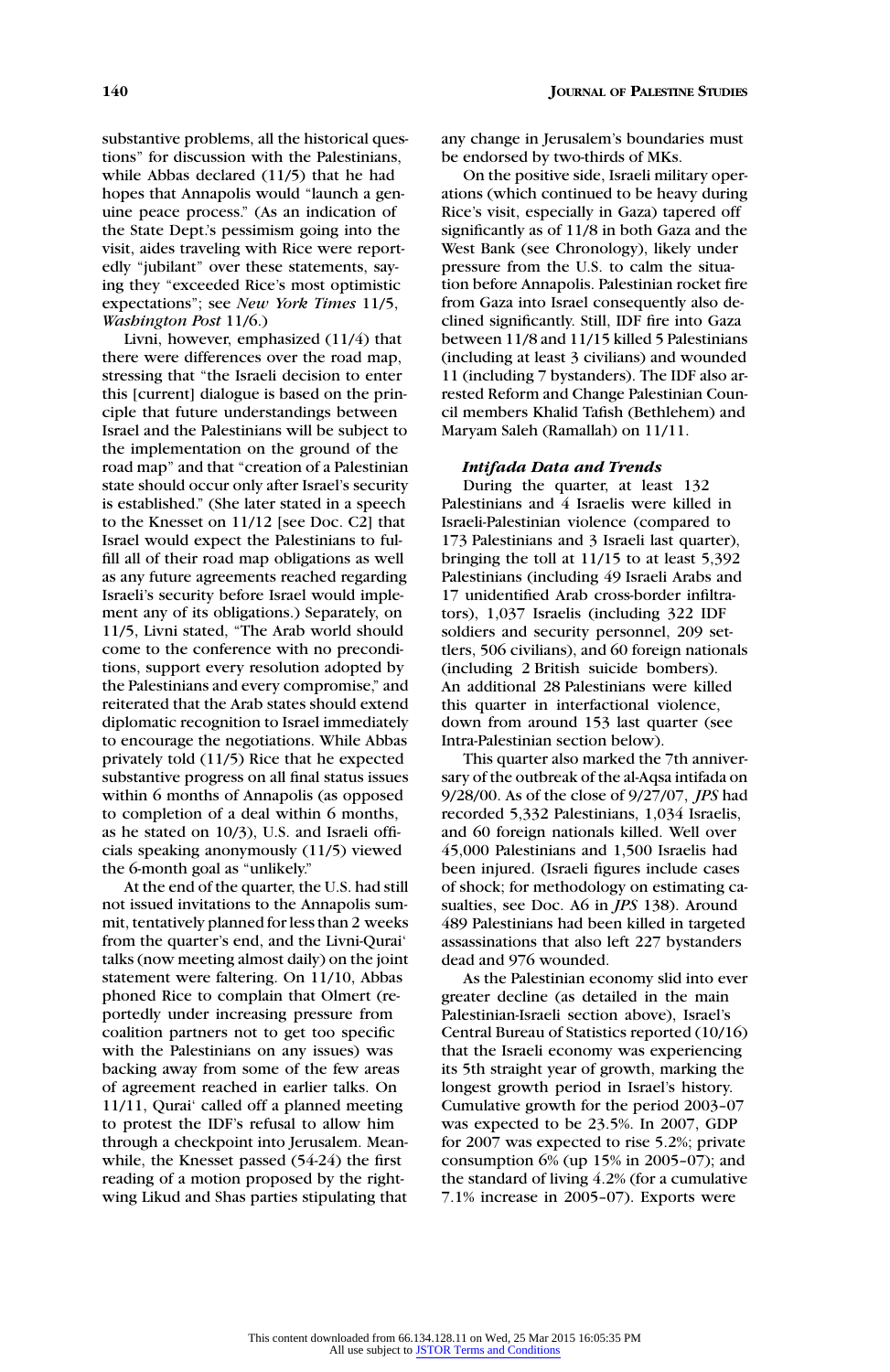predicted to rise 8.1%, imports 9.4%, and investment in fixed assets 10.4%. As of 10/21, the IMF reported that Israeli per capita GDP had doubled to \$31,767 since the uprising began in 9/00, while the World Bank estimated that Palestinian per capita GDP had shrunk 30% to \$1,129 during the same period.

Overall this quarter, Israel significantly escalated military attacks on Gaza; in the West Bank, daily incidents of IDF arrest raids, house searches, house demolitions, closures, and the like, as well as significant settler harassment, continued to take a heavy toll. Palestinian attacks were fewer, particularly the number of rockets fired from Gaza, though Israeli casualties resulting from attacks were higher. Trends are outlined below; for details, see the Chronology.

## *Assassinations, Suicide Attacks, and Heavy Attacks*

This quarter, at least 18 deaths were clear assassinations (down from 23 last quarter), during which 6 bystanders were wounded. Those assassinated this quarter were the **AMB**'s Yusif al-Assi (9/26), Hussein Ahil (9/26), Fawzi al-Ashram (9/26), Ayman Dalul (9/26), Osama al-Rifi (9/26), Sami al-Za'im (9/26), and Muhammad Abu Sorour (10/11); **Hamas**'s Ismail Abu Abda (8/20), 'Abid Abu Hilu (8/20), Ahmad al-Qrainawi (8/20), Muhammad al-Qrainawi (8/20), and Muhammad Hassan (10/3); the **ESF**'s Muhammad Abu Arab (8/20) and Ali Baroud (8/20); **Islamic Jihad**'s Ala' Sorour (8/25), Mustafa 'Atiq (8/25), and Ali Abu Rmila (targeted 8/25, died 10/7); and the **PRC**'s Mubarak Hasanat (10/23). The **IDF** killing of 2 Palestinians (no names or affiliations reported) in a shooting by undercover units in Nablus on 10/10 that may have been an assassination (no bystanders were injured). Attacks targeting 5 Hamas members (2 on 10/8, 3 on 10/20) and 2 Islamic Jihad members (10/5, 10/31) were clear failed assassination attempts that wounded 6 bystanders.

There were no Palestinian suicide bombings or other suicide attacks this quarter, for the third quarter in a row. The last Palestinian suicide attack was carried out on 1/29/07.

Palestinian use of rockets remained at an average of around 21 rockets/week throughout the quarter—a relatively low level that has been maintained since Hamas took over Gaza on 6/15 and halted its own rocket fire. Once again this quarter, most rockets were fired by Islamic Jihad and the PRCs. Hamas did continue to fire mortars; mortar strikes

were up to an average of 32/week, compared to 24/week last quarter. Israeli casualties from Palestinian rocket and mortars strikes, however, reached a new high this quarter, with 14 Israelis moderately or seriously injured. This includes 10 IDF soldiers injured in a single rocket strike on 9/11 that hit a tent of sleeping soldiers on the IDF's Zikim base on the Gaza border. The IDF reported an additional 60 IDF soldiers lightly injured in that incident (IDF figures typically include cases of shock), which was claimed jointly by Islamic Jihad and the PRCs. At least 4 other rocket strikes this quarter (8/21, 8/28, 10/30, 11/1) resulted in light damage.

*Restrictions on Palestinian Movement* As noted in the main Israeli-Palestinian section above, Gaza remained sealed throughout the quarter, with no exports and only limited humanitarian imports allowed through. The Rafah crossing was closed to Palestinian travel as of 6/12. Israel allowed only a handful of extreme medical cases to exit through Erez crossing during the quarter. The IDF permanently closed the Sufa commercial crossing on 10/28. Minimal food and medicine stocks were allowed transit through the Israeli controlled Kerem Shalom crossing. Qarni operated an average of only 2 days a week and for wheat imports only.

In the West Bank, IDF restrictions on movement remained tight. All Palestinian males aged 16–30 from Jenin, Nablus, and Tulkarm (some 106,000 men) were barred from traveling south of Nablus without special permission. Restrictions imposed last quarter barring Palestinians aged 16–25 from traveling southward through 8 major northern checkpoints (Anabta-Kifriyat tunnel and al-Ras in Tulkarm; Awarta, Hawara, and Yitzhar in Nablus; Jit in Qalqilya; Dayr Ballut and Za'atara in Salfit) remained in place. Access to the Jordan Valley for nonresidents remained virtually off-limits, as it has since 10/11/06. As of 10/9, the UN estimated that there were around 1,032 mi. of West Bank roads (mostly settler only bypass roads) that were off limits to Palestinians except by special permit.

In early 9/07, the IDF informed the UN that all crossings into the West Bank would be standardized by the end of 2007, by which time the separation wall was expected to be completed. The UN reported on 9/10 that it was already seeing increased restrictions at crossings into the West Bank "similar to those already in place in Gaza," and expected that "existing and planned restrictions will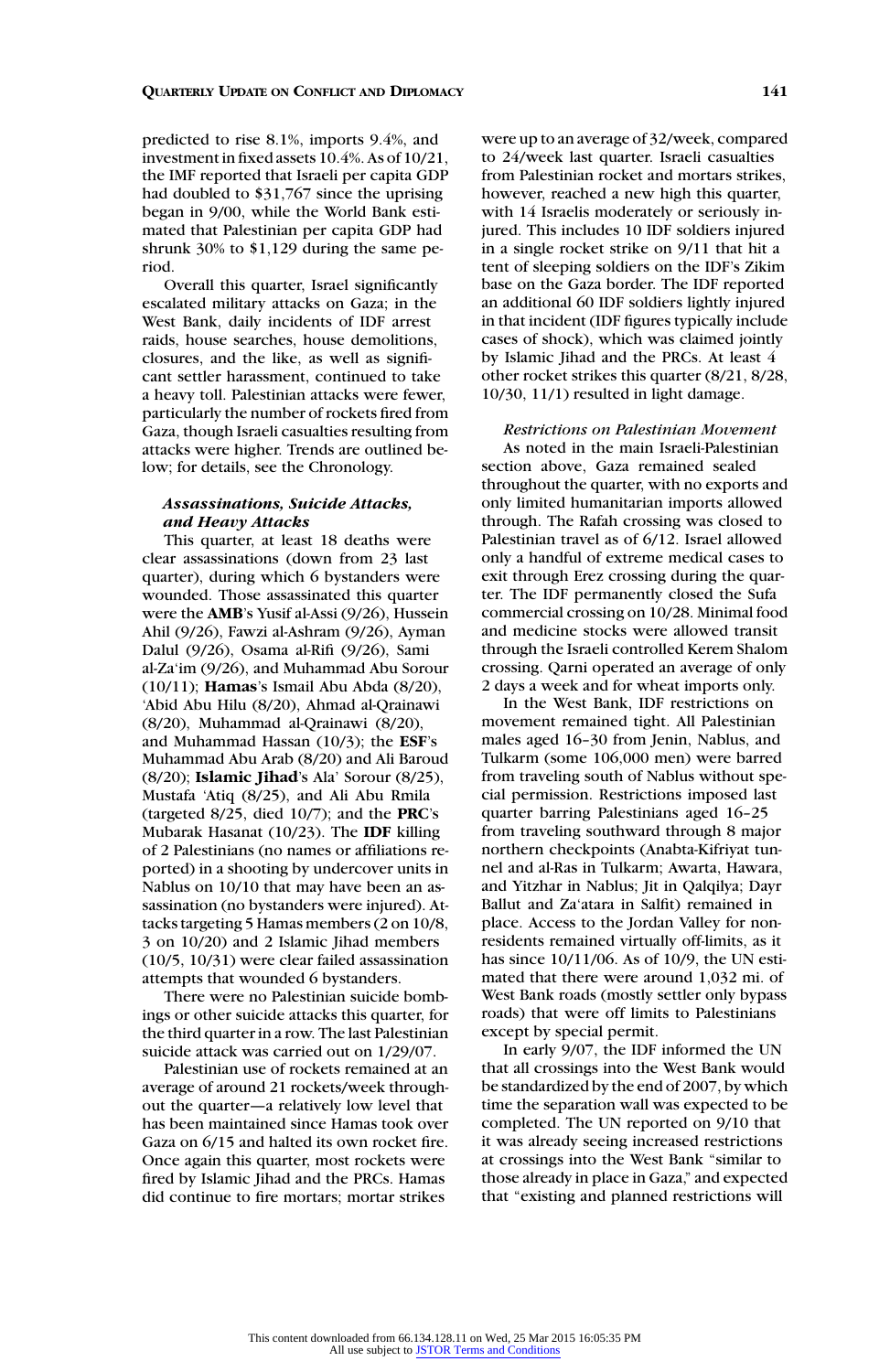seriously impair the ability of humanitarian organizations to operate." Under the new IDF plans, the number of crossing points for commercial trucks will be reduced from 12 to 5. A 6th commercial crossing, currently under construction near Bethlehem, is expected to open in late 2008. Transport through these 6 crossings will be "back-toback" (i.e., requiring goods to be offloaded from trucks on one side of the crossings, shuttled through the crossing for security checks, and on-loaded to different trucks on the other side of the crossing). Once the new policies go into effect, Palestinians who work for UN agencies and humanitarian organizations will no longer be given preferential treatment at crossings and will be subject to the same restrictions as other Palestinians with regard to permits and searches. The UN expects that this will make it particularly difficult for Palestinian aid workers to reach Palestinian communities located between the separation wall and the Green Line.

*House Demolitions and De-Arabization* Israeli demolitions of Palestinian homes were up this quarter (43 this quarter compared to 29 last quarter) after being relatively low for two quarters. Of the 43 homes destroyed, 18 were in the West Bank (7 in Qalqilya, 4 each in Jerusalem and Nablus, 2 in Bethlehem, and 1 in Salfit) and 25 were in Gaza (14 in central Gaza, 10 in the south, and 1 in the north). In addition, as mentioned above, the IDF expelled (10/30) all of the more than 250 residents of Khirbat Qussa, virtually erasing the village located between the separation wall and the Green Line near Hebron. The IDF also blew up a 4-story apartment building in Nablus on 9/23, displacing 4 families, and bulldozed 15 greenhouses near Khan Yunis on 9/24.

An Israeli court convicted (11/6) 2 Israeli Jews, Yaakov Rabinowitz and David Morgenstern, charged in 2000 with forging the signature and seal of the Greek Orthodox patriarch and pretending to represent his interests in a real estate leasing deal with the Jewish National Fund worth \$20 m. (see Peace Monitor in *JPS* 117 for background). The court described the case, involving church properties in Jerusalem's Rehavia and Talbieh neighborhoods, as "one of the most sophisticated cases of real estate fraud in the State of Israel." There was no word on whether the property was returned to the church.

## *Settlers and Settlements*

Reports of Jewish settler violence were up this quarter. Incidents included settlers beating or otherwise attacking Palestinians (8/24, 8/31, 9/10, 3 on 9/22, 2 on 10/16, 2 on 10/20, 10/21, 10/28, 11/2, 11/3); attempting to occupy Palestinian land or property to establishing new settlement outposts (8/25, 8/31, 9/11, 3 on 9/30, 10/1, 2 on 10/2; new sites were evacuated promptly by the IDF); destroying or stealing Palestinian trees and crops (9/19, 9/27, 9/29, 10/4, 10/17, 10/20); barring Palestinians access to their land or local roads (8/31, 10/11, 10/13, 10/18, 10/24, 2 on 10/30); and vandalizing Palestinian property (2 on 8/23, 8/25, 2 on 10/8, 10/26, 11/2, 11/15). There were also 6 reports of deliberate hit-and-runs by Jewish settlers that killed 3 Palestinians (9/17, 10/21) and injured 4 (8/26, 9/15, 9/22, 10/11), including a 2-year-old girl. Settlers also reportedly opened fire on a Palestinian wedding near Nablus (8/24), wounding 2 Palestinians, and a settler was reported to have stabbed and wounded a Palestinian outside Jerusalem (9/23). Of 51 confirmed incidents (up from 40 last quarter), most continued to occur in Hebron (25) and Nablus (12), with other incidents reported in Qalqilya (5), Bethlehem (2), East Jerusalem (2), Salfit (2) , and at the former Homesh settlement site (3). There were six reported incidents (9/14, 10/24, 10/26, 10/31, 11/5, 11/13) of Palestinians firing on or stoning Jewish settler vehicles. injuring a total of 8 settlers.

#### *Separation Wall*

This quarter, most construction of the West Bank separation wall took place around Jerusalem, Bethlehem (between al-Khadir and al-Nashashah), Ramallah (between Rantis and Bayt Nuba), Hebron (near Askhelot settlement), and on the "Ariel finger" (around Ofarim and Bayt Arye settlements). The IDF issued military orders confiscating at least  $1,130$  dunams  $(4 d. = 1 acc)$ of Palestinian land in Abu Dis and Sawahara (10/10) and 390 d. elsewhere for construction of the wall.

The Israeli High Court rejected (8/29) 2 petitions seeking to change the route of the separation wall near Alfe Menashe settlement southeast of Qalqilya: 1 by settlers seeking to move the wall further to the east to create a larger buffer around the settlement; 1 by local Palestinians seeking to move the wall west, closer to the settlement, taking less of their land. The High Court also ruled (9/4) that the separation wall around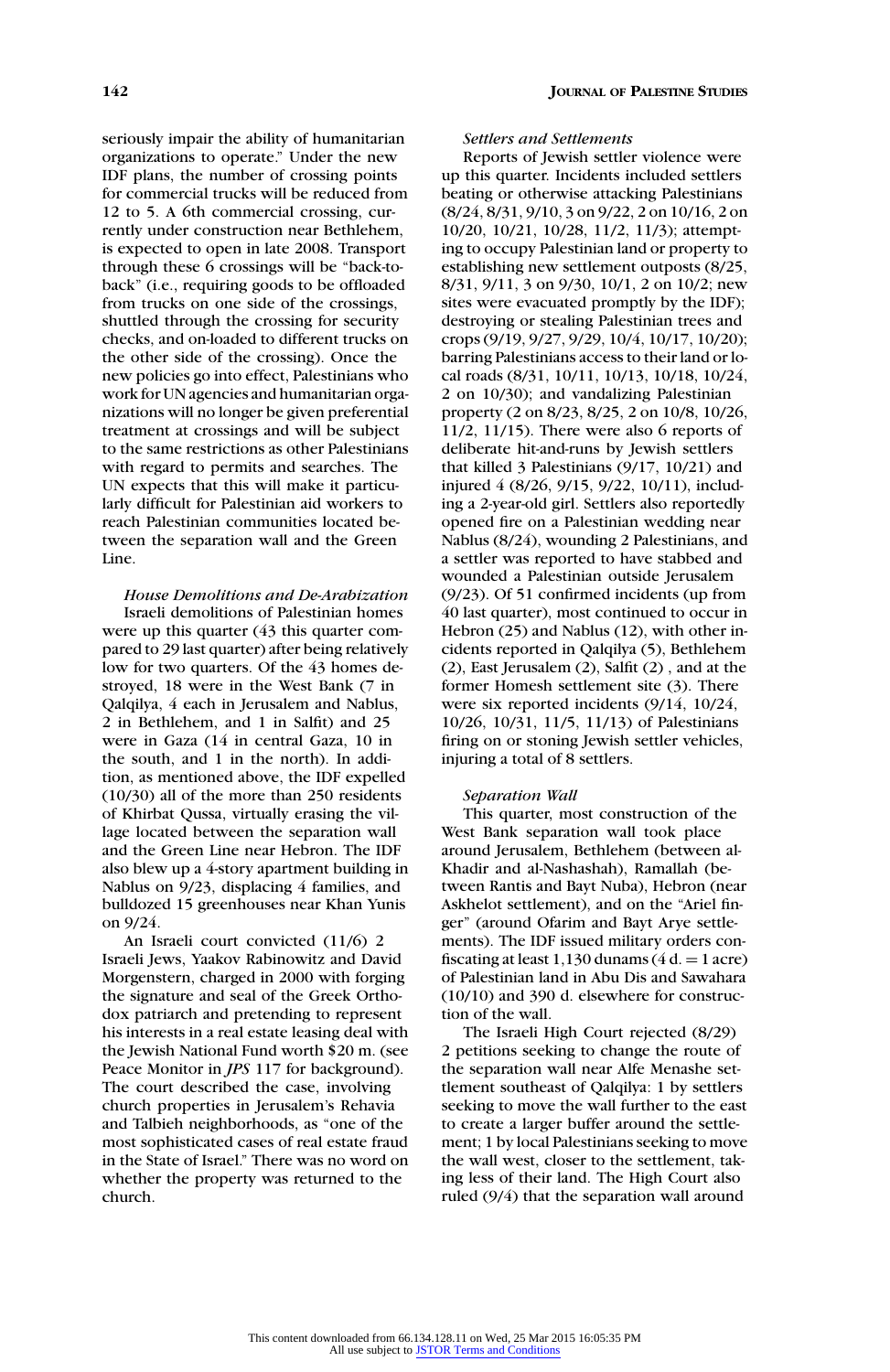Bil'in, site of weekly nonviolent protests, must be moved westward to prevent the de facto annexation of more than half of the village's agricultural land, rejecting the government's claim that a wide buffer zone was needed to protect nearby Mod'in Ilit settlement and determining that the original route took into consideration plans to expand the settlement "as much as possible." The decision allows the government a "reasonable period of time" to take down and move portions of the wall, which is expected to return 250 acres of land to Bil'in residents.

In early 10/07, Israel altered the planned route of the separation wall near the Dead Sea in a way that would increase the total amount of West Bank land annexed by the wall from 9% to 12%.

#### *Palestinians of Israel*

Israel's High Court ordered (9/24) the Jewish Agency to change its policy of leasing land only to Jews within 3 months, ruling in favor of Israeli Palestinian petitioners who charged that the agency's policy was racist. (For further information, see the *Ha'Aretz* editorial in the Hebrew Press section.)

On 8/23, the IDF raided a Palestinian home in Wadi al-Juz in East Jerusalem where some 25 Palestinian religious figures from Israel were having dinner, ordering the group to disband because they were holding an "illegal meeting." When the group refused, the IDF fired percussion grenades into the home, injuring 4.

On 10/30, some 100 Israeli police officers made an overnight raid on the Galilee Druze village of Pekiin to arrest men suspected of vandalizing a cell phone antenna. Police fired live ammunition at stone-throwing residents who protested the predawn incursion, wounding dozens.

## **INTRA-PALESTINIAN DYNAMICS**

Intra-Palestinian relations remained extremely tense this quarter following the Hamas-Fatah fighting in 6/07 that effectively severed the West Bank and Gaza, leaving Fatah in control of the former and Hamas of the latter. While incidents of interfactional violence were much lower this quarter than last, they were still high in historic terms, leaving 28 Palestinians dead (down from 153 last quarter) and bringing the total number of fatalities in intra-Palestinian violence since 10/06 to at least 372. (This figure includes only those killed in intra-factional

fighting and does not include felony deaths, which also escalated dramatically in the past year due to deteriorating internal security and increasing pressures of poverty and closure; see the weekly reports compiled by the Jerusalem-based UN Office for the Coordination of Humanitarian Affairs at www.ochaopt.org.)

Perhaps most notably, Amnesty International reported (10/24) that Fatah-Hamas infighting had led to increased Palestinian human rights violations in the West Bank and Gaza, concluding that random arbitrary detentions, abductions, and torture had become commonplace on both sides. Amnesty Middle East program dir. Malcolm Smart urged that "the leaders of both the PA and Hamas must take immediate steps to break the cycle of impunity that continues to fuel abuses."

Generally, most Fatah-Hamas violence took place in Gaza in connection with Fatah demonstrations that escalated into riots. All interfactional fatalities occurred in Gaza, most of them (19 of 28) during demonstrations or ESF arrest raids that went out of control (see "Haniyeh Tries to Stabilize Gaza" below). Incidents in which Hamas and Fatah targeted each other for attacks of the kind seen during the 6/07 fighting were relatively few; all took place in Gaza and most targeted Hamas and the ESF (see Chronology for details). These included shootings and bombings targeting individuals' vehicles and homes (e.g., 8/29, 9/1, 9/3, 9/16, 3 on 10/5, 10/20, 10/27), attacks on ESF patrols and posts (e.g., 9/4, 9/12, 2 on 9/19, 9/24, 9/26, 9/27, 10/2, 10/4, 10/17, 11/15), attempted kidnappings and beatings of members of opposing factions (e.g., 8/28, 10/14), and raids on rival offices (e.g., 8/19, 9/11, 10/24) that caused damage but few casualties. In total, 5 Palestinian were killed in such attacks and 9 were injured; the dead included 4 AMB members killed when explosives they were planting outside an ESF office detonated prematurely. One bombing of a Hamas member's car on 9/4 was claimed by the previously unheard of Security Members Martyrs Brigades, thought to be made up of Fatah security officers still in Gaza, who had been underground since Hamas took over in mid-6/07.

In the West Bank, Fatah-Hamas clashes were scarce. With the exception of gunfire directed at Abbas's Ramallah home by unidentified assailants on 10/31 (causing no injuries), all incidents took place in Hebron: PASF violently dispersed (9/10) a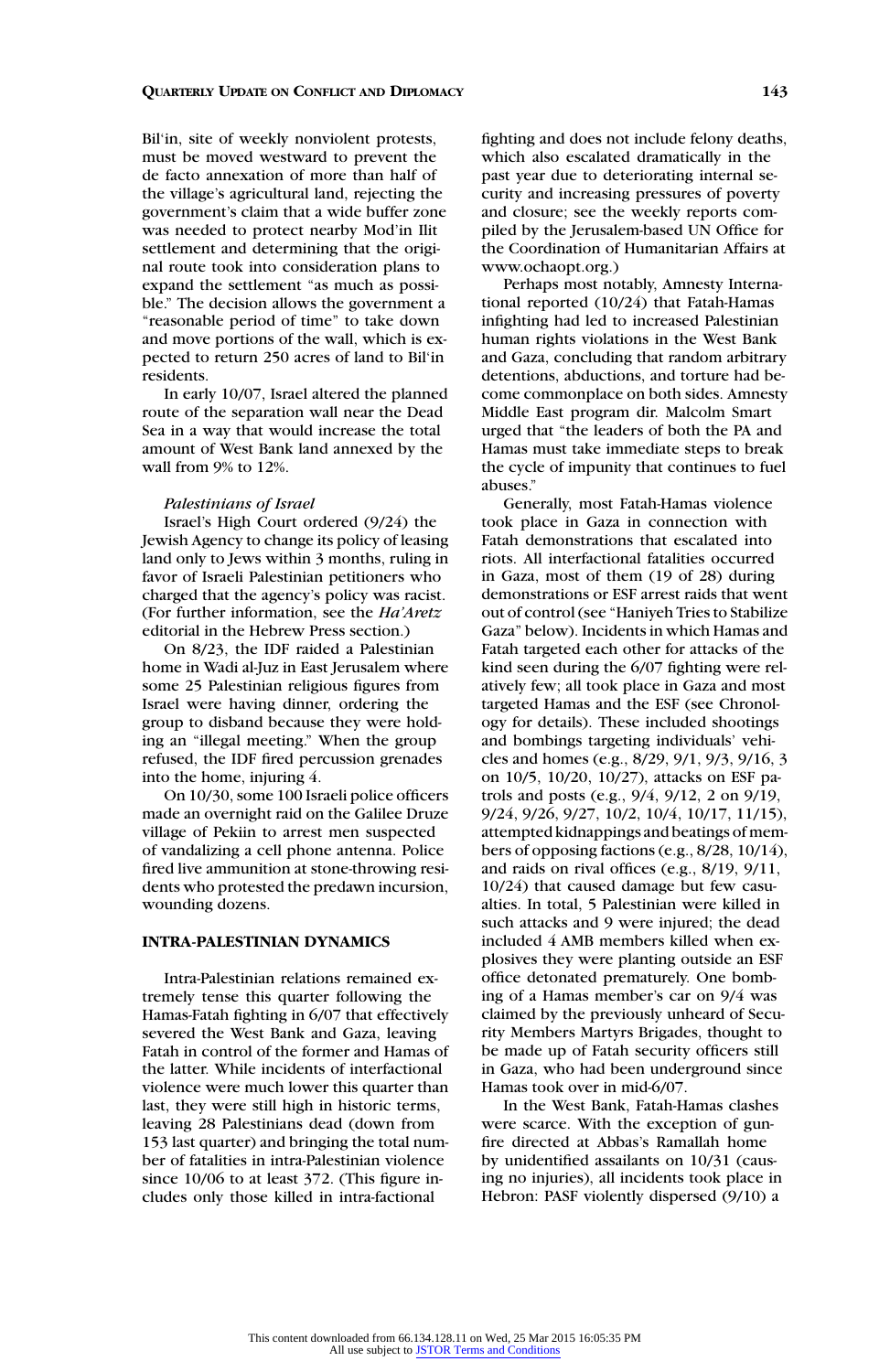demonstration by students at the predominantly Hamas Hebron University who were protesting tuition increases, beating and detaining 2 journalists covering the incident. The PASF closed the campus of Hebron's Palestine Polytechnic University on 11/6 to prevent tensions between the Hamasdominated student council and a Fatahaffiliated student group from erupting into violence; some 100 Hamas members burned tires and attacked a local PA police station in retaliation, causing no injuries. Unidentified assailants fired on PASF patrols on 9/27 and 10/29 (wounding 5 PASF officers), and set fire to a PASF vehicle on 11/1.

### *Abbas Secures the West Bank*

Once again this quarter, Abbas rejected repeated calls (e.g., 8/16, 9/11, 11/15) by Hamas leaders for reconciliation talks, reiterating that Hamas must first return control of Gaza to the PA and apologize for the 6/07 "coup" before dialogue could open. While some Arab states (such as Saudi Arabia) made efforts to bring the two together, Hamas spokesman Ahmad Yousef accused (9/8) Abbas of suspending all such contacts until after Bush's planned 11/07 peace conference. In fact, Abbas did meet with 4 Hamas officials (including fmr. PA education minister Nasser al-Sha'ir and PC member Hussein Abu Kwaik) in Ramallah on 11/2; his aides stressed that the meeting was not the beginning of a formal dialogue with Hamas but an effort to encourage moderate West Bank Hamas leaders to split from their Gaza counterparts.

Abbas continued to take legal steps to secure control of the PA and to undermine Hamas's influence in the West Bank. Most significantly, he issued a presidential decree changing the Palestinian electoral system to make it more difficult for Hamas to win the presidency or retain its majority in the Palestinian Council (PC) in the next elections. The decree did away with the 2005 election law under which half of the PC seats were elected by proportional representation from party lists and half by direct election of individuals from local district lists. Under the new system of full proportional representation based on national party lists, each party will run a list of candidates; voters will cast a single vote for a party, and the number of seats for each party will be in proportion to their percentage of votes. Under the old system (used in the 1/06 elections), Fatah ran more district candidates than there were seats, while Hamas ran 1 candidate per seat;

as a result, Fatah candidates as a group took the majority of votes cast but individually took fewer than their Hamas challengers, allowing Hamas to win the majority of seats in the parliament (see Quarterly Updates in *JPS* 136, 137, and 139 for background on the balloting system).

In addition, Abbas issued (8/17) a presidential decree rescinding all nominations and promotions of ministry officials and other civil servants made between 3/7/07 and 4/15/07, firing 10s of Hamas-affiliated civil servants hired immediately after the national unity government was installed. PM Fayyad halted (9/19) salary payments to all Hamas-affiliated Reform and Change PC members and exempted (10/24) Gaza businesses from paying taxes in order to curb funding to the acting Hamas government there. In early 11/07, the PA banned West Bank media outlets from reporting on Hamas and detained (11/14) an editor for violating the order. In response, Hamas tightened restrictions on anti-Hamas reporting in Gaza and detained (mid-11/07) several Palestinian and foreign journalists.

The PA also heavily targeted Hamas's social network in the West Bank: On 8/31, PA Interior M 'Abd al-Rizaq Yahya closed 103 charitable associations in the West Bank (80% affiliated with Hamas) for being "improperly registered," claiming it was inappropriate for registration forms for bodies located in the West Bank to have been signed in Gaza. (The organizations argued that forms were processed there because the PA interior minister at the time was based in Gaza). Abbas also imposed (10/27) new "money laundering" laws, making the channeling of money to Hamas via foreign donations to local Palestinian charities punishable by jail sentences of up to 15 years and fines of up to \$145,000; it was uncertain how rigorously the law would be enforced, since Hamas charities accepting foreign donations provide basic services to the poor that otherwise would be severely lacking. The PASF stepped up (9/19) surveillance of Hamas imams in West Bank mosques. PASF raids on Hamas charities also continued (see Quarterly Update in *JPS* 145). By late 9/07, PASF officers were ordering shopkeepers to remove boxes collecting donations for another Hamas-affiliated group, the Society of Orphans, stating it was illegal.

In a move that some analysts saw as a PA attempt to compete with Hamas, during Ramadan (9/13–10/12), the PA deployed a new 8-member police unit called the Ethics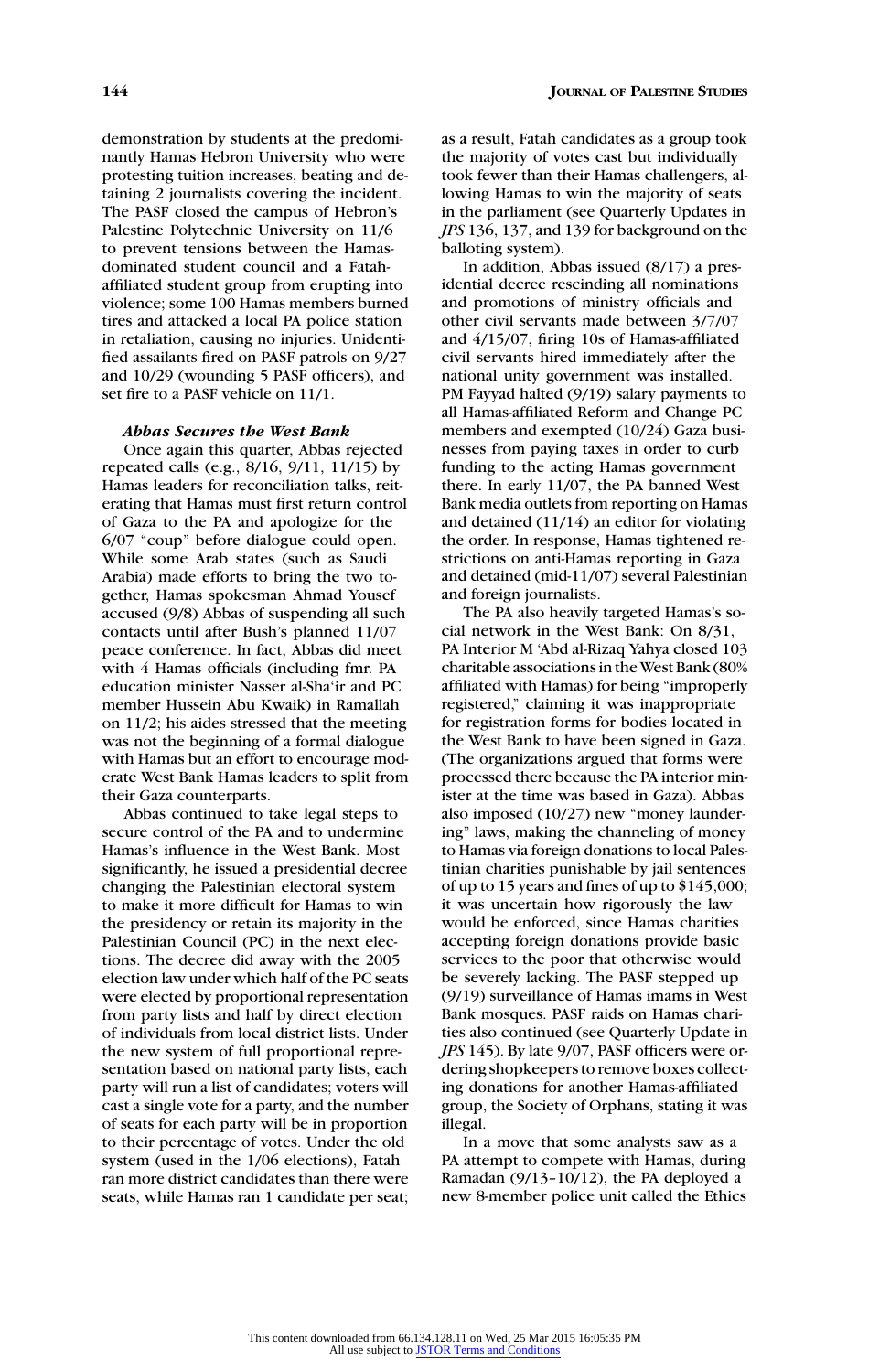Police to patrol the streets of Ramallah to make sure that Palestinians did not publicly break fast, seizing violators' ID cards and taking them to an interrogation center. According to one officer, the unit was also instructed to detain "men who flirt in public and cars that park illegally in front of mosques." By 10/3, the PA reported detaining a "few dozen" violators. While there has never been a move by any party to pass laws to enforce observance of the fast, the PA argued (10/3) that "preserving Ramadan doesn't require a law."

Abbas also continued to face divisions within Fatah stemming from the Gaza crisis. Of note: The 9-member Fatah Higher Leadership Comm. that he appointed on 6/19 to reconstitute the movement in Gaza (see Quarterly Update in *JPS* 145) resigned (9/20) to protest his government's failure to pay salaries to 19,000 Fatah-affiliated PASF members in Gaza affected by his decision last quarter to halt payments to all civil servants hired after 12/05 (i.e., after Hamas's 1/06 election victory). (Most of the PASF in Gaza were hired before 12/05 and, as of 6/07, continued to receive salaries provided they did not work [and thereby aid the Hamas government].) The PA never explained why the security officers' pay was not reinstated (it was still suspended at the end of the quarter), but some Fatah officials speculated that the men were being punished for having failed to defend their posts during the 6/07 fighting with Hamas. In late 10/07, 6 low-ranking PA security officers (all Fatah members) were tried and sentenced to jail by a PA court for deserting their posts during the Hamas takeover of Gaza.

Billionaire Palestinian businessman Munib al-Masri launched (11/15) a new political grouping called the Palestine Forum with video-linked meetings in Ramallah and Gaza. Masri stated that he hoped to transform the group into a political party appealing to disaffected, peace-minded Fatah supporters and to field candidates in the next Palestinian elections.

Also of note: The new PA police unit deployed in Gaza on 11/2 as part of Abbas's new security initiative made a raid on Balata r.c. on 11/5 to detain a group of Fatah-affiliated AMB members perceived as challenging its authority. The raid sparked heavy clashes with the AMB that left 10 Palestinians (mostly bystanders but including at least 1 PA security officer) wounded.

#### *Haniyeh Tries to Stabilize Gaza*

Meanwhile, in Gaza, Haniyeh attempted with mixed success to keep government services functioning absent PA or donor financing and in the face of a near total seal on Gaza borders. To his credit, Palestinians in Gaza reported (e.g., *New York Times* 9/8) a dramatic overall improvement in internal security since the Hamas takeover, praising in particular Hamas's ban on carrying weapons in public and the reduced security presence on the streets. Khan Yunis residents in particular heralded Hamas volunteers for undertaking a clean-up campaign in the city during a mid-8/07 strike by local municipal sanitation workers over salary issues. Still, Haniyeh's inability to improve or stabilize the dire economic situation in Gaza, especially to cover the salaries of civil servants, fed widespread discontent with Hamas, which many blamed for the ongoing siege. Some Palestinians also complained (see *Washington Post* 9/17) that Hamas cadres were taking over beach clubs in Gaza, previously the preserve of the secular Fatah elite, and noted that more women were veiling in Gaza since Fatah's ouster, though there was no evidence of coercion.

Hamas continued efforts begun last quarter (see Quarterly Update in *JPS* 145) to organize a military-style border patrol system, with the participation of other Palestinian factions (minus Fatah), that increasingly challenged the IDF when it attempted incursions into the Strip. (At least 1 IDF unit was forced to retreat back into Israel under heavy Palestinian fire on 10/5.) This quarter, there was also a small but noticeable increase in the number of incidents (e.g., 8/25, 9/16, 9/17) in which IDF vehicles crossing into Gaza triggered roadside bombs (causing damage but no injuries), suggesting that the factions were augmenting the patrols with additional border defenses. The increased incidence of cross-border shootings by the IDF on Palestinians near the border and of cross-border exchanges of fire between the IDF and armed Palestinians who otherwise did not try to infiltrate the border (e.g., 9/8, 9/13, 9/17, 10/6, 10/25, 10/28, 10/31, 11/15) might also be indicative of the new border defense operations. The IDF commander assigned to Gaza, Gen. Moshe Tamir, acknowledged (10/29) that these changes posed a challenge for his soldiers, stating that "we are constantly modifying our tactics, and they are watching what we do." Hamas reportedly (e.g., *New York Times*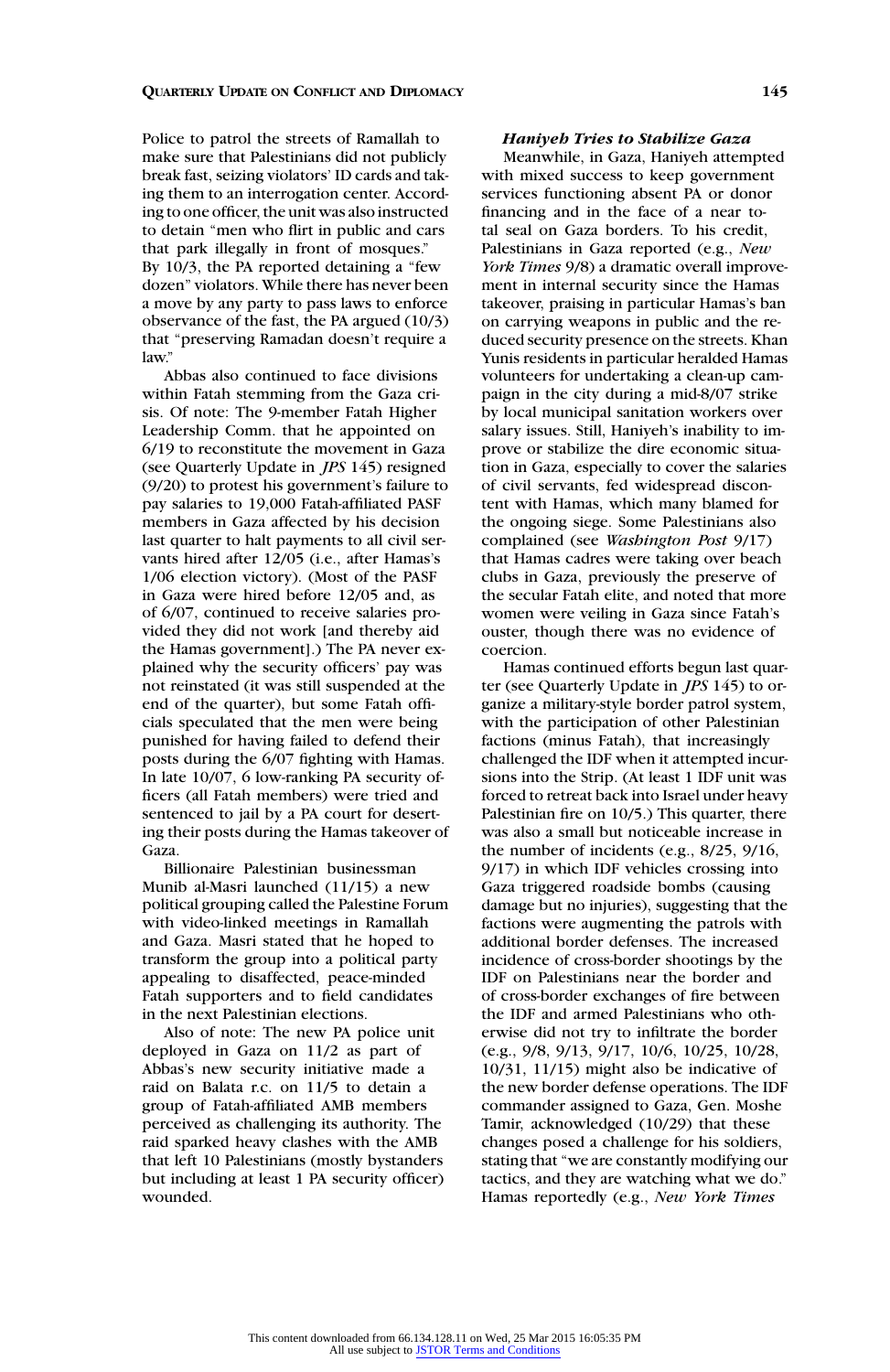9/19) also clamped down on smuggling along the Rafah border with Egypt (including destroying 3 tunnels on 10/7 and 10/12), not only to impress the international community but to control the flow of arms and materials used to make explosives (especially to Fatah and Islamic Jihad), reportedly taking a percentage of imports and profits from smugglers.

Still, there was no question that the central government in Gaza had broken down. Amid the desperate conditions created by Israel's siege, clans started to take on a larger role in Gaza society, not only providing social support for the extended family but also forming militias to ensure family security, protect family interests, and create broader patronage networks to expand personal power bases. Thus, as Hamas attempted to stabilize the situation in Gaza, it found itself more frequently clashing (literally and figuratively) with powerful clans that questioned the provisional government's policies and priorities, particularly its ban on all weapons not held by Hamas security forces and its efforts to assert security control across the Strip. As a result, a higher percentage of the intra-Palestinian violence that occurred in Gaza this quarter had familial as well as factional overtones, similar to the overlap of the Daghmash clan and the Army of Islam in previous quarters (see Quarterly Updates in *JPS* 142-44). For example, a number of major ESF clashes (e.g., 10/16, 10/18) involved the pro-Fatah Hillis clan (Fatah Revolutionary Council member Ahmad Hillis is close to the AMB and a staunch critic of Abbas's former national security adviser Muhammad Dahlan). One serious clash erupted in Gaza City on 10/20 when members of a Fatahaffiliated clan fired on Hamas members driving in the area; 3 Palestinians were killed and 35 were injured.

Haniyeh took his own steps, not unlike Abbas's against Hamas in the West Bank, to keep Fatah in check. For example, on 8/16, the ESF detained pro-Fatah PA Atty. Gen. Ahmad Mughami when he returned to Gaza (which he fled during the 6/07 fighting) and ordered him to stay away from his offices; Mughami refused to resign, was released, but apparently did not attempt to carry out any official duties. The ESF forced the closure (8/28) of at least 4 clinics observing a work slowdown (8/26–9/17) ordered by Fatah to protest the acting Hamas government's imposition of authority and replacement of senior health officials at several clinics

and hospitals last quarter (see Quarterly Update in *JPS* 145). Hamas also removed (9/29) a Fatah imam from a Khan Yunis mosque (sparking Fatah demonstrations and clashes with the ESF that left 21 Palestinians injured) and took over management (8/21) of the Rafah Labor Association, formerly headed by Fatah (though it was unclear whether this was to curb Fatah or to revive an association that had languished since Fatah's ouster). The ESF raided (9/6) the offices of the independent *al-Hadath* newspaper in al-Bureij r.c., confiscating documents and computers to prevent negative reporting on the unit.

Fatah, for its part, actively stepped up the campaign begun last quarter to challenge Hamas's control of the Strip (see Quarterly Update in *JPS* 145). As the quarter progressed, the more the ESF was challenged, the less restraint it seemed to employ. On 8/24, the Fatah leadership called on supporters to begin boycotting Friday prayers in mosques and hold weekly public prayer gatherings followed by marches and demonstrations to protest Hamas's "persecution" of Fatah members in Gaza. That day, some 500 Fatah supporters took part in prayer vigil outside Gaza City's main security headquarters, afterward throwing stones at ESF officers guarding the building who responded by firing in the air and beating back the demonstrators, injuring 15. Violence escalated following larger rallies on 8/31 by 5,000 Fatah supporters in Gaza City and 7,000 in Rafah, when protesters attacked Hamas-controlled buildings with stones and pipe bombs and attacked the home of a prominent Hamas member in Rafah. In both cities, the ESF violently dispersed the crowds, firing in the air, beating demonstrators, tossing percussion grenades, and arresting scores, leaving up to 20 Palestinians (including 2 reporters) moderately to seriously injured. Fatah and Hamas accused each other of exploiting Friday prayers for political ends. Haniyeh's acting government quickly declared (by 9/6) a ban on outdoor prayer gatherings, which Fatah denounced as a limit on free speech. Haniyeh retracted the ban within days, saying the prayer meetings could continue so long as they were peaceful. On 9/7, however, prayer protests in al-Bureij r.c., Gaza City, Jabaliya r.c., Khan Yunis, and Rafah turned violent, leaving a total of 51 Palestinians injured, 20 Fatah members arrested, and 3 journalists temporarily detained. Fatah and Hamas disputed whether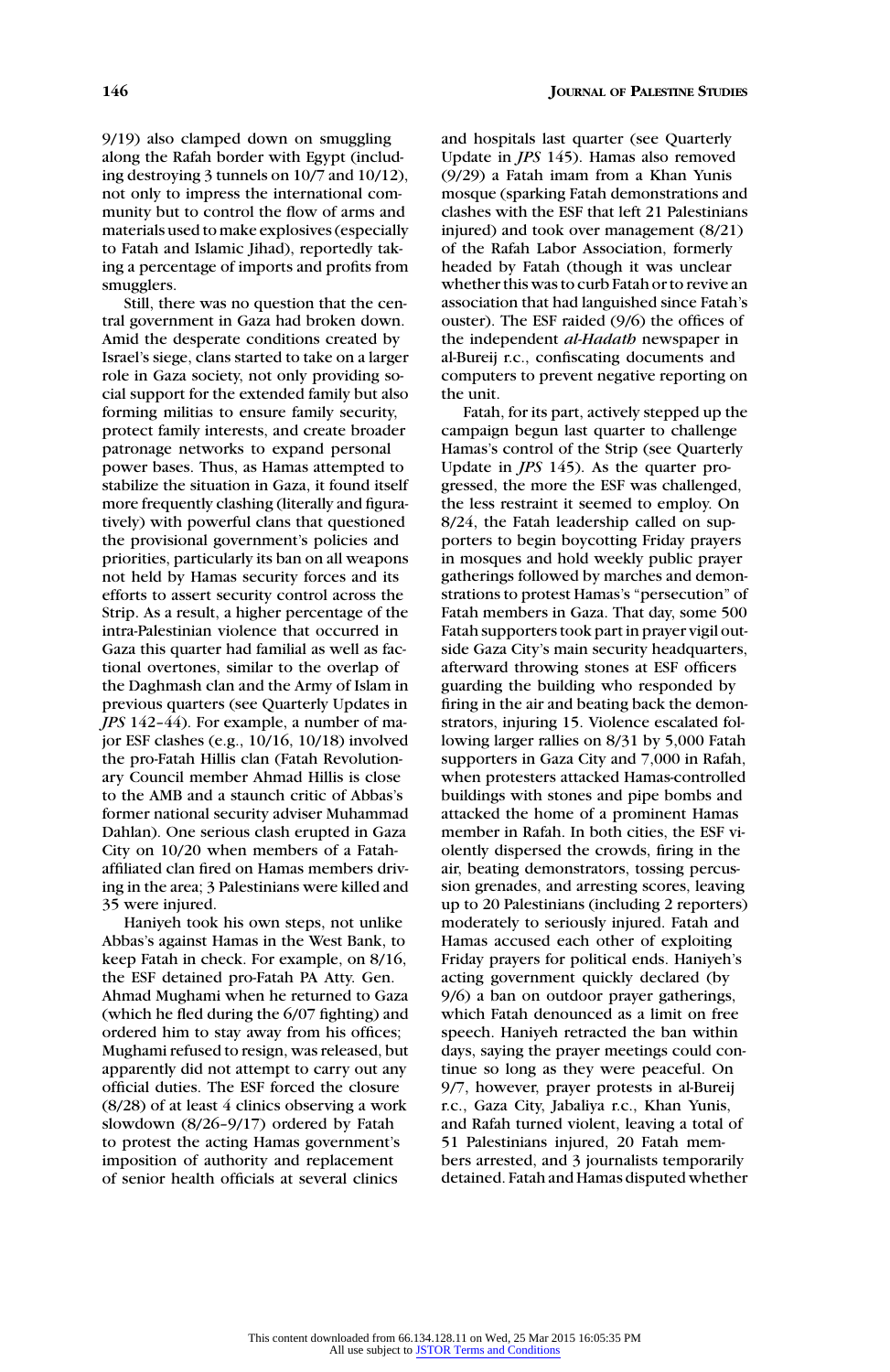the ESF had intervened to violently disperse the crowds or whether they had resorted to using batons and percussion grenades against the crowds only after Fatah supporters had attacked them.

At the end of the quarter, Fatah planned massive rallies in Gaza to mark the 3d anniversary of Yasir Arafat's death on 11/11/05. In the days preceding, Hamas authorities confiscated a shipment of 1,000s of pro-Arafat hats, scarves, and posters for the memorial celebration whose entry into the Strip from the West Bank had been facilitated by Israel. Hamas argued that it could not in good conscience allow the items entry when food, fuel, and commercial imports were banned. The ESF violently dispersed a massive Fatah memorial rally (estimates ranged from 150,00 to 200,000 participants) in Gaza City on 11/12, firing live ammunition and beating demonstrators, killing 7 Palestinians, wounding around 85, and arresting around 450 Fatah members on charges of incitement. Haniyeh apologized for the violence and ordered an investigation on 11/15. Almost all of those detained were released by 11/16. Fatah also held a rally in al-Maghazi r.c. on 10/11 to honor local members killed in the 6/07 violence; 700 supporters attended, and no violence was reported.

Hamas also had increasing difficulty this quarter in reining in Islamic Jihad, which, along with the PRCs, was responsible for most of this quarter's rocket fire into Israel. Haniyeh held talks (e.g., 9/18, 9/20) with Islamic Jihad leaders in Gaza, and Damascusbased Hamas leader Khalid Mishal met with Syria-based Islamic Jihad officials (e.g., 9/18) to urge the group to halt its fire on IDF posts at the border crossings into Gaza and to halt fire altogether during the month of Ramadan to encourage Israel to agree to a mutual cease-fire and to ease the siege, but the efforts failed. There were also several reports (e.g., 9/18, 9/19, 10/19, 10/20, 10/21) of ESF officers exchanging fire with Islamic Jihad members, including a major clash in Rafah on 10/21 that involved trading RPG fire and the intervention of PRC officials to broker a truce. In the exchanges, 2 Palestinians were killed and at least 35 wounded.

Even daily policing by the ESF occasionally (e.g., 8/24, 8/28, 9/2, 9/4) erupted into violence. At least 21 Palestinians were injured during exchanges of fire that erupted during arrest raids, or raids on weddings

and other functions to halt celebratory gunfire. In an incident on 9/1, ESF officers fired into the air to disperse a rally by 1,000s of Hamas supporters protesting the closure of the Rafah crossing that got out of hand when Palestinians attempted to storm the crossing with Egypt; 1 Palestinian was killed and several were injured.

## **PALESTINIAN OPINION**

*The following data are excerpted from a poll conducted by the Jerusalem Media and Communications Center (JMCC) between 3 and 6 November 2007. Results are based on a survey of 1,200 men and women from the West Bank (including East Jerusalem) and Gaza. The poll, the 63d in a series, was taken from JMCC's Web site at www.jmcc.org.*

**1. In general, do you think the performance of the current government of Salam al-Fayyad is better (when compared to the previous government), hasn't changed, or has become worse?**

|                 | West Bank | <b>Gaza</b> | Total       |
|-----------------|-----------|-------------|-------------|
| a. Is better    | 39.5%     |             | 34.1% 37.5% |
| b. Hasn't       |           |             |             |
| changed         | 35.1%     |             | 36.4% 35.6% |
| c. Has become   |           |             |             |
| worse           | 18.8%     |             | 26.8% 21.8% |
| d. I don't know | 5.7%      | 2.5%        | 4.5%        |
| e. No answer    | 0.9%      | 0.2%        | 0.6%        |

**2. Upon an initiative from the U.S., this fall will witness a Palestinian-Israeli peace meeting to be attended by international and Arab parties. To what extent do you expect this meeting to succeed or fail?**

|                 | West Bank Gaza |             | Total |
|-----------------|----------------|-------------|-------|
| a. Will succeed |                |             |       |
| to a large      |                |             |       |
| extent          | 3.9%           | 10.7%       | 6.4%  |
| b. Will succeed |                |             |       |
| to some         |                |             |       |
| extent          | 29.7%          | 27.5% 28.9% |       |
| c. Will fail to |                |             |       |
| some extent     | 26.7%          | 23.6% 25.6% |       |
| d. Will fail to |                |             |       |
| a large extent  | 35.9%          | 37.3% 36.4% |       |
| e. No answer    | 3.8%           | $0.9\%$     | 2.7%  |
|                 |                |             |       |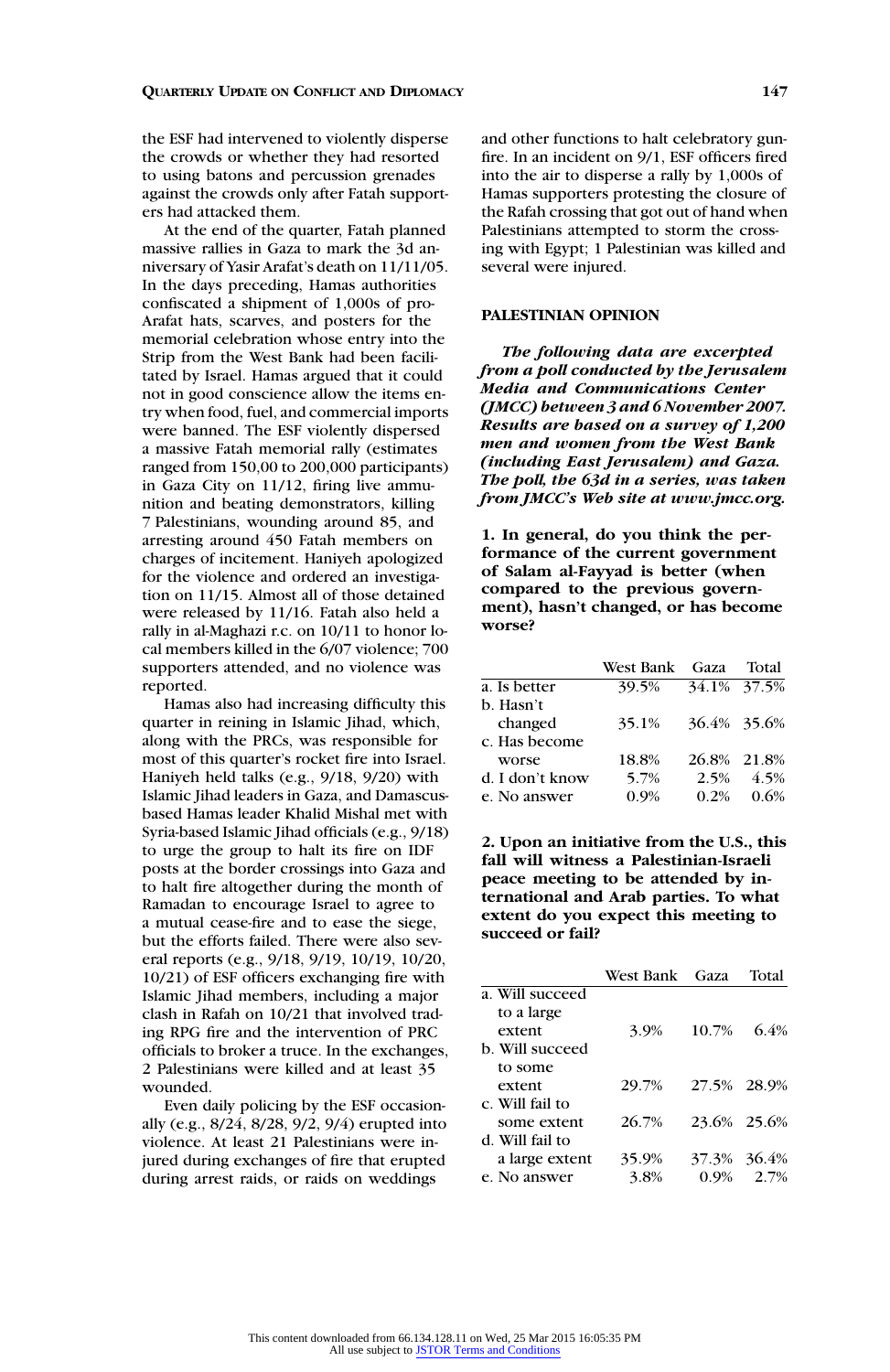**3. To what degree do you trust that the Palestinian leadership will continue to insist on its negotiating position represented in ending the occupation on all of the West Bank, Gaza, and Jerusalem; the return of refugees; and the establishment of a Palestinian state?**

| West Bank               | Gaza  | Total                      |
|-------------------------|-------|----------------------------|
| 20.7%                   |       |                            |
|                         |       |                            |
| 29.5%                   | 27.5% | - 28.8%                    |
| c. Not confident        |       |                            |
| to some extent<br>22.9% |       |                            |
|                         |       |                            |
| 22.5%                   | 22.0% | 22.3%                      |
| 3.8%                    | 1.4%  | 2.9%                       |
| 0.6%                    | 0.4%  | 0.6%                       |
|                         |       | 25.5% 22.4%<br>23.2% 23.0% |

**4. If the peace meeting to be held this fall fails, what do you expect as a result of this failure? Do you expect the renewal of the intifada, the intervention of a 3d party, or matters to remain the same?**

|                                   | West Bank Gaza Total |              |
|-----------------------------------|----------------------|--------------|
| a. Renewal of                     |                      |              |
| the intifada                      | 22.6% 37.3% 28.0%    |              |
| b. Intervention of                |                      |              |
| a 3d party                        | 20.9% 23.0% 21.7%    |              |
| c. Matters to                     |                      |              |
| remain the same 51.6% 39.1% 47.0% |                      |              |
| d. No answer                      | 4.9%                 | $0.6\%$ 3.3% |

**5. Some believe that a 2-state formula is the favored solution for the Israeli-Palestinian conflict, while others believe that historic Palestine cannot be divided and thus the favored solution is a binational state in all of Palestine where Palestinians and Israelis enjoy equal representation and rights. Which one of these solutions do prefer? (\*** = **answer not included in options read to interviewees.)**

|                       | West Bank Gaza |             | Total        |
|-----------------------|----------------|-------------|--------------|
| a. Two-state          |                |             |              |
| solution              | 51.7%          | 55.2% 53.0% |              |
| b. Binational state   | 23.0%          | 24.3% 23.5% |              |
| c. Other solution     | 0.8%           |             | $0.2\%$ 0.6% |
| d. No solution        | 12.0%          |             | 5.2% 9.5%    |
| e. One Palestinian    |                |             |              |
| state*                | 7.8%           | 10.9%       | 8.9%         |
| f. One Islamic State* | 2.4%           | 2.5%        | 2.4%         |
| g. No answer          | 2.3%           | 1.7%        | 2.1%         |

## **FRONTLINE STATES**

## **JORDAN**

Jordan was in close contact with the U.S., Israel, and PA Pres. Abbas regarding the Annapolis summit and the peace process this quarter but did not initiate any diplomacy. The Hamas takeover of Gaza and Palestinian infighting, however, affected Jordan's upcoming parliamentary elections, raising the government's concern that Jordan's Islamist opposition might make considerable gains at the polls. King Abdallah dissolved parliament as planned on 9/19 and set elections for 11/20, despite appeals from conservatives to postpone elections altogether in light of events in Gaza. The government did, however, postpone many liberalization plans that had been promised in connection with the elections to showcase Jordan as one of the U.S.'s exemplary democratic allies. The opposition complained (ca. 11/11) that the government had shelved plans to change the election law (maintaining restrictions used to prevent Islamists, secular liberals, advocates of Palestinian rights, and other government critics from seeking office) and to redistrict more fairly (currently rural tribal areas, which tend to be more conservative and supportive of government policies, are over-represented compared to urban areas, which tend to have both more secular liberals and pro-Islamists), and that it was backtracking on pledges to allow independent observers to monitor the balloting. By the end of the quarter, opposition supporters claimed that the government was actually undertaking last-minute redistricting of 10,000s of voters to guarantee election of pro-government candidates and was offering money for votes. Analysts, including Carnegie Endowment for International Peace expert Michele Dunne (*Washington Post* 11/27), viewed the government's steps as part of a trend whereby Arab governments have felt freer to curb Islamist parties since the Bush administration scaled back promotion of democratization in the region following strong Islamist showings in free elections in Egypt, Iraq, Lebanon, and the Palestinian territories in 2005 and 2006.

#### **LEBANON**

Lebanon faced increasing domestic instability this quarter in the run-up to presidential elections, set to open in 9/07. Palestinians in Lebanon were most deeply affected by the ongoing fighting between the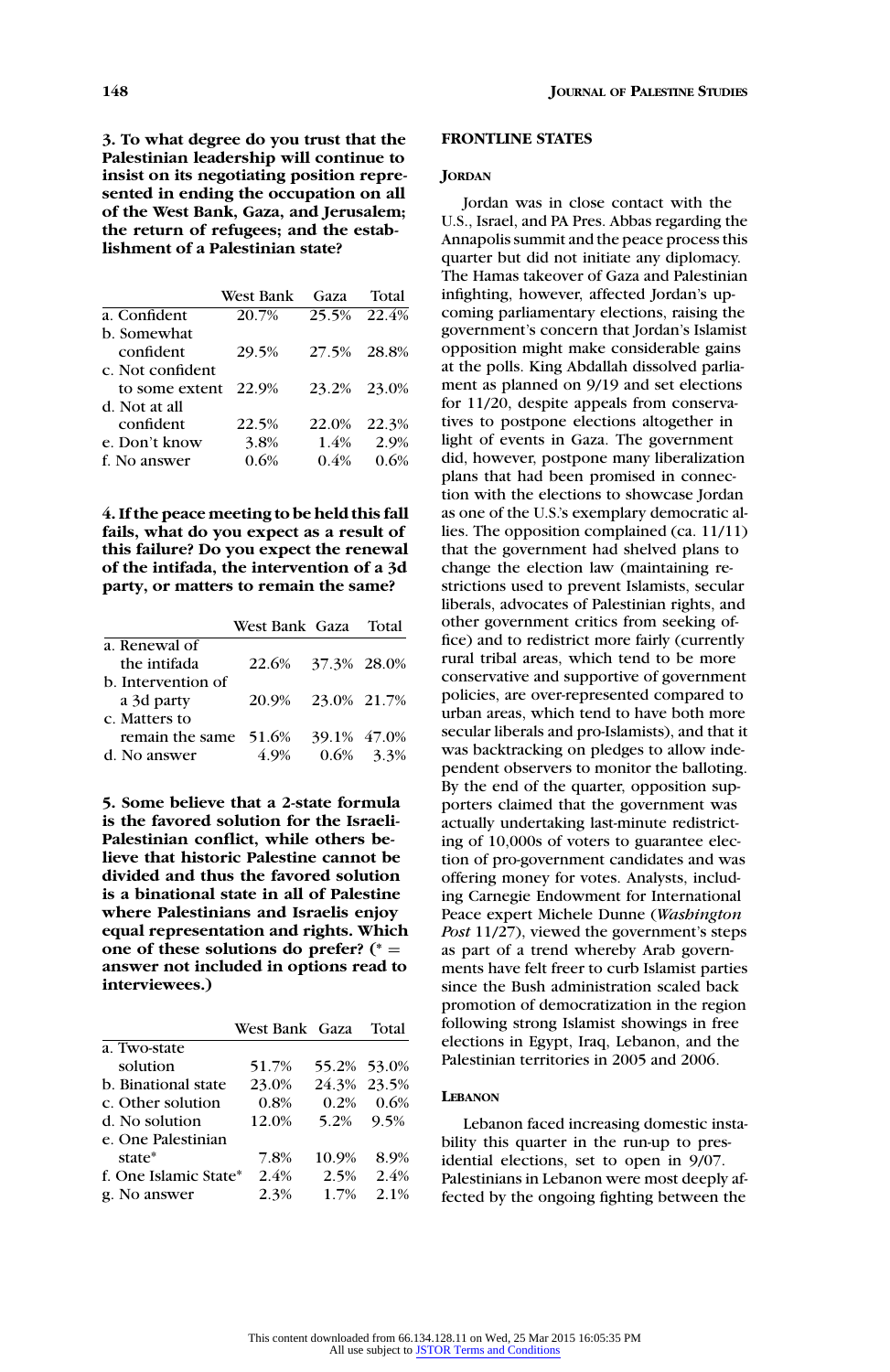Lebanese army and Fatah al-Islam (FI), made up predominantly of foreign Islamists who had set up headquarters in the Palestinian refugee camp of Nahr al-Barid outside Tripoli.

## *Fatah al-Islam Clashes*

As the quarter opened, heavy fighting between the Lebanese army and FI that had left an estimated 120 soldiers, 80 FI fighters, and 41 civilians dead by 8/15 continued in Nahr al-Barid r.c. The army maintained a siege on the camp, where fewer than 100 FI members were believed to remain, refusing surrender, while most of the devastated camp's 40,000 Palestinian residents took refuge in nearby Badawi r.c. (see Quarterly Update in *JPS* 145 for background). On 8/24, under a temporary cease-fire brokered by the Palestinian Clerics Association, the Lebanese army escorted the remaining families of FI members (22 women, 41 children) out of the camp before pressing its final assault. On 8/26, fighting resumed, leaving 3 soldiers dead in heavy exchanges.

On 9/2, after a week of the army's heavy shelling of Nahr al-Barid and reinforcement of troops in the area, the remaining FI members made a last-ditch, predawn effort to flee the camp, clashing with soldiers in exchanges that continued into 9/3 before the army secured control of the entire camp. During the 2-day battle, 5 Lebanese army soldiers and more than 50 FI members were reportedly killed, and 32 FI members were captured, bringing the toll since the crisis began on 5/20 to at least 168 soldiers, 222 FI members, and 42 civilians dead; 400– 500 soldiers wounded; and 202 FI members captured. The army stated that as many as 240 FI members, including the group's leader Shakir Abssi, were unaccounted for and had likely escaped Nahr al-Barid earlier.

Though Nahr al-Barid was emptied, the army maintained its cordon around the camp, stating (9/3) the need to conduct demining operations to remove FI booby traps and unexploded army ordnance before refugees could return to their homes. Journalists who managed to enter the camp for the first time on 9/3 reported that "shell blasts honeycombed nearly every building," rendering most structures uninhabitable. Lebanese PM Fuad Siniora repeated (9/3) pledges to repair all damage. On 9/10, the Lebanese government and UNRWA launched a \$55-m. emergency appeal seeking donations to fund the first year of reconstruction of the camp and to support those who had sheltered Nahr al-Barid residents during the 15 weeks of fighting. By the end of the quarter, the Lebanese government had secured only \$22 m. from international donors, including \$10 m. from the U.S., which pledged additional \$100,000 to renovate Lebanese areas surrounding the camp. The Lebanese government estimated the total cost of rebuilding Nahr al-Barid at \$382.5 m. (At the end of the quarter, the UNRWA was waiting until the army completed demining operations to enter and make its own assessment.) Some local Lebanese reportedly vowed to oppose the rebuilding of the camp.

On 10/10, Lebanese authorities began allowing a few Palestinian families to return to their homes. By the end of the quarter around 5,000 refugees had been permitted back in, all of them to what is called the "new camp," a ring around the original plot of land designated for Nahr al-Barid. The "old camp," or center area of Nahr al-Barid that saw the worst of the fighting, was still cordoned off and occupied by the Lebanese army as of 11/15. Those permitted to return were given special passes by the army and forced to undergo stringent security checks before passing through the sole checkpoint into the camp. The returnees, who were expressly banned by the army from taking photos inside the camp, reported very heavy destruction, as well as looting and vandalism apparently carried out by the army (e.g., nationalist graffiti signed by army units). Many apartments had been stripped bare of appliances and belongings. Some refugees reported seeing their property for sale in local markets. Lebanese officials denied (10/10) that soldiers had looted the camp or allowed outsiders to do so.

## *Lebanese Internal Politics*

The Nahr al-Barid situation was secondary to growing tensions in Lebanon over the forthcoming presidential elections, set for 9/25, and the stalemate between the Western-backed Siniora government and the 14 March coalition (Saad Hariri, Walid Junblatt, and Samir Geagea) on the one hand and the Hizballah-led opposition on the other (see Quarterly Update in *JPS* 145 for background). By law, pro-Syrian pres. Emile Lahoud was to step down by 11/24. If the parliament failed to agree on a consensus candidate for pres. by then, the governing coalition could force a vote to elect its preferred candidate by simple majority, likely creating further domestic instability. If a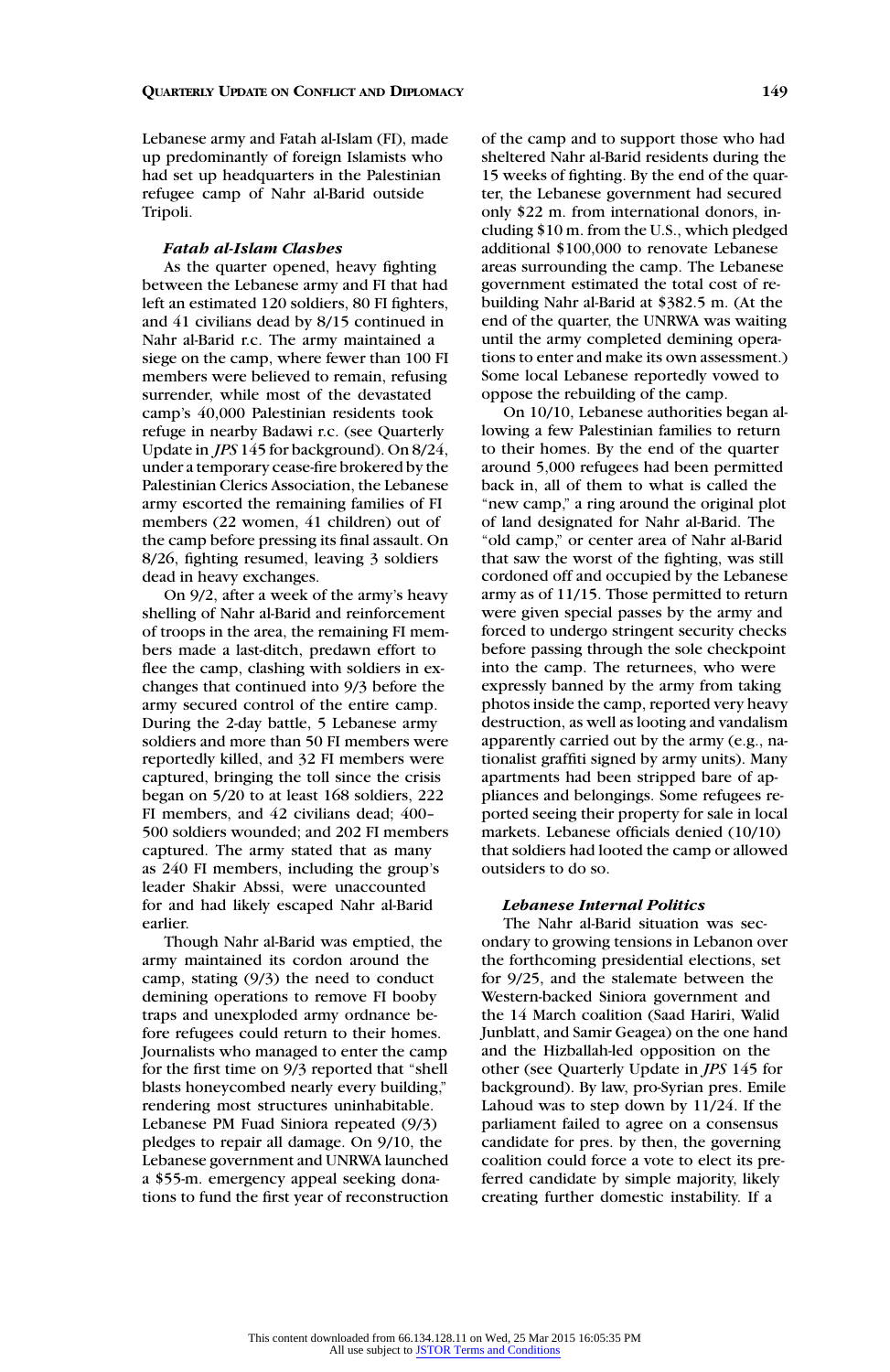Domestic concerns escalated sharply on 9/19, when unidentified assailants detonated a car bomb in Beirut assassinating Christian Phalange party MP Antoine Ghanem—the 8th anti-Syrian figure killed in 3 years reducing the governing coalition's majority in parliament to 67 of 128 seats only 6 days before the election process was to begin. (Ghanem's bodyguard and 5 bystanders were also killed and 56 people were injured, 19 of them seriously). Fearing that more of their number might be targeted in the days ahead to eliminate the coalition's slim majority, the 14 March MPs sequestered themselves in the luxury Phoenicia Hotel near the parliament until the elections were completed. (They were still there at the end of the quarter, with the 14 March coalition paying their hotel charges of \$575 a night per room plus expenses.) On 9/22, Siniora postponed the start of the elections process until 10/23, stating that the parliament would still convene on 9/25 but would focus on overcoming government-opposition disputes. Hizballah, however, boycotted the 9/25 session to prevent a quorum that could suddenly call a vote on the pres., calling instead for talks outside of parliament to agree on a consensus candidate. Negotiations were held through the end of the quarter without reaching an agreement, prompting Siniora to postpone the elections twice more on 10/22 and 11/11, ultimately moving the date to 11/21, three days before Lahoud's deadline to step down.

In light of the election postponement and fears of greater instability, the U.S. stepped up efforts to demonstrate its support of Siniora and the 14 March coalition. Even before the initial postponement on 9/22, the U.S. made its sentiments known. U.S. Amb. Jeremy Feltman addressed a military ceremony in Beirut on 9/3, where he praised the Lebanese army's "heroic fight against Fatah al-Islam terrorists," stating that "now, more than ever, the United States stands firmly behind the government of Lebanon and the Lebanese armed forces in their efforts to maintain a free, secure, democratic, and sovereign Lebanon." Soon after the 9/22 delay, Pres. Bush hosted (10/4) at the White House 14 March coalition leader Hariri, who pressed home his concerns that Syria

planned to disrupt the Lebanese elections, stating in a high-profile media briefing afterward that "at the end of the day, what the Syrians want is terrorism, and what we want is democracy. If we do not succeed as a moderate democracy in the region, there will only be terrorism, and extremist regimes like Syria will flourish." In mid-10/07, National Security Adviser (NSA) Hadley received Hariri's coalition partner Junblatt to express U.S. support for anti-Syrian forces in Lebanon. In testimony to Congress on 10/24, Rice reassured members that "we know who our allies are in Lebanon and we're in very close contact with them about what is acceptable to them and what is not," pledging that the White House would "stay active with them" in the run-up to elections and vowing to "call attention to the fact that the Syrian and Syrian-backed forces are trying to either intimidate or literally destroy the very people who would be able to bring about a democratic solution to Lebanon." Soon after, the administration authorized (11/5) the Treasury Dept. to impose sanctions on 2 Syrians and 2 Lebanese (Muhammad Nasif Khayrbik, Syria's dep. VP for security affairs; Col. Hafiz Makhluf, a cousin of Syrian pres. Asad; Asad Halim Hardan, Lebanese parliamentarian and senior official with the Syrian Social Nationalist Party; and Wi'am Wahhab, a fmr. Lebanese parliamentarian) that the U.S. government had "linked to Syrian efforts to undermine Lebanon's sovereignty."

In the region, U.S. Central Command chief Adm. William Fallon made (9/29) an unusual visit to Beirut to meet with Siniora and DM Elias Murr to reiterate "the strength of the strategic partnership between the United States and Lebanon" and to praise the government's handling of the Nahr al-Barid situation. Uncorroborated reports (DEBKAfile 8/31) suggested that Fallon privately offered U.S. military intervention should the Lebanese situation erupt into violence and Iran and Syria take military action. The rumors were fueled by the presence of the amphibious assault ship *USS Kearsarge* in the Mediterranean near Lebanon, reportedly carrying a Marine expeditionary force capable of evacuating U.S. embassy staff. (Fallon made an additional 10-day tour of the Gulf states in mid-9/07 to urge Arab leaders to unite to counter Iran's efforts to expand its regional influence, alluding to the need to prevent Hizballah from gaining veto power in the Lebanese parliament.) U.S. Undersecy. of Defense for Policy Eric Edelman arrived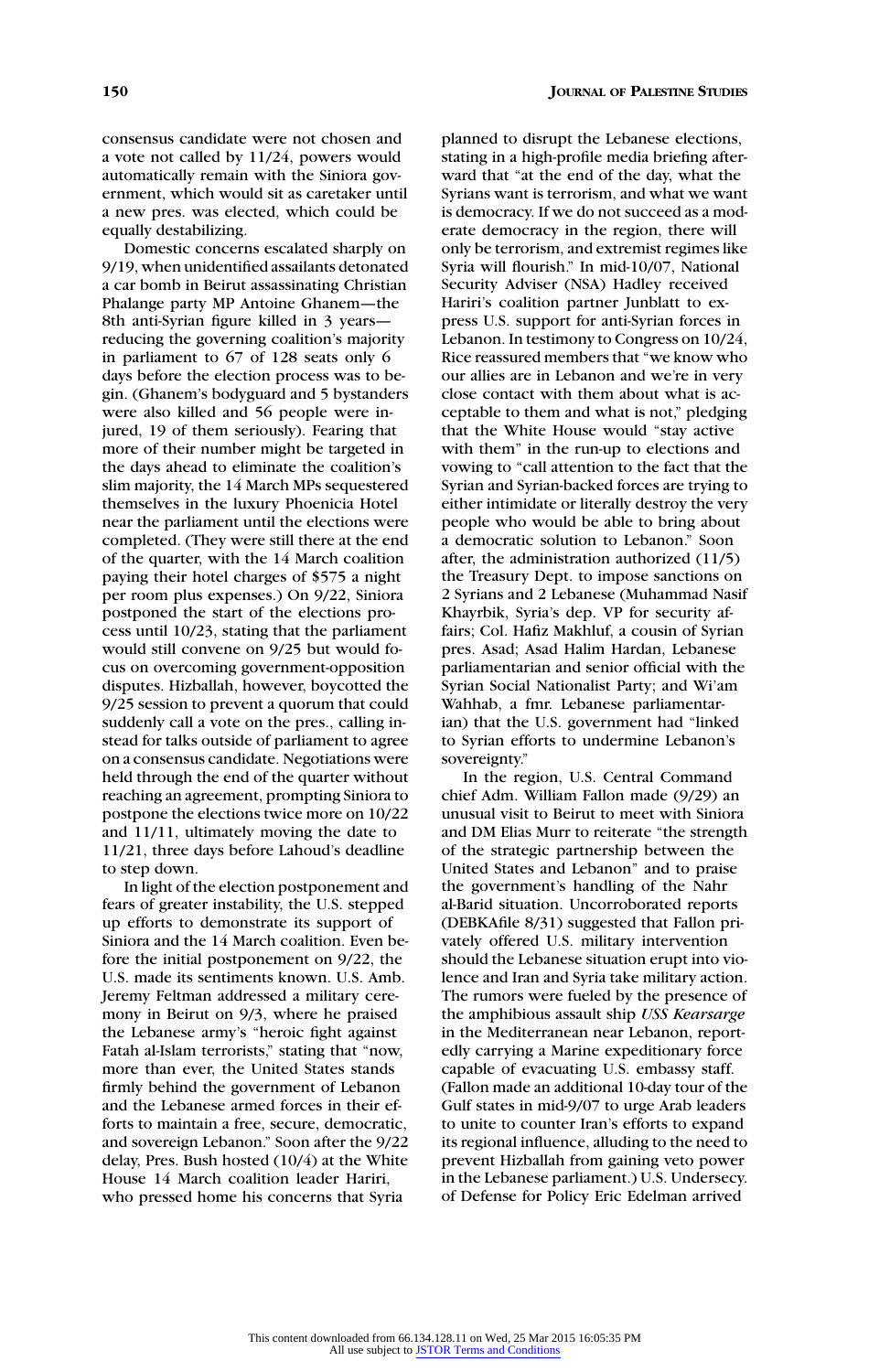#### **QUARTERLY UPDATE ON CONFLICT AND DIPLOMACY 151**

in Lebanon soon after (10/16) to discuss a possible U.S. military "strategic partnership" with the Lebanese army to build its strength so that "there will be less excuse for other armed groups [i.e., Hizballah] to continue to bear arms." Edelman stated (10/18) that it was in U.S. interests "to create circumstances in which Lebanon can have a strong state, strong army, a democratic system with the military accountable to civilian control and to the government and to the people's representatives in the parliament." Analysts speculated that the U.S. was also interested in a strategic partnership with Lebanon to counter Russia's growing influence in Syria, including discussions of a possible new Russian military aid package (see Iran section below). Anonymous Lebanese sources stated (*al-Safir* 10/18) that under the proposed partnership, the U.S. would provide military training and intelligence to Lebanon in return for (a) Beirut allowing the establishment of U.S. bases, radar stations, and other facilities; and (b) changing Lebanon's official view of Syria as a friendly state, Israel as an enemy state, and Hizballah as a legitimate resistance organization. The U.S. emb. in Lebanon denied (10/18) that bases would be part of the plan or that it would impose political conditions on any military arrangement. Hizballah's dep. chief Shaykh Na'im Kassim warned (10/23) that Hizballah would consider the establishment of U.S. military bases in Lebanon "a hostile act."

## *The Status of the Truce with Israel*

The Israel-Lebanon border remained quiet this quarter, though Israel continued routine surveillance overflights of Lebanese territory in violation of UN Res. 1701, which ended the 2006 war. On 10/24, UN Secy.- Gen. Ban submitted to the UN Security Council (UNSC) an assessment of the situation in Lebanon written by special envoy Terje Larsen, in charge of overseeing implementation of Res. 1701, that suggested (citing Israeli assertions uncorroborated by UN forces on the ground) that Syria had been rearming Hizballah and other extremist Islamist groups in Lebanon, including Fatah al-Islam. Ban expressed his own "great concern" over the Israeli reports to the UNSC on 10/31, repeating Israeli charges that Hizballah had rearmed to a level higher than before the summer 2006 war, including reportedly deploying long-range rockets, shore-to-sea missiles, and an air defense unit, but did not cite any corroborating

evidence from UN Interim Force in Lebanon (UNIFIL) forces on the ground. Syria dismissed (10/24) the allegations, stating that it had doubled its number of border guards to prevent arms smuggling, that its military had clashed with Fatah al-Islam, and that another outside power (i.e., the U.S.) was responsible for destabilizing Lebanon. Of note: the UNSC extended the UNIFIL mandate for 1 year, through 8/31/08. As of 8/24, UNIFIL comprised 11,500 troops and a 2,000-member naval patrol, representing 30 countries.

On 10/15, Hizballah and Israel took part in a prisoner exchange at the Naqura crossing on the Lebanon-Israel border. Israel handed over the bodies of 2 Hizballah members killed during the 2006 war and 1 ailing Hizballah prisoner captured during the war for the body of an Israeli civilian who drowned and whose body drifted into Lebanese waters in 2005. Hizballah also turned over a letter from missing Israeli airman Ron Arad to his wife, written shortly after his plane was shot down over Lebanon in 1986. Olmert's office said the trade, overseen by the International Committee of the Red Cross and the UN, was "in the framework of negotiations to return the captured [IDF] soldiers, Eldad Regev and Ehud Goldwasser," captured by Hizballah in 7/06. The deal was brokered on behalf of the UN by German intelligence official Ernst Uhrlau and came 4 days after Germany released a Lebanese and an Iranian given life sentences by Germany in 1992 for assassinating dissident Kurds in Berlin.

On 8/29, Human Rights Watch (HRW) released its report on Hizballah's actions during the 2006 Lebanon war that accused Hizballah of indiscriminate rocket attacks on Israeli civilians and called on the Siniora government to "investigate and prosecute Hizballah members alleged to have individual or command responsibility for the commission of war crimes." HRW, however, canceled plans to hold a major publicity event that day in Beirut to mark the report's release after the report's executive summary, circulated in advance, sparked widespread outrage among Lebanese, who viewed the conclusions as unbalanced and out of context. PM Siniora denounced (8/29) HRW for not showing "similar enthusiasm toward crimes committed by Israel toward Lebanese civilians" during the war, which left 41 Israeli civilians and more than 1,200 Lebanese civilians dead. (In fact, HRW issued a report in 8/06. available online at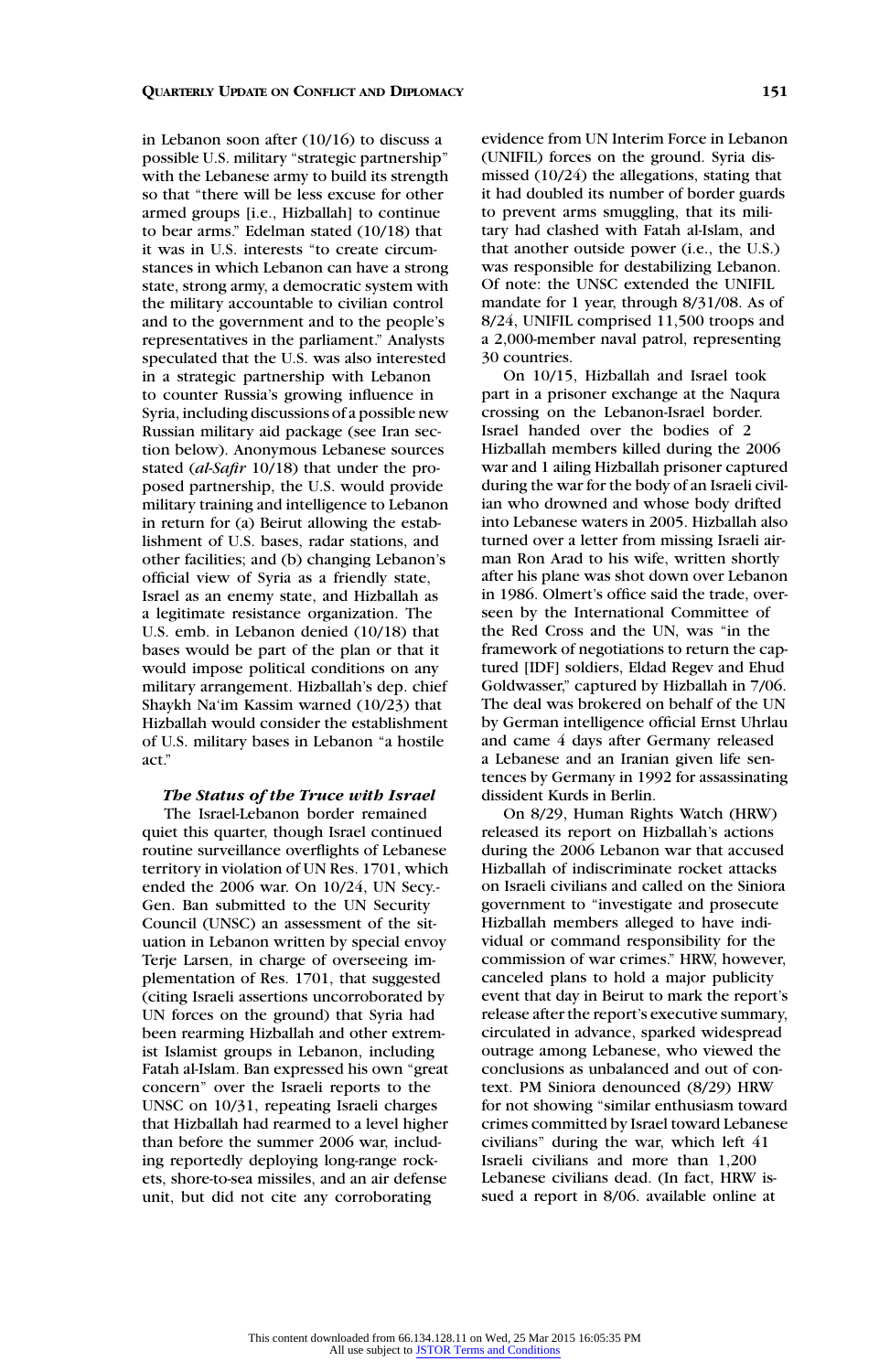hrw.org, on Israeli actions during the war that condemned Israel for war crimes.)

On 9/6, HRW released another report summing up a 5-month investigation into the causes of civilian casualties on both sides during the war (see excerpts in Doc. D1). In addition to repeating its charges against Hizballah, HRW accused Israel of "frequent failure" to distinguish between military and civilian targets, stating that the "vast majority" of Lebanese killed were civilians, that "Israel wrongfully acted as if all civilians had heeded its warnings to evacuate southern Lebanon when it knew they had not," and that Israel's "issuing warnings [of pending attacks] doesn't make indiscriminate attacks lawful." The report also disputed Israel's claim that Hizballah used civilians as human shields, stating that most Hizballah fighters left populated areas when the war began and that most Hizballah arms caches were kept in bunkers in uninhabited areas. HRW also concluded that around 250 Hizballah members were killed during the fighting, far lower than Israel's claim of 600. Israel denounced and rejected (9/6) HRW's conclusions.

## **SYRIA**

Syria remained aloof this quarter from the Israeli-Palestinian peace process and the Hamas-Fatah rivalry, though Pres. Bashar al-Asad did express interest (10/1) in participating in the Annapolis peace summit provided the Golan Heights was put on the agenda. The Bush administration was divided over whether to include Syria (see "Groundwork for a Summit" section above) and had not made a final decision by the end of the quarter.

#### *Israel Strikes Syria*

The main event on the Syrian-Israeli front this quarter was Israel's 9/6 air strike on a sparsely populated area near Syria's northern border, which caused no reported injuries. The strike, Israel's first inside Syria since its 10/5/03 air strike on an alleged Islamic Jihad training camp (see Quarterly Update in *JPS* 130), followed months of escalating military maneuvers by Israel and Syria, which engaged in shows of force since the 2006 Lebanon war. It was also preceded in recent weeks by several Israeli air reconnaissance missions into Syrian air space, apparently intended to test and map Syria's air defense and radar systems. Israel immediately issued a media blackout on the 9/6 incident, barring government spokesmen from commenting, and Israel and Syria each issued (9/6) calming statements that neither side intended to be drawn into war. With no official explanation from the governments, initial media speculation suggested that Syria had finally reacted to Israel's probing missions and that its antiaircraft had opened fire when 5 Israeli war planes had entered Syrian air space from the Mediterranean in the predawn hours of 9/6, prompting the planes to drop their payloads in order to climb quickly to avoid being hit.

In his weekly cabinet session on 9/9, however, Israeli PM Olmert went out of his way to praise the Israeli air force for its work, suggesting that the bombing was deliberate. Rumors shifted to the possibility that the strike targeted a nonconventional weapons site, an arms shipment en route to Hizballah, or new radar equipment from Russia. On 9/11, U.S. Defense Dept. officials confirmed that their intelligence showed that the 9/6 strike was a deliberate bombing raid on a single target, but released no other details. Anonymous Bush admin. officials later reported (see *Washington Post* 9/13) that Israel had informed the U.S. of the raid just before it was launched. They further reported that over the previous 6 months, Israel had provided senior administration officials with intelligence, including "dramatic satellite imagery," that purportedly proved North Korea had been helping Syria build a nuclear weapons installation, convincing many Bush advisers (including VP Cheney and NSA Hadley), but not Rice or Defense Secy. Robert Gates. (Syria has a small nuclear reactor, monitored by the International Atomic Energy Association [IAEA], to generate electricity, but has denied plans to expand its nuclear program.) NSA Hadley reportedly had restricted sharing of the intelligence to select senior administration officials, preventing U.S. intelligence officers who normally track and evaluate such data permission from evaluating the intelligence. On 9/14, without admitting to the intelligence sharing, the State Dept. publicly accused Syria and North Korea of nuclear collusion. Meanwhile, some U.S. intelligence experts publicly doubted (see *New York Times* 9/15) the allegations, stating that Syria lacked the interest and financial ability to build a nuclear weapons program. They also noted that North Korean technical advisers had been in Syria for years aiding Damascus's ballistic missile program, suggesting that Israel had misconstrued the evidence.

Slowly over the next several weeks, Syria and Israel acknowledged that a deliberate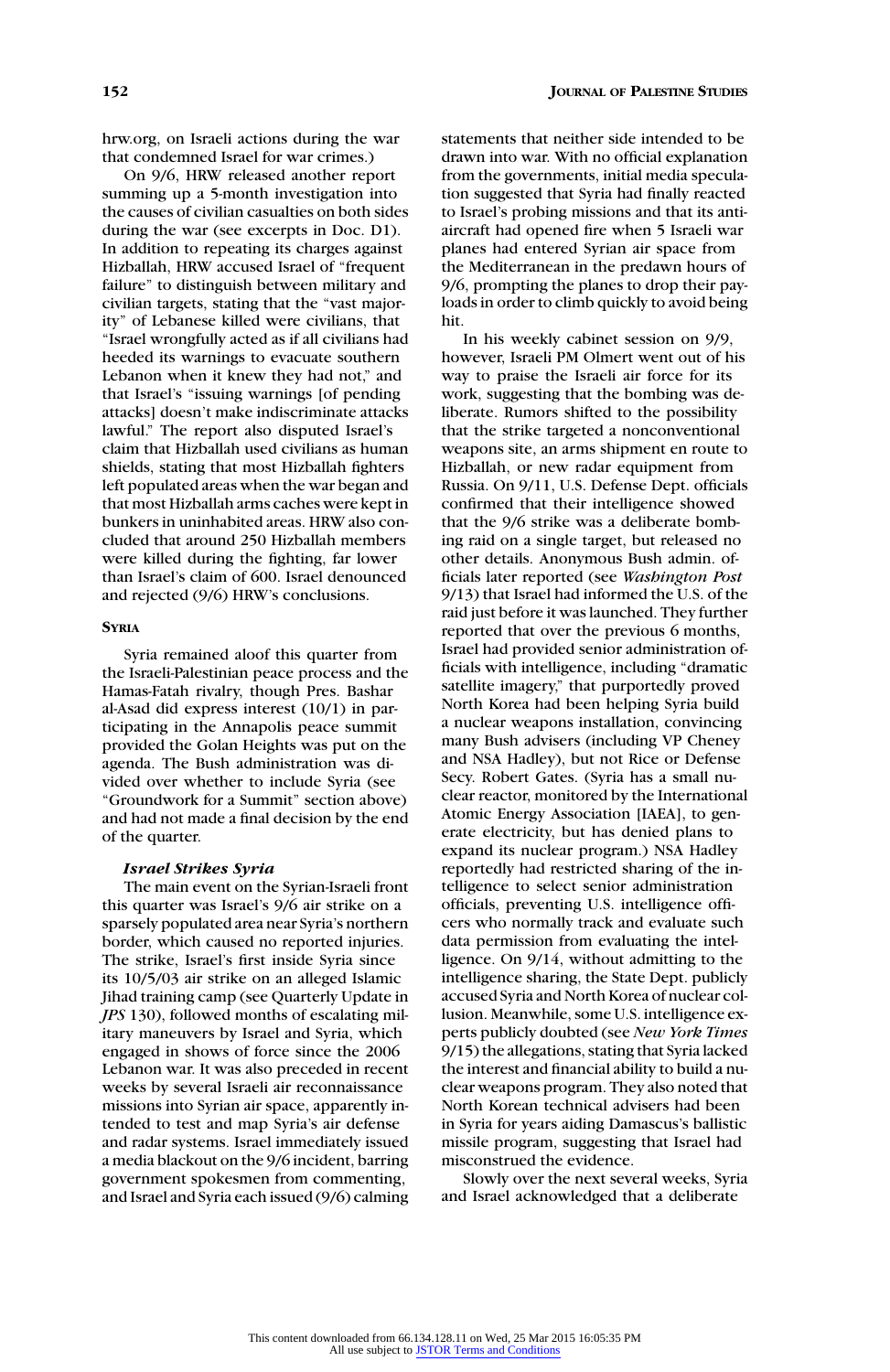attack occurred. On 10/1, Syrian pres. Asad gave a rare interview with the BBC in which he stated for the first time that Israel had hit a vacant military facility, warning that Syria was still weighing its response. The following day, the Israeli military sensor eased the media blackout, similarly stating that the IDF struck an unspecified "military target" deep inside Syrian territory. On a visit to London on 10/23, Olmert met with Turkish PM Tayyip Recep Erdogan to formally apologize for violating Turkish air space in staging the attack; a public apology was issued to Turkey on 10/28. By 10/19, satellite imagery indicated that Syria had begun disassembling and clearing the ruins at the targeted site, raising Israeli and U.S. suspicion that Damascus was acting quickly to remove evidence of wronging. Significantly, however, by the end of the quarter (more than 2 months after the attack), neither Israel nor the U.S. had offered the IAEA any evidence that the target bombed was actually a nuclear site, which would have automatically triggered an inspection of Syria by the IAEA. Arms control experts view this as unusual, with Arms Control Association exec. dir. Daryl Kimball stating (10/19), "The reason we have an IAEA and a safeguard system is that, if there is evidence of wrongdoing, it can be presented by a neutral body to the international community so that a collective response can be pursued."

#### *Other Events of the Quarter*

The UN Disengagement Observer Force (UNDOF), which monitors the 33-yr.-old truce on the Syria-Israel border, reported (10/17) that Israel in recent months had renovated and expanded trenches on the Syrian border, while Syria had made few updates to its border defenses. Maj. Gen. Wolfgang Jilke, the Austrian cmdr. of the UNDOF, strongly denied prior Israeli accusations of suspicious Syrian activity near the demilitarized zone or any sort of Syrian build up, stating, "We have not seen it. . . . This is misleading information." Indeed, UNDOF stated that as of mid-10/07, both Syria and Israel had almost entirely ceased military maneuvers along the border since Israel's 9/6 air strike. Israel relocated (10/26) military exercises scheduled to be held on the Golan Heights so as not to increase tensions with Syria.

Israel allowed (10/9) 2 Israeli Druze whose families were divided by the occupation of the Golan in the 1967 war to go to Syria through the Qunaytra crossing to receive condolences following the

deaths of their parents, marking the first time Israel has permitted direct passage into Syria for anyone who is not a religious official, student, or bride permanently leaving Israel. Israel said the permits were one-time gestures and did not indicate a change of policy.

## **REGIONAL AFFAIRS**

This quarter, tensions between Egypt and Israel over security of the Rafah border escalated noticeably, with Israel accusing Egypt of failing to do all it could to halt smuggling into Gaza. On 9/19, Egypt confirmed that in response to Israeli and U.S. concerns, it had rotated all of its 750 border guards on the Rafah border to eliminate anyone who might have been bribed by smugglers and that it was in the process of searching some 1,000 homes on the Egyptian side of Rafah (the city has been divided by the border since 1982, when Egypt regained the Sinai but refused to take back Gaza as part of the peace agreement with Israel) that might hide entrances to tunnels. On 11/8, Israeli MK Yuval Steinitz (Likud) sent a letter to all U.S. senators asking them to support a House res. calling on the U.S. to withhold \$200 m. of the annual \$1.3 b. of military aid to Egypt unless it took greater action to secure its border. (Olmert's government did not formally endorse the letter.) Egypt replied (11/8) publicly that it was doing all it could given the restrictions of the 1979 Camp David peace accord with Israel, noting Israel's refusal of previous Egyptian requests to deploy additional military patrols along the border, and accused Israeli politicians of attempting to undermine U.S.-Egyptian relations. Egypt also angered Israel and the PA by allowing 2 groups of Palestinians who had been stranded in Egypt since Israel sealed the Gaza border on 6/12 to re-enter Gaza: the first group, comprising 85 Palestinians affiliated with Hamas, Islamic Jihad, and the PRCs (including 2 Reform and Change PC members), entered on 9/30; the second group, comprising 30 Islamic Jihad members and unaffiliated Palestinians, entered on 10/9.

Israel announced (9/5) that it would grant citizenship to around 500 Darfur refugees who had entered the country illegally, but that it would not accept any other Darfur asylum seekers and would continue with plans to deport to Egypt the roughly 1,500 other illegal Sudanese refuges currently in detention (48 had already been deported). Israel initially planned to deport the Darfur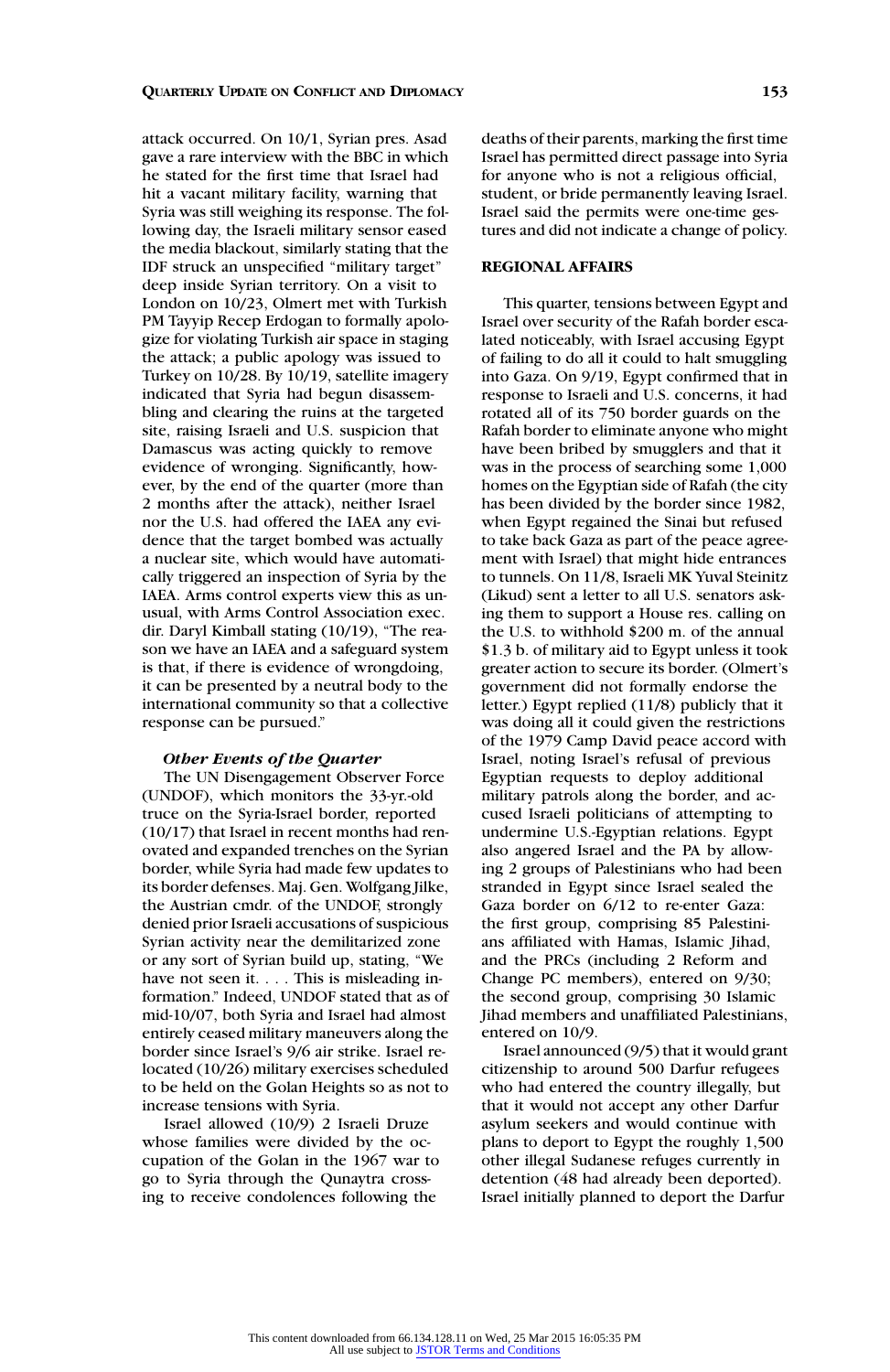refugees, but the issue sparked fierce debate in Israel over the nation's identity and duty to protect others from ethnic cleansing (see Quarterly Update in *JPS* 145).

Amnesty International issued (10/1) a report documenting the targeting of Palestinian refugees in Iraq by Iraqi militias angry over the perceived preferential treatment of Palestinians under Saddam Hussein's regime, cataloging the "threats, torture, killings and appalling living conditions" to which Palestinians in Iraq are currently subject.

## **INTERNATIONAL**

### **UNITED STATES**

The Bush administration devoted considerable efforts this quarter to organizing an Israeli-Palestinian peace conference intended to revive serious final status negotiations and ideally lead to the creation of a Palestinian state by the end of Bush's term in 1/09 (see "Palestinian-Israeli Conflict" section above). Since early 7/07, the administration has viewed significant improvement on the Israeli-Palestinian track as necessary for advancing the U.S.'s wider goals in the region, particularly securing stability in Iraq (see Quarterly Update in *JPS* 145). At the close of the quarter a conference was tentatively set for late 11/07 in Annapolis.

Advancing the U.S.'s broader regional policy aims this quarter, the administration acted to shore up its anti-Syrian allies in Lebanon, to curb Iran's nuclear program and growing regional influence, and to maintain a balance of power in the region with Russia, which took steps to cement its influence in the region through new trade and military ties with Syria and Iran. (See sections on Iran, Lebanon, and Syria for details.)

#### *U.S.-Israeli Bilateral Relations*

At a ceremony in Jerusalem, the U.S. and Israel formally signed (8/16) a deal for a new \$30 b./10 yr. military aid package, boosting U.S. military aid to Israel 25%, as finalized last quarter (see Quarterly Update in *JPS* 145).

Israeli DM Barak met with U.S. Defense Secy. Gates in Washington on 10/16 for talks on security cooperation and missile defense. Barak reportedly conveyed Israel's view that continued funding and completion of the joint anti-missile projects on the Arrow II (to intercept long-range ballistic missiles from Iran), David's Sling (to intercept medium-range Katyusha rockets from Hizballah in Lebanon), and Iron Dome (to

intercept short-range homemade Palestinian rockets) systems are a prerequisite for any future transfer of land to the Palestinians.

## *Legal Actions*

Of particular note this quartet, the U.S. government suffered a significant legal setback when it lost its major anti-terrorism test case, 6 years in the making. The trial against the Holy Land Foundation (HLF), once the U.S.'s largest Islamic charity, on charges of funding "Hamas terrorist operations," conspiracy to fund terrorism, and money laundering went to a jury on 9/18. The case, brought by the government in 12/01, 3 months after the 9/11 attacks, was seen as a test of the Bush administration's counterterrorism policy. HLF lawyers argued that the government aimed to convict HLF for the political sympathies of some of its officials, not on the basis of evidence of any crimes. The U.S. named more than 300 individuals and organizations, including the Islamic Society of North America and the Council for American-Islamic Relations, as unindicted co-conspirators. The government's case hinged on proving that charities funded by HLF were controlled by Hamas. Prosecutors relied on intelligence supplied by Israel and the testimony of an anonymous Shin Bet official, while the defense presented Edward Abington, the former U.S. consul gen. in Jerusalem and the State Dept.'s second-highest-ranking intelligence officer, who testified that during his postings in the region, he received daily CIA briefings and was never warned of any linkage between the charities and Hamas. On 10/22, a mistrial was declared in the case, with jurors acquitting HLF chmn. Mohammad el-Mezain and 4 other HLF officials on virtually all 197 charges, deadlocking on the rest. One juror commented that the government's case "was strung together with macaroni noodles. There was so little evidence." Federal prosecutors vowed to retry the case.

After almost 21 years, the U.S. government dropped (10/31) all charges against Khader Hamide and Michael Shehadeh, the remaining members of the Los Angeles 8 who were originally charged in 1987 with supporting the "doctrines of world communism" for their affiliation with the PFLP. (The U.S. revised the charges after 9/11 using newly drafted anti-terrorism legislation, even though the PFLP had not been declared a terrorist organization at the time of the arrests.) The decision came 9 months after a federal judge dismissed deportation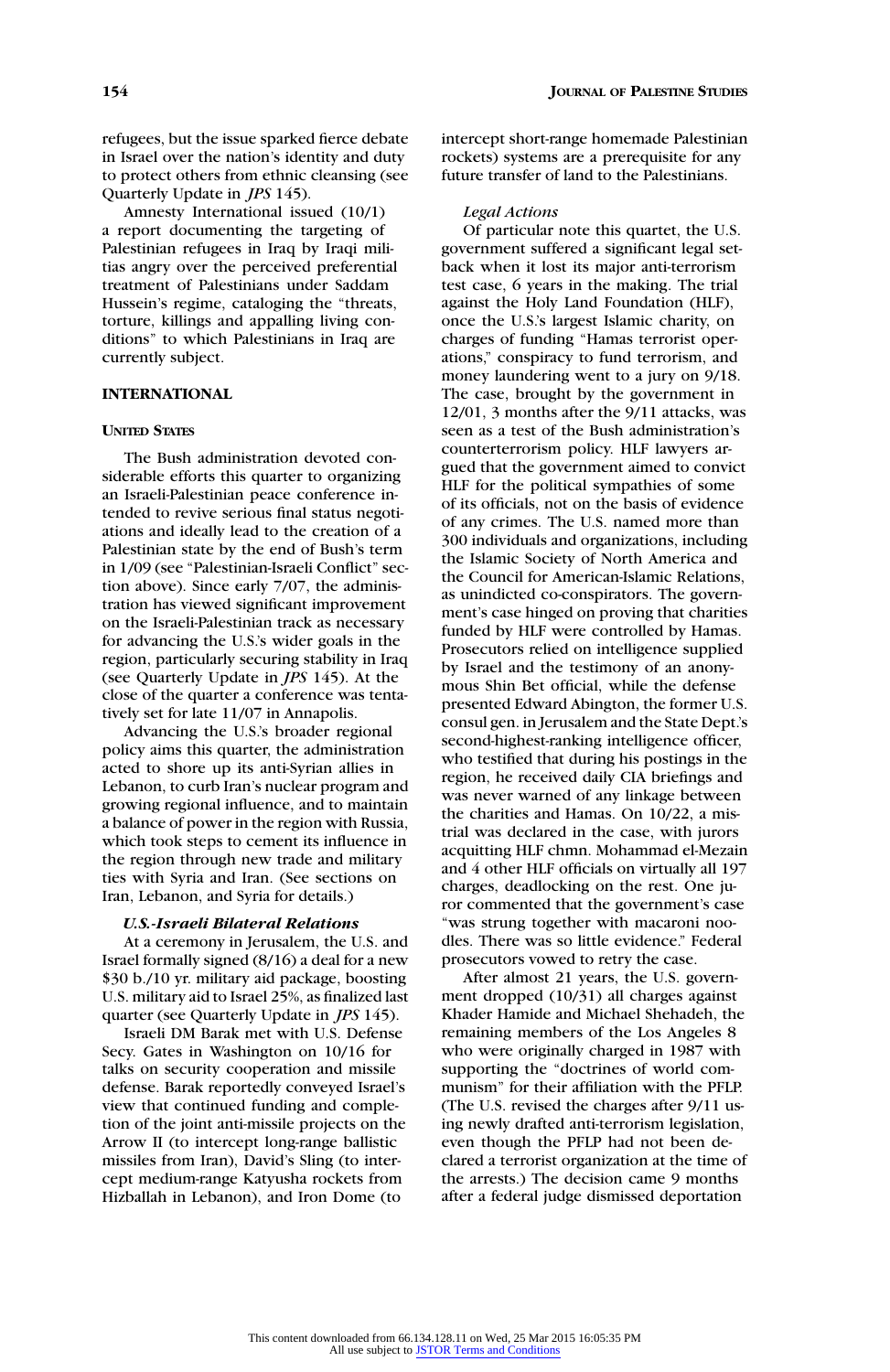## **QUARTERLY UPDATE ON CONFLICT AND DIPLOMACY 155**

proceedings against the men, citing the government for failing to comply with his order to disclose evidence that supported their innocence, calling the government's behavior throughout the case "an embarrassment to the rule of law" (see Quarterly Update in *JPS* 143).

The U.S. federal judge in the case of former AIPAC officials Steve Rosen and Keith Weissman, who were indicted in 8/05 on charges of violating the Espionage Act by conspiring to obtain classified U.S. intelligence and pass it to Israel and the media (see Quarterly Updates in *JPS* 137–38 and 140–41 for background), upheld (11/2) a defense request to issue subpoenas for as many as 20 current and former senior Bush administration officials, including Secy. of State Rice, to testify on the defendants' behalf. Other officials reportedly include NSA Hadley, Dep. NSA Elliot Abrams, National Security Council official Kenneth Pollack, former Defense Dept. officials Paul Wolfowitz and Douglas Feith, former Dep. Secy. of State Richard Armitage, Dep. Chief of Mission in Iraq David Satterfield, and U.S. Amb. to Russia William Burns; the latter two were senior State Dept. officials working on Middle East affairs when the transfer of classified material allegedly took place.

On 11/13, Lebanese-born CIA officer Nada Nadim Prouty, who previously worked as an FBI agent, pleaded guilty to charges of illegally attempting to obtain classified documents on Hizballah from government computers in 6/03 and fraudulently obtaining her U.S. citizenship. She faces up to 16 years in jail. Prouty's brother-in-law, Talal Khalil Chahine, is a fugitive from tax evasion charges in Michigan and is under investigation for funneling \$16 m. dollars through his Detroit restaurant chain to Hizballah.

#### *Lobbying Efforts*

The administration received a series of letters from groups recommending contradictory approaches toward the peace process. On 9/26, a group including 5 former senior State Dept. and Pentagon officials sent Rice a letter and 6-page policy statement applauding her efforts to convene the Annapolis summit but urging the Bush admin. to consider the summit as only the first step in an intensive U.S.-led international diplomatic campaign to secure a comprehensive final status agreement. Among the controversial recommendations were (a) that Hamas be an active participant in final status talks between Israel and the Palestinians, (b) that

the U.S. prepare to host a series of peace conferences to follow-up on the Annapolis meeting, and (c) that the U.S. be prepared to press its own bridging proposals should talks stalemate. The 5 former U.S. officials are Frederic Hof (Middle East advisor in the Pentagon), Samuel Lewis (amb. to Israel), Robert Pelletreau (an amb. to Egypt and assistant secretary of state), Thomas Pickering (an undersecretary of state and ambassador to Israel and Jordan), and Edward Walker (an amb. to Egypt and Israel).

A similar call for Annapolis to "deal with the substance of a permanent peace" and to set in motion a sustained process that would lead to a 2-state solution was made on 10/10 in a brief letter to Bush and Rice sponsored by the U.S.-Middle East Project, the International Crisis Group, and the New American Foundation (see Doc. D3). That letter was signed by former NSAs Zbigniew Brzezinski and Brent Scowcroft, former members of Congress Lee Hamilton and Nancy Kassenbaum, and Kennedy adviser Theodore Sorensen, among others.

On 10/2, Rice received a letter (see Doc. D2) drafted by the American Israel Public Affairs Comm. (AIPAC), sponsored by Sens. Charles Schumer (D-NY) and Lindsey Graham (R-SC), and signed by 79 senators (including presidential candidates Joe Biden, Hillary Clinton, John McCain, Barak Obama), calling on the U.S. to press "friendly" Arab states to take bolder action to foster the new U.S. peace effort by recognizing Israel's right to exist, end the boycott of Israel, and stop using recognition as a bargaining chip for Israeli concessions. The letter also calls on Arab states to pressure and isolate Hamas and to take serious financial and political steps to support Abbas.

On 10/18, the Zionist Organization of America (ZOA) ran a full-page ad in the New York Times carrying an open letter to Rice stating that "Palestinian Arab statehood should not be promoted at the November Mideast Conference. Nor should the U.S. give any more funding to the Palestinians. . . . And Israel should not be asked to make any more concessions to the Palestinians Arabs."

Anticipating that Israel and the Palestinians might open talks on Palestinian refugees as part of the Annapolis process, a newly formed group, Justice for Jews from Arab Countries (JJAC), held (11/5) a conference in New York to promote the "forced" and "forgotten exodus" of 856,000 Jews from Arab states after the creation of Israel in 1948. Though the keynote speaker,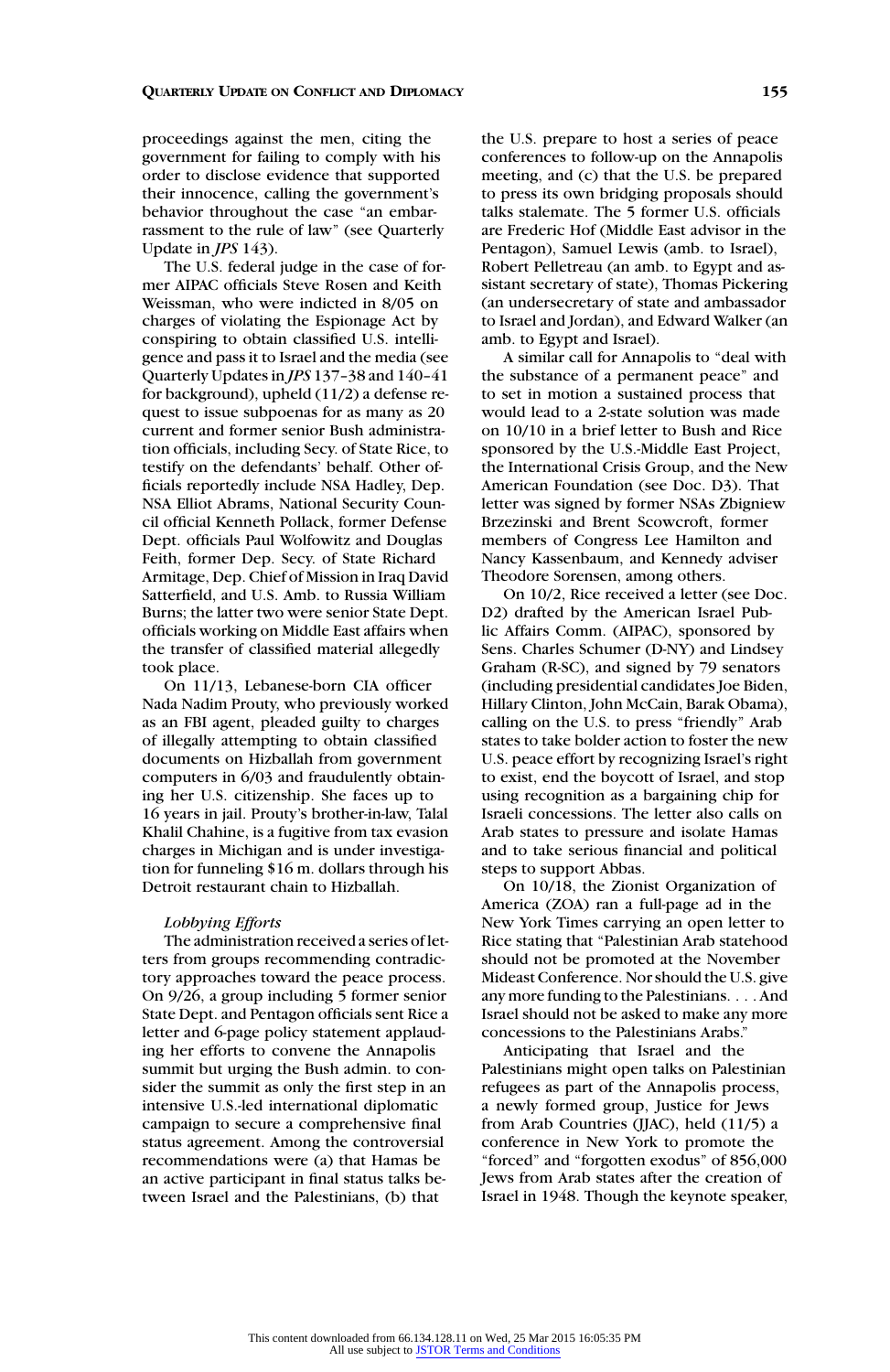former Canadian justice minister Irwin Cotler, admitted that IIAC seeks compensation from Arab states on behalf of "Jewish refugees" as part of any final status agreement, he stated that the group's main goal was "not about the money, it's about the ... acknowledgement of the wrongs committed." JJAC's first campaign, launched at the conference, is to lobby Congress and UN bodies to include parallel references to "Jewish refugees" in any statement or resolution mentioning Palestinian refugees.

On 9/19, 16 of 30 Jewish members of the House of Representatives send a letter to Rep. Jim Moran (D-VA) condemning his statements in a recent issue of *Tikkun* magazine (see Doc. C1 in *JPS* 145), stating that Jewish lobbying influenced the White House's decision to go to war with Iraq in 2003. The letter was signed by Henry Waxman (D-CA), Rahm Emanuel (D-IL), Shelley Berkley (D-NV), Gary Ackerman (D-NY), Barney Frank (D-MA), Nita Lowey (D-NY), Janice Schakowsky (D-IL), Sander Levin (D-MI), Howard Berman (D-CA), Eliot Engel (D-NY), Allison Schwartz (D-PA), Ron Klein (D-FL), Jerrold Nadler (D-NY), Tom Lantos (D-CA), Jane Harman (D-CA), and Adam Schiff (D-CA).

Also of note: After New York City Comptroller William C. Thompson Jr. publicly criticized (8/28) several British unions who called last quarter for supporting a boycott of Israel (see Quarterly Update in *JPS* 145), leading New York City trade unionists Larry Adams, Marty Goodman, Mike Letwin, and Brenda Stokely published (10/19) an open letter in the influential union newspaper, *The Chief*, defending the international union boycott, stating, "This boycott—many of whose supporters are Jewish—DOES NOT target Israel for its ethnicity, but for theft and colonization of Arab lands, denial of equality to Arab-Palestinians in Israel, and violation of Palestinian Refugees' right to return home. . . . Moreover, apartheid Israel is sponsored by the U.S. . . . U.S. trade-union officialdom is a shameful accomplice, and tries to silence union members who oppose this apartheid regime.... Ending this support would strike a critical blow against war and racism—abroad and at home." On 10/26, *The Chief* printed 2 follow-up letters: one by Stuart Leibowitz, president of the District Council 37 AFSCME Retirees Association, denouncing union members for "ganging up on Israel"; the other by Mike Gimbel, a delegate to the New York City Central Labor Council from Local 375, one of the city's largest

unions, presenting himself as "a Jewish trade unionist who supports the just struggle of the Palestinian people and the boycott of Israel" and calling for "a dialogue on the rise of anti-Semitism but most importantly, [to] engage the labor movement in a dialogue about Palestinian human rights and the right of return. Let's not cover up the U.S.-sponsored crimes of Zionism," stressing that "unity cannot be achieved by silencing our Palestinian and Middle-Eastern members."

#### **RUSSIA**

Russia limited its participation in the peace process to the Quartet this quarter. Pres. Vladimir Putin, however, took several steps that alarmed Israel and the U.S. In late 8/07, Russia delivered to Syria \$900-m. worth of advance Russian SA-22E antiaircraft missiles and artillery. The transfer followed a 7/07 report that Russia had agreed to sell Iran 250 long-range Sukhoi-30 war planes. Israel formally protested (ca. 8/24) the deals. During a visit to Tehran on 10/16, Putin reportedly discussed possible Russian financing of an Iranian arms sale to Syria, prompting Olmert to make (10/18) a hasty trip to Moscow to discourage the deal (see Iran section below).

#### **EUROPEAN UNION**

The EU generally maintained a low profile this quarter, supporting U.S. peace efforts and urging Israel and the Palestinians to halt violence. The European Parliament passed  $(10/11)$  by voice vote a res. (see Doc. A3) calling on Israel to lift the siege on Gaza and to observe its obligations to the occupied Palestinian population in the West Bank and Gaza under the Geneva Conventions. The motion also endorsed holding a peace summit "based on the relevant United Nations Security Council resolutions, the right of Israel to live within secure and recognized borders, and the right to a viable state for Palestinians."

EU foreign policy chief Javier Solana made 2 brief trips to the region ca. 9/3 and 11/14 to consult with Israeli and Palestinian leaders. German FM Frank-Walter Steinmeier, the current rotating pres. of the EU, toured the region in early 11/07 to promote an EU plan for an international military force to serve in the occupied territories, which he intended to present at the Annapolis conference. Steinmeier argued that an international force could help protect Palestinians from crime and help prevent attacks on Israelis until the PA is capable of providing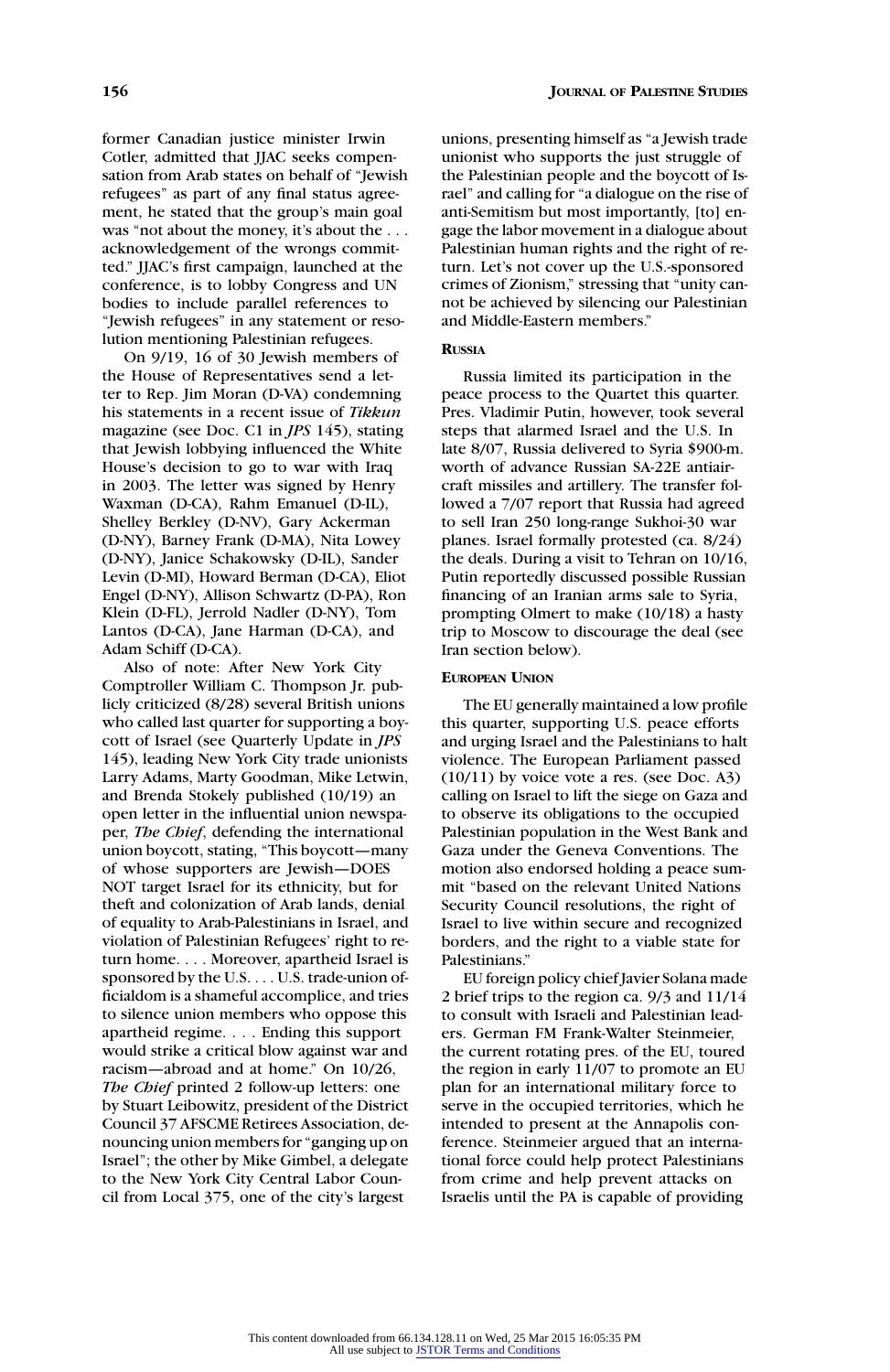security. Neither Israel nor the PA publicly commented on the idea, but the Arab League said (11/1) that it would support the proposal if the Palestinians endorsed it. Of note: Australian FM Alexander Downer stated (10/24) that if an international force were created to help implement a peace accord, "we would be prepared to send some troops to help."

Israel continued efforts launched last quarter to improve relations with the EU, which has recently opened a number of EU programs to participation by nonmember states (see Quarterly Update in *JPS* 145). The EU and Israel signed (11/1) a memorandum of understanding allowing Israel to take part in the EU's Enterprise and Industry program, which promotes small- and mediumsized EU businesses. Israeli FMin. also hosted (11/13) an interministerial meeting with the head of the EU's Sector Coordination Unit for European Neighborhood Policy, Andreas Herdina, to discuss expanding Israel's participation in European agencies and programs. Israel was particularly interested in participating more directly in EU science and technology projects, including the GALILEO European Satellite Navigation System program. No agreements were reached by the end of the quarter.

The European Union's 9th Euro-Mediterranean ministerial meeting, held in Lisbon 11/5–6 and focused on environmental issues, also touched on ways to strengthen direct cooperation between Israel and the EU, build ties between Israel and the countries of the region, and support the peace process. The session was attended by reps. (mostly FMs) of 27 EU states along with regional reps., including of Israel, the PA, Egypt, Jordan, Lebanon, and Syria. Israeli FM Livni, who focused her speech on urging the Arab states to establish diplomatic relations with Israel immediately, held meetings on the sidelines with PA PM Fayyad and her Egyptian and Jordanian counterparts; no details were released.

In bilateral relations, French pres. Nicholas Sarkozy used his first major foreign policy speech on 8/27 to declare himself a "friend of Israel," vowing to "never compromise on Israel's security." He also cautioned against taking military action against Iran to curb its nuclear program. During Olmert's visit to Paris (10/22) to discuss the Iranian nuclear issue (see Iran section below), Sarkozy commented on the Palestinian issue that "it is not reasonable for the Palestinians to

demand both an independent state and also the refugees' return to the state of Israel, which even today has a minority of one million Arabs." He also called the creation of Israel "a miracle" and "the most significant event of the 20th century." During a 2-day visit to the U.S. (11/6–7), Sarkozy met with the heads of American Jewish organizations and accepted the Light Unto the Nations Award from the American Jewish Committee (AJC) at a private breakfast attended by more than one hundred guests, including members of Congress. In his acceptance speech at the ceremony and in an address to Congress later in the day, Sarkozy repeated (11/7) that "France will not compromise on Israel's security." Richard Prasquier, pres. of the Representative Council of French Jewry, accompanied Sarkozy on the visit as his personal guest and official member of the French delegation.

In the United Kingdom, senior officers of the British Union of Colleges and Universities, which last quarter recommended that its members consider a boycott of Israeli academics to protest the occupation (see Quarterly Update in *JPS* 145), canceled a tour of British campuses by Palestinian academics to debate the boycott issue, citing the advice of lawyers. The senior officers reportedly from the outset had been against the boycott recommendation approved by lower-level union reps.

Britain denied (8/23) visas to 22 members of a Palestinian youth soccer team that had been invited to play several British youth clubs, saying it feared that the Palestinians would seek asylum and not return if granted entry.

## **UNITED NATIONS**

Of note this quarter, UN special rapporteur for human rights John Dugard, echoing statements last quarter by outgoing UN special coordinator for the Middle East peace process Alvaro de Soto (see Doc. A1 in *JPS* 145), stated (10/15) to the BBC that he believed the UN was doing itself "little good" by remaining in the Quartet, which he stated is "heavily influenced" by the U.S. and acts to hamper Palestinians' right to selfdetermination. He accused the UN of "not playing the role of an objective mediator as behooves it," stating that he would recommend to the secy.-gen. that the UN withdraw from the Quartet, if the Quartet did not take a stand against Israel's "crushing" human rights violations. In formally presenting his latest 8/17 report to the UNGA on 10/24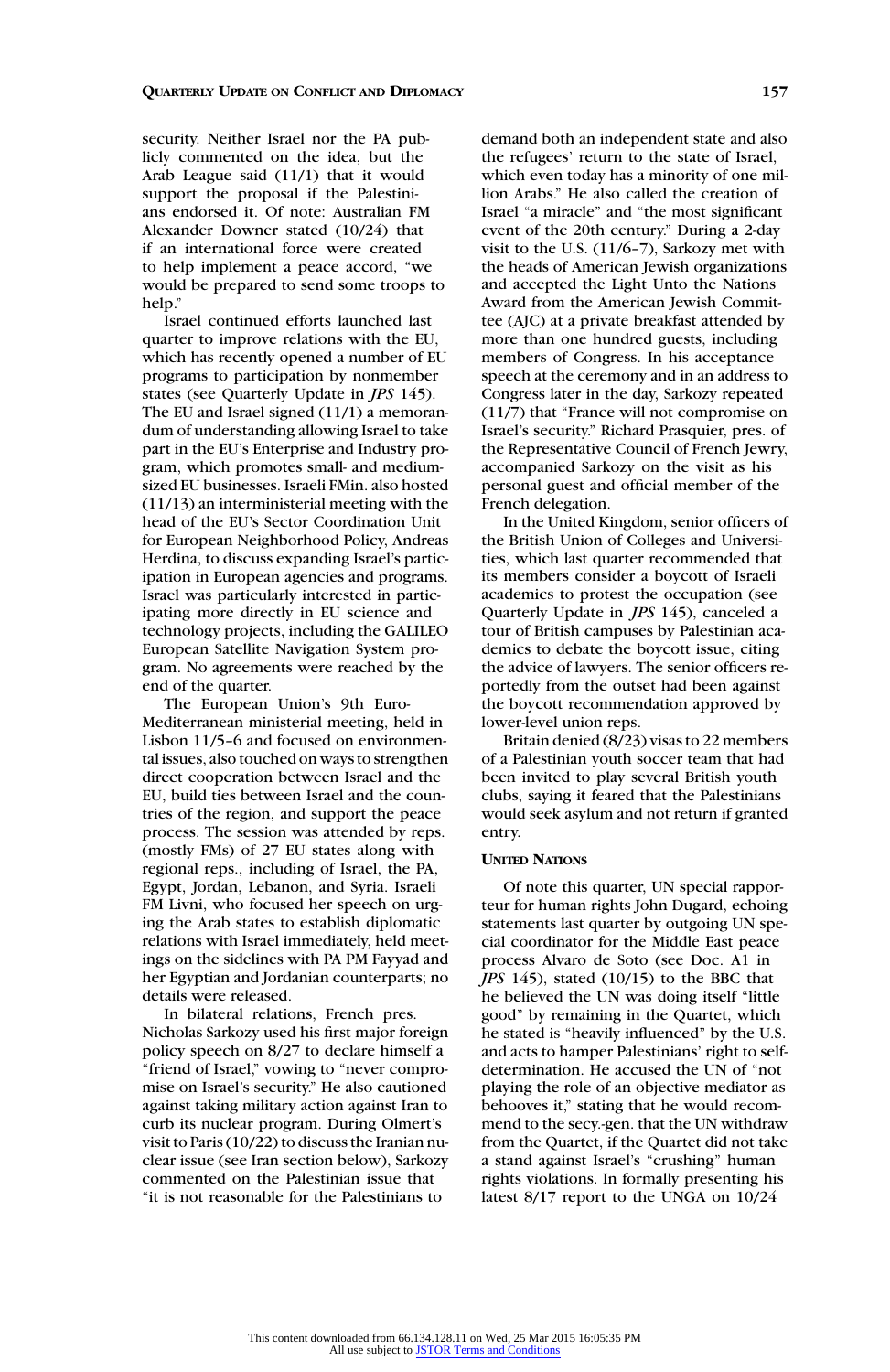(see Doc. A1), Dugard formally accused the Quartet of having paid little attention to the human rights of the Palestinians, stating that its support of sanctions against the Palestinians had led to a serious loss of confidence in the UN among Palestinians. He stated that if the secy.-gen. were unable to persuade the Quartet to adopt an even-handed and impartial approach to the Israeli-Palestinian dispute, then the UN must examine whether its best interests were served by remaining in the Quartet, where the UN was used to "legitimize the pro-Israeli position of the Quartet." He also urged the secy.-gen. to seek an advisory opinion from the International Court of Justice on the consequences of prolonged occupation for the Palestinians, Israel, and the international community. Israeli rep. Ady Schonmann denounced (10/24) Dugard's comments, accusing him of ignoring Palestinian terrorism and violence. In response, Dugard stated that as a South African, he grew up seeing opponents of apartheid, including Nelson Mandela, labeled as terrorist and noted that 2 former Israeli PM had committed acts of terrorism against the British occupation. He urged Israel to address the "real issues" (such as the legality of the separation wall, the humanitarian crisis in Gaza, and the checkpoint regime in the West Bank) and not focus so much on terrorism, as it did not help find a solution to the problem. Dugard's initial comments to the BBC were made on the sidelines of the UN Human Rights Council's (UNHRC) annual executive comm. meeting in Geneva on 10/15. That session was attended by some 270 pro-Palestinian NGOs from around the world who collectively urged the agency to "provide immediate effective protection and find rights-based durable solutions for Palestinian refugees, including voluntary repatriation."

The UN Committee on the Exercise of the Inalienable Rights of the Palestinian People (CEIRPP) sponsored (8/31–9/1) a 2-day conference in Brussels to explore how civil society and the legislature can work together to support the Palestinian people and promote peace. At the close of the conference, 10s of NGOs comprising the International Coordinating Network on Palestine issued an action plan for 2007–08 calling for grassroots organizations to focus on expanding nonviolent resistance to the occupation, especially by launching boycott, divestment, and sanctions campaigns; highlighting the 60th anniversary of the Nakba; and educating the public on Israeli policies within an

anti-apartheid framework. Israel denounced (8/31) the conference.

On 8/30, the UN Conference on Trade and Development (UNCTAD) issued its annual report on the occupied territories, stating that poverty had reached unprecedented levels since Israel's tightened restrictions on Palestinian movement in 1/06; concluding that it is "unrealistic" to expect economic recovery, a reduction in Palestinian dependency on foreign aid, or the emergence of a transparent economy as long as Israeli restrictions are kept in place. The report recommended that to achieve economic stability and growth, the Palestinians should switch focus to integrating their economy with the Arab regional economy, but warned that this could be successful only if Israel guaranteed reliable movement of goods across the Egyptian and Jordanian borders. Among the dramatic declines at the end of 8/07: 71% of public sector employees were living below the poverty line; 46% of public sector employees lacked enough food to meet their basic needs; 53% of household incomes in Gaza had declined by more than half since 1/06; reliance on imports had risen to 86% of the GDP; the trade deficit made up 73% of GDP; and the budget deficit had reached \$791 m. (19% of GDP).

At the International Atomic Energy Agency's (IAEA) annual general conference in Vienna (9/17–21), Egypt reintroduced a nonbinding res. that normally comes up for annual reaffirmation automatically in order to add 2 new clauses. To the usual res. urging all Middle East nations to adopt IAEA safeguards on nuclear work, Egypt added clauses that urged (a) all Middle East nations not to make or test nuclear arms or let them be deployed on their soil, and (b) big nuclear arms powers not to foil the new policy. Whereas in previous years, the res. has passed overwhelmingly, with only Israel and the U.S. opposed, this year the measure passed (12/20) by 53-2, with the U.S. and Israel voting against and 47 Western nations abstaining on the grounds that the new language threatened to politicize the organization and "ultimately detract from the technical role the IAEA plays in safeguarding nuclear material." As in past years, the Arab states also submitted (9/21) a res. to declare Israel a nuclear threat for failing to comply with the nuclear nonproliferation treaty but withdrew it under pressure from Western nations.

On 10/23, the 193 member states of the UN Educational, Scientific and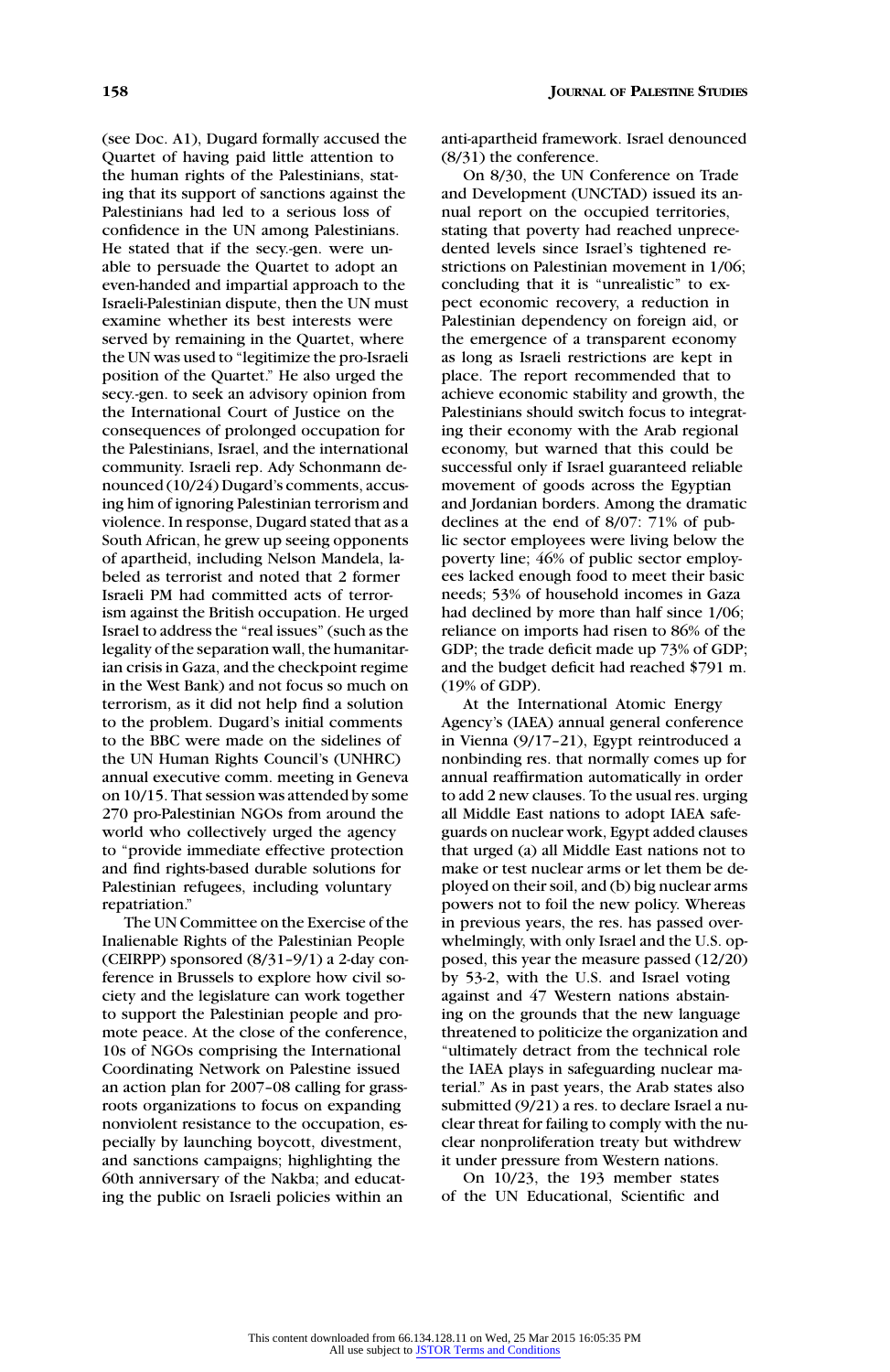Cultural Organization (UNESCO) unanimously passed a res. proposed by Israel pledging "to explor[e] what role UNESCO could play in promoting awareness of Holocaust remembrance through education and in combating all forms of Holocaust denial.'

Also of note: On 9/7, the U.S. Senate approved (92-0, with all the 2008 presidential candidates abstaining) an amendment to the draft foreign operations appropriation act for 2008 that would cut \$3 m. from the annual U.S. contribution to the UN budget earmarked to cover 25% of the UNHRC's annual budget, arguing that the body (reconstituted in 6/06) had "become a forum to bash Israel." The House passed a similar measure in spring 2007.

#### **IRAN**

Tensions between Iran on the one hand and the U.S., the other permanent members of the UN Security Council (UNSC), and Germany (collectively known as the P5+1) on the other over Iran's alleged nuclear weapons program continued this quarter. Iran continued enriching uranium, claiming its right to do so for civilian energy purposes, even as negotiations with the EU to halt the program continued and UN-imposed sanctions remained in place. The U.S., meanwhile, was pressing the P5+1 to reconvene to draft a new UN res. calling for additional sanctions.

On 8/27, IAEA head Muhammad El-Baradei released his own plan (negotiated with Iran) proposing a staged timetable for Iran to provide detailed answers to questions regarding past secret nuclear activities and to improve access to all existing nuclear sites for IAEA inspectors by the end of the year in exchange for staged concessions by the international community (one of which was that the U.S. provide Iran with copies of its intelligence documents that allegedly prove Iran's intention to obtain nuclear weapons). Initially, Britain, France, Germany, and the U.S. sent (8/28) a joint delegation to Baradei to denounce his actions as biased in favor of Iran, reckless, and a deliberate attempt to end-run the UNSC. Already on 8/30, the IAEA reported that Iran had reduced uranium enrichment and had given "significant" cooperation to the UN's investigation of its nuclear program. The U.S. downplayed (8/30) suggestions of progress, stating that tougher UN sanctions were still needed. On 9/7, however, the group praised the plan and agreed to give it time to work, pledging to hold off on introducing a new sanctions res. until late 11/07, after a scheduled round of talks between Iran and the EU. (A possible explanation for the reversal emerged 3 months later in early 12/07, when the U.S. intelligence community publicly released its National Intelligence Estimate [NIE], concluding that Iran had halted its nuclear weapons program in fall 2003. NSA Hadley confirmed on 12/4 that Bush and other senior officials were first briefed on the report's conclusions in late 8/07 or early 9/07; see Quarterly Update in *JPS* 147, forthcoming.)

While U.S. intelligence agencies worked overtime to test their conclusions regarding Iran before issuing the final NIE, delaying the release of the report (usually released in the summer), the Bush admin. hosted (9/21) a day of talks with the P5+1 to debate parameters of a new sanctions package, assuming Baradei's plan would not bear fruit. Afterward, U.S. and EU officials stated plans to impose their own bilateral military and economic sanctions on Iran if China and Russia balked at passing stronger measures. China and Russia wanted the new IAEA work plan initiated by Baradei to play out for several months to see if it would yield significant progress, while the U.S. pressed for immediate steps to curtail Iran's ability to import military equipment or expertise. The U.S. had wanted a new res. since 6/07 (the deadlines set out in the previous res. expired at the end of 5/07), but Russia had insisted on putting off further action, at least until Pres. Putin's scheduled trip to Tehran on 10/16. Bush used his speech to the opening session of the UNGA on 9/25 (and he and Rice used their meetings on the sidelines) to call on world leaders to join the U.S. in a global "mission of liberation" against repressive governments such as Iran, lobbying support for new UNSC sanctions. The U.S. House the same day passed (397-16) and referred to the Senate a measure (H.R. 1400) to tighten restrictions on business dealings with Iran and to remove the president's ability to waive sanctions on Iran imposed by Congress.

Separately, the U.S. continued discussions with central European and former Soviet states regarding the possible installation of a U.S. missile shield in the region to defend allies (especially Israel) against Iran's medium- and long-range missiles. Moscow perceives such a system, which would place U.S. missile batteries in close range of Russia, as a security threat. Consequently, Putin used his visit to Tehran on 10/16 for bilateral trade and military cooperation talks to send a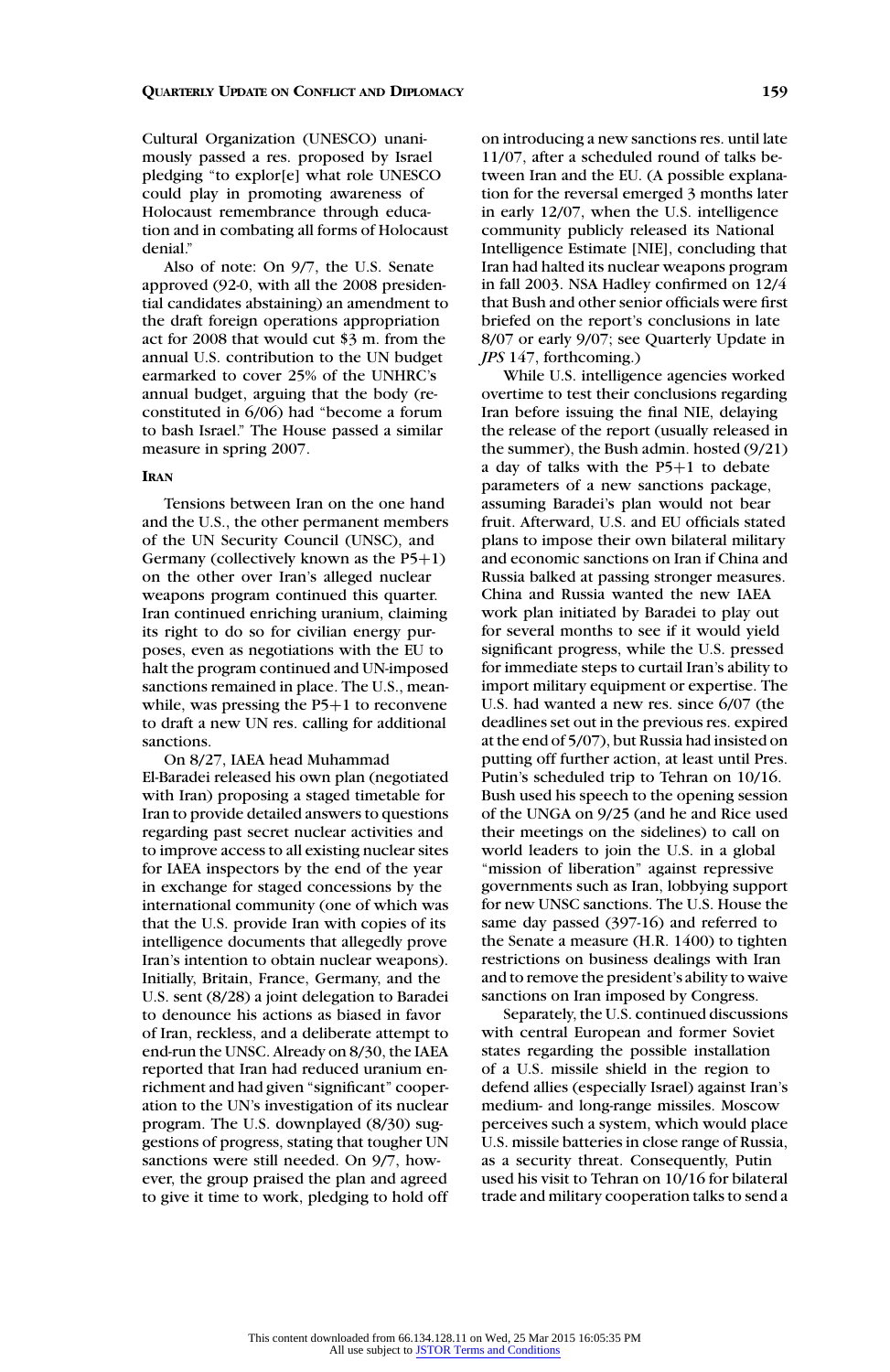strong message to the U.S., publicly pledging to support Iran's nuclear energy program and warning "outside forces" (i.e., Israel and the U.S.) against attacking Iran. While he reportedly privately urged Iran's pres. Mahmoud Ahmadinejad and Iran's supreme leader Ayatallah Ali Khamenei to consider halting uranium enrichment in exchange for removal of sanctions, they also discussed possible Russian financing an Iranian arms sale to Syria, alarming Tel Aviv (see Syrian section above). Olmert made a hasty trip to Moscow on 10/18 to urge Putin against the arms sale and to support new sanctions on Iran, followed by urgent trips to France (10/22) and Britain (10/23) for talks on Iran with Pres. Sarkozy and British PM Gordon Brown, who gave assurances that they would support stronger bilateral and UN sanction. The U.S. also escalated its rhetoric, with Bush stating (without explicitly naming Russia) on 10/17 that "If you're interested in avoiding World War III, it seems like you ought to be interested in preventing them [Iran] from having the knowledge necessary to make a nuclear weapon." Incoming chairman of the Joint Chiefs of Staff Adm. Michael Mullen also made a point of stating in his first press conference (10/18) that U.S. military forces were not too stretched by the war in Iraq to strike Iran if necessary.

As tensions rose, Iran's nuclear negotiator, Ali Larijani, who personally supported Iran's nuclear program but who was seen as a moderating force on Ahmadinejad, resigned (10/20) in what was seen as an indication that Iran's supreme leader Ayatallah Khamenei had decided to lend full support to Ahmadinejad's defiant position vis-à-vis the international community. The U.S. responded immediately: On 10/22, U.S. VP Cheney gave a foreign policy speech to Washington's pro-Israel Washington Institute for Near East Policy in which he called Iran "a growing obstacle to peace in the Middle East" and promised "serious consequences" if Tehran did not abandon its nuclear program. Then on 10/25, Secy. of State Rice and Treasury Secy. Henry Paulson announced the U.S. designation of Iran's Revolutionary Guard Corps (RGC) as a proliferator of weapons of mass destruction and the RGC's elite foreign operations unit, the al-Quds Force, as a supporter of terrorism. In addition to imposing stringent new sanctions allowing the U.S. to isolate financially anyone inside or outside the U.S. who does business with Iran's military, possibly affecting 100s of foreign businesses,

the measure also marked the first time that the U.S. has tried to isolate another country's military through economic sanctions. The admin. had been considering the move at least since early 8/07. The same day (10/25), Rice warned in testimony before the House Foreign Affairs Comm. that Iran's "pursuit of nuclear weapons technologies" constituted "perhaps the single greatest challenge for American security interests in the Middle East, and possibly around the world."

Despite the hardening of positions, Iran went forward with previously scheduled meetings with EU foreign policy chief Javier Solana in Rome on 10/23 to discuss ending Iran's enrichment program. Larijani accompanied his replacement as negotiator, dep. FM Saeed Jalili, to the talks as an adviser. Both sides called the talks constructive, without giving details, and agreed to meet again before the end of the month. Nonetheless, the P5+1 resumed talks in London on new sanctions on 11/2. The same day, the U.S. aircraft carriers and expeditionary assault ships began 5 days of war games in the Gulf in a show of force to Iran. On 11/15, IAEA chief Baradei issued a report confirming Iran's cooperation with the agency on clearing up the remaining ambiguities about Iran's nuclear activities.

Of note: Iranian pres. Ahmadinejad attended the annual UNGA opening session in New York, arriving on 9/24 amid huge protests against his visit. That day, he spoke at Columbia University, where university pres. Lee Bollinger, who had extended him the invitation, called him in his introduction "illiterate and ignorant," "astonishingly uneducated," lacking "intellectual courage, having a "fanatical mind-set," displaying all the signs of a "petty and cruel dictator," and "quite simply ridiculous." Bollinger then denounced Iran's repressive domestic policies and Ahmadinejad's previous questioning of the Holocaust. Through an interpreter, Ahmadinejad expressed shock and insult, criticizing Bollinger for judging his speech before it had begun, stating the comments were unforgivable in an academic setting and simply rude. In his prepared comments, Ahmadinejad denounced U.S. sanctions on Iran, insisted on Iran's right to pursue nuclear energy, and accused the U.S. of sponsoring "terrorist groups" and of engaging in other hypocritical policies, but expressed willingness to engage in a political dialogue with Washington. Regarding the Arab-Israeli conflict, he stated that Iran could not recognize Israel as long as "it is based on ethnic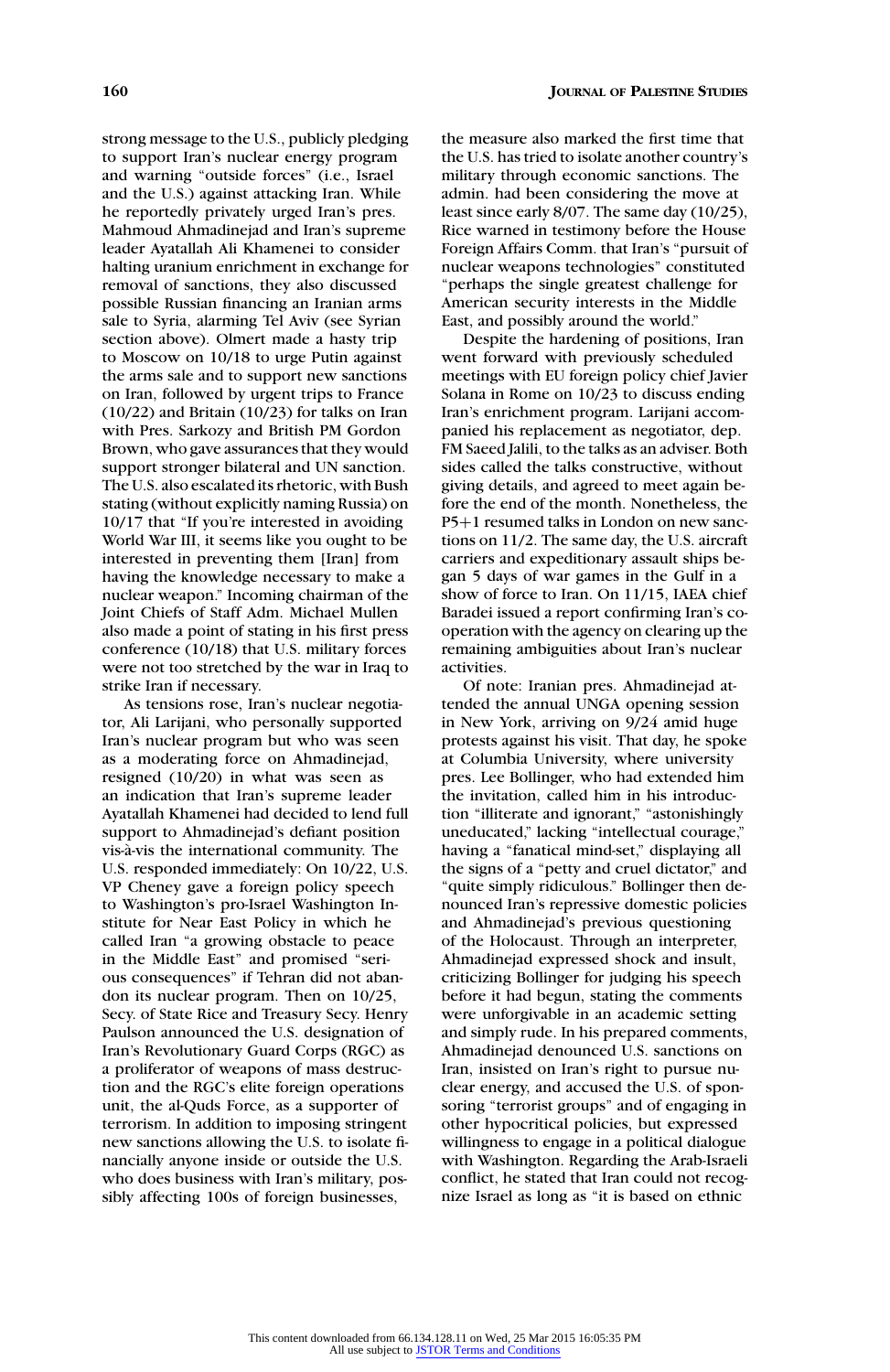discrimination, occupation and usurpation, and consistently threatens its neighbors." He also stated that the Palestinians should not have to pay the price for the Holocaust, "an event they had nothing to do with."

Also of note: A U.S. federal judge ordered (9/7) Iran to pay \$2.6 b. to 1,000 family members and 26 survivors of the 10/23/83 Beirut barracks bombing that killed 241 U.S. Marines. Though the bombing was carried out by Hizballah, the same federal judge in 2003 ruled that Iran was "legally responsible" because it supported Hizballah. The damages will be almost impossible to collect as the U.S. holds only around \$20 m. in frozen Iranian assets, most of it diplomatic property.

## **OTHER**

The Associated Press reported on 9/25 that it had received 2 leaked "nonpapers" that Israel had submitted on 3/19/07 to the **Nuclear Suppliers' Group (NSG)**, a group of 45 nations (including the U.S.) that export nuclear fuel and technology under strict rules designed to lessen the dangers of proliferation of materials that could be used for nuclear weapons programs. Membership in the NSG requires participating states to pledge that they will transfer only such materials to other states that have signed the nuclear nonproliferation treaty (NPT), which Israel has not done. Israel's documents urged "the international community at large and NSG member states in particular" to consider "nuclear collaboration" with "non-NPT states with strong nonproliferation credentials," particularly any non-NPT state that can prove that it applies "stringent physical protection, control, and accountancy measures to all nuclear weapons . . . in its territory," effectively formally admitting that it holds nuclear weapons. The move was considered controversial because the U.S. was currently trying to negotiate a deal with the NSG that would allow special exemptions for India, which also has not signed the NPT; many countries opposed the exemption on the grounds that other states would seek to broaden the exemptions to include themselves, undermining the purpose of the NSG. The Israeli nonpapers were seen as the first of the feared cascade effect, which might scuttle approval for the U.S. plan for India. NSG debate on the India proposal was set to begin in 11/07, but no decisions had been taken at the close of the quarter.

Israel sponsored (10/22) a **NATO**-Israel symposium in Herzliya, attended by NATO Dep. Secy.-Gen. Claudio Bisogniero. In her welcoming statements, FM Livni stated that Israel seeks "to upgrade the bilateral relations between Israel and NATO, broaden the scope of cooperation, and promote joint activity," stating that Israel and NATO were "natural partners and strategic allies" because they share the same values (i.e., democracy), face the same threats (i.e., terrorism from Arab extremists), and both view "security as a central aspect in regional stability." Israel currently participates in one international cooperation program with NATO.

Israeli pres. Shimon Peres addressed (11/13) **Turkey**'s parliament in Ankara, marking the first-ever speech by an Israeli pres. to a Muslim legislature. On hand for the historic event was PA Pres. Abbas, who warmly congratulated Peres. On the sidelines, Abbas, Peres, and Turkish PM Erdogan signed an agreement to build new West Bank industrial zones, uniting Turkish private investors with Israeli-Palestinian joint ventures. Erdogan also announced plans to fund a new West Bank university and hospital.

### **DONORS**

This quarter the Local Development Forum (LDF; the central body overseeing donor activities from within the territories) resumed meeting monthly for the first time since 11/06, when the donor bodies' restructuring began; sessions were held on 9/12 and 10/18 in Ramallah. The main donor strategy groups each met at least once this quarter: social development and humanitarian assistance (9/5), economic policy (9/10), infrastructure development (9/11), and governance and reform (8/23, 9/19). Smaller sector working group meetings were also held on election reform (10/10), judicial reform (9/10), "social protection" (addressing the Social Safety Net Reform Project funded through the Temporary International Mechanism [TIM; see below]; 9/18), health (8/28, 11/14), agriculture (9/27), water and sanitation (10/30), and education (10/8).

The most important donor meeting of the quarter was the 9/23–24 meeting of the Ad Hoc Liaison Comm. (AHLC; the main donor body responsible for forming broad policy for development assistance to the Palestinians, comprising senior donors, the PA, and Israel), held on the sidelines of the UNGA opening session in New York. (The AHLC last met in London in 12/05 to discuss the postdisengagement rehabilitation